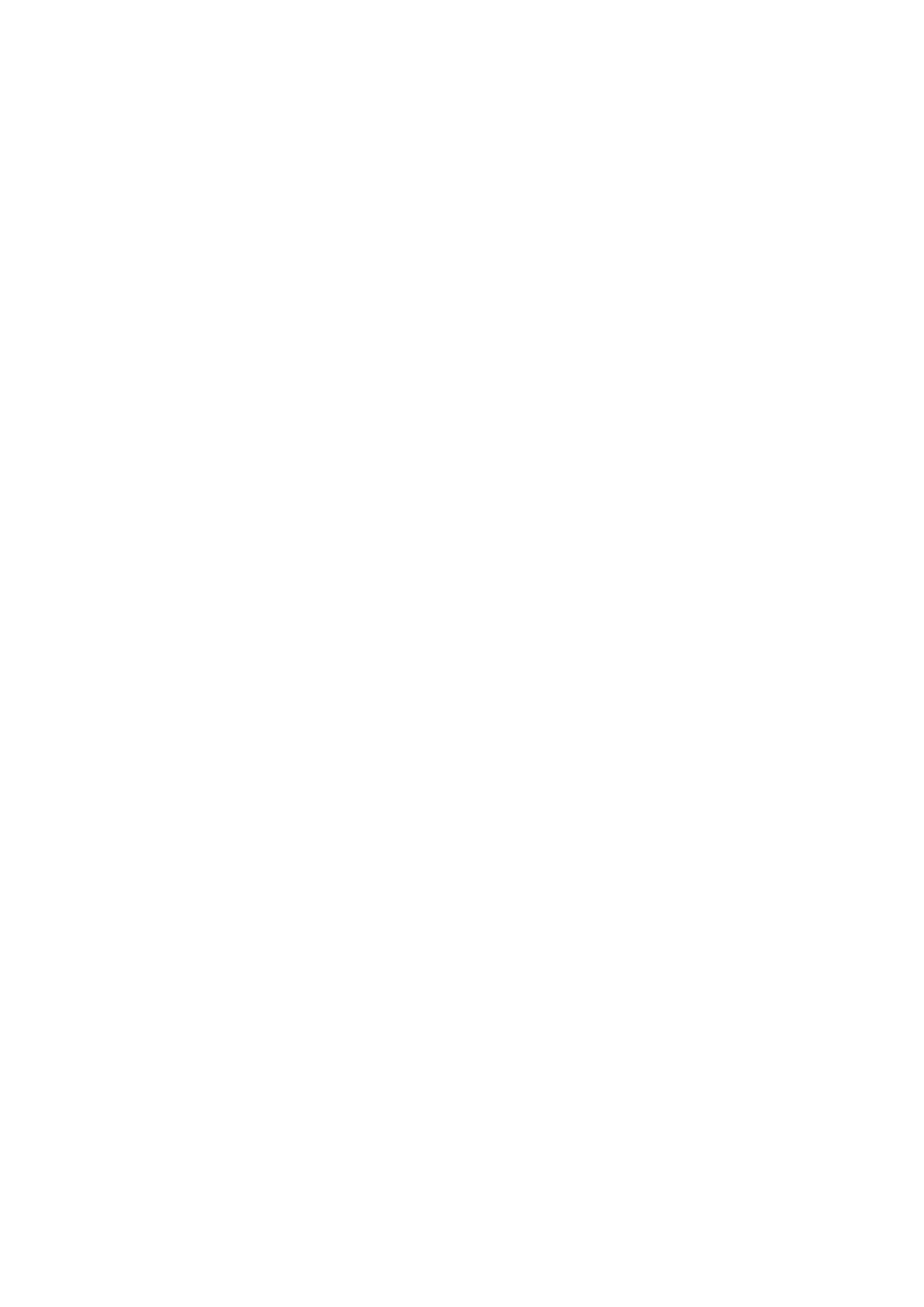Never have Westerners had to take other peoples' views seriously. Nor, like the representative of all other great cultures, have we been compelled to take fundamental stock of our own culture, deliberately dismantle large portions of it, and put it back together again in order to survive.

This circumstance has engendered what may be the ultimate paradox, namely that Westerners, who have done more than any other people to create the modern world, are in certain respects the least capable of comprehending it.

― Paul A. Cohen, *Discovering History in China*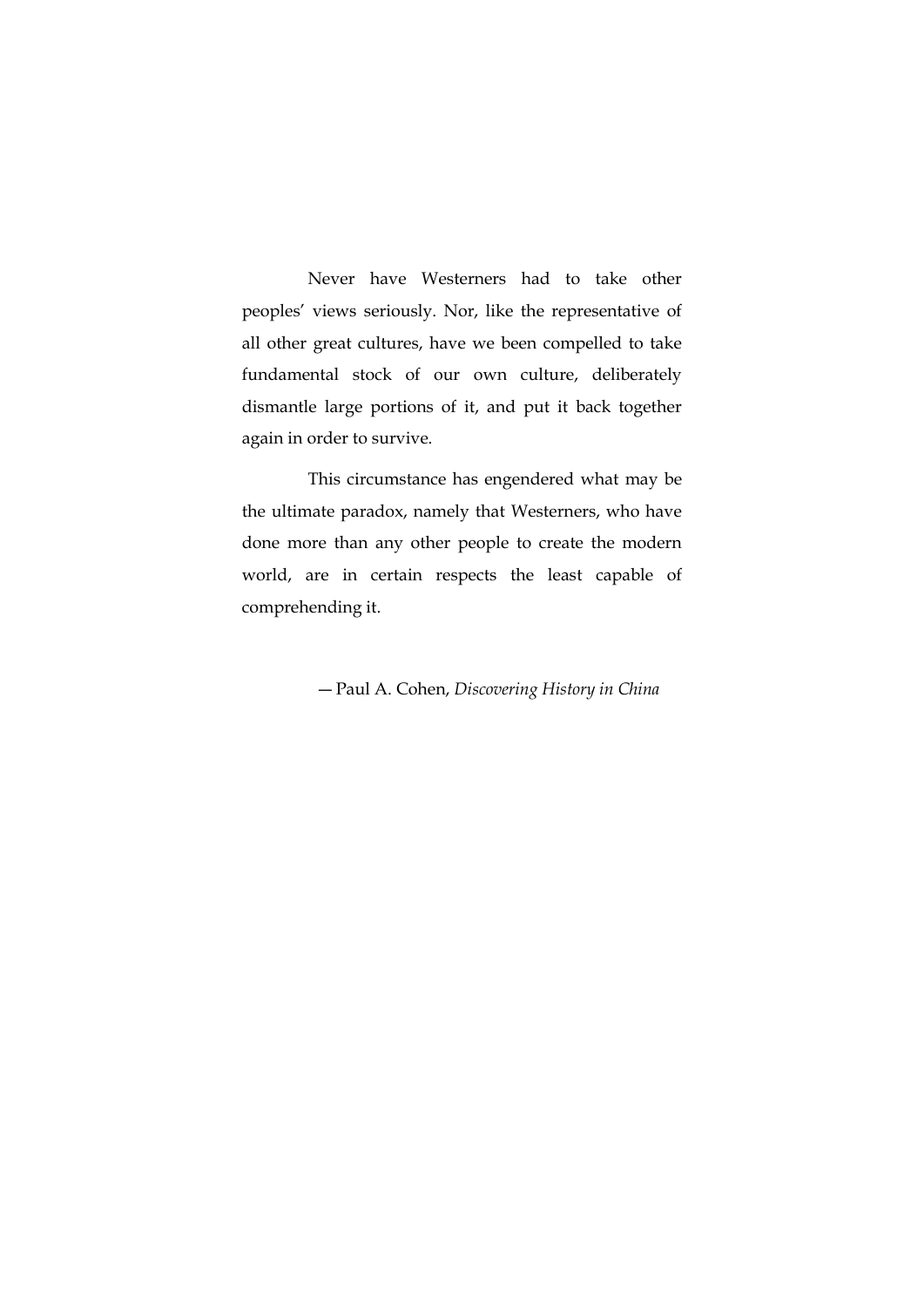# **ABBREVIATIONS**

| China         | <i>the</i> People's Republic of China is simply referred to as China                  |  |
|---------------|---------------------------------------------------------------------------------------|--|
| <b>FDI</b>    | Foreign Direct Investment                                                             |  |
| <b>GATT</b>   | General Agreement on Tariffs and Trade                                                |  |
| IMF           | <b>International Monetary Fund</b>                                                    |  |
| <b>ITO</b>    | International Trade Organization                                                      |  |
| <b>MOFERT</b> | Ministry of Foreign Economic Relations and Trade                                      |  |
| Party         | the Chinese Communist Party is usually referred to as the Party                       |  |
| SEZ           | Special Economic Zone                                                                 |  |
| Trilemma      | the Political Trilemma of the World Economy is usually referred to<br>as the Trilemma |  |
| <b>TVEs</b>   | Township and village enterprises                                                      |  |
| <b>WTO</b>    | World Trade Organization                                                              |  |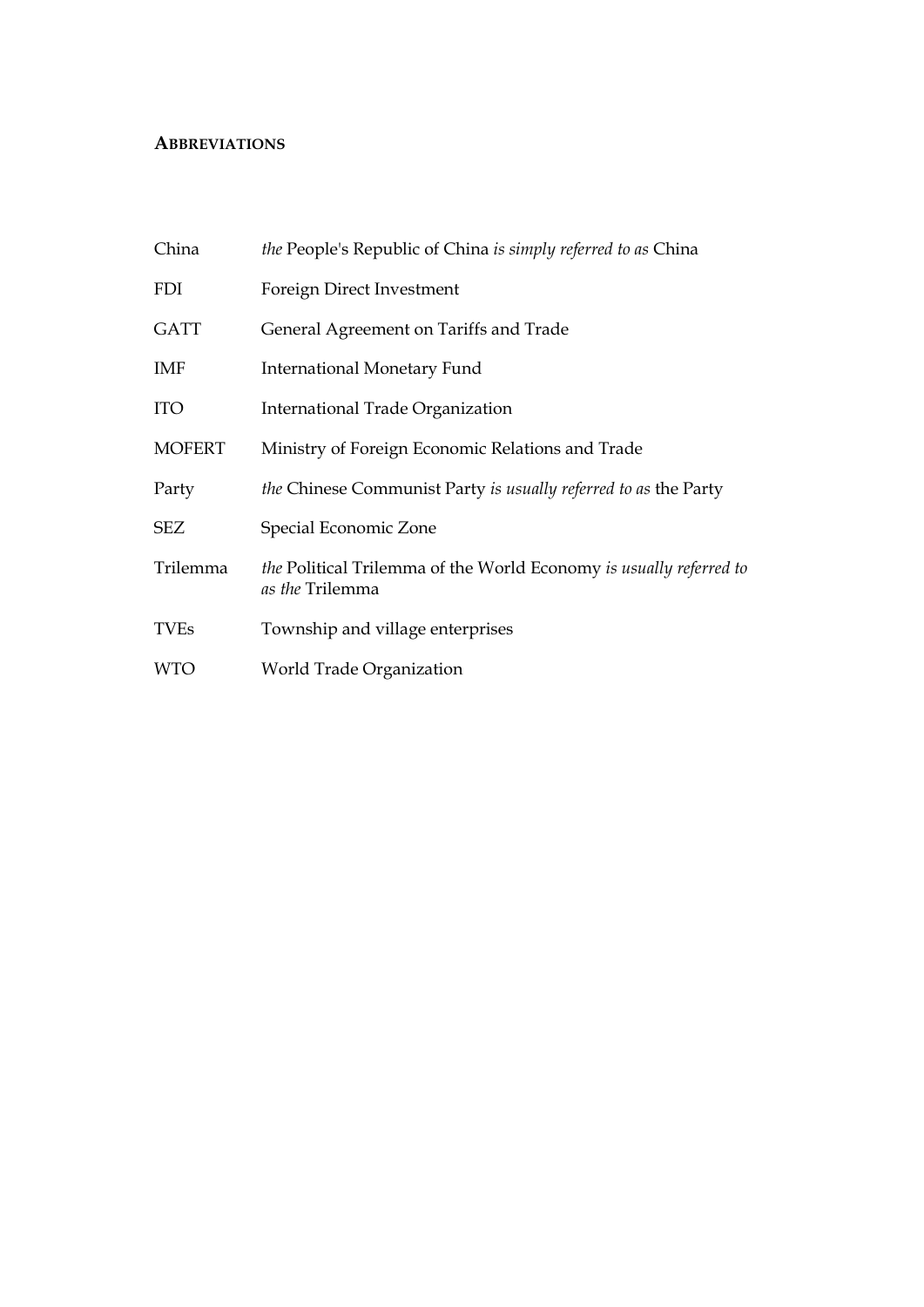# **TABLE OF CONTENTS**

| Agricultural reform and the success of dual-track pricing 36 |  |
|--------------------------------------------------------------|--|
|                                                              |  |
|                                                              |  |
|                                                              |  |
|                                                              |  |
|                                                              |  |
|                                                              |  |
|                                                              |  |
|                                                              |  |
|                                                              |  |
|                                                              |  |
| An Economic Explanation for the Feasibility of June 454      |  |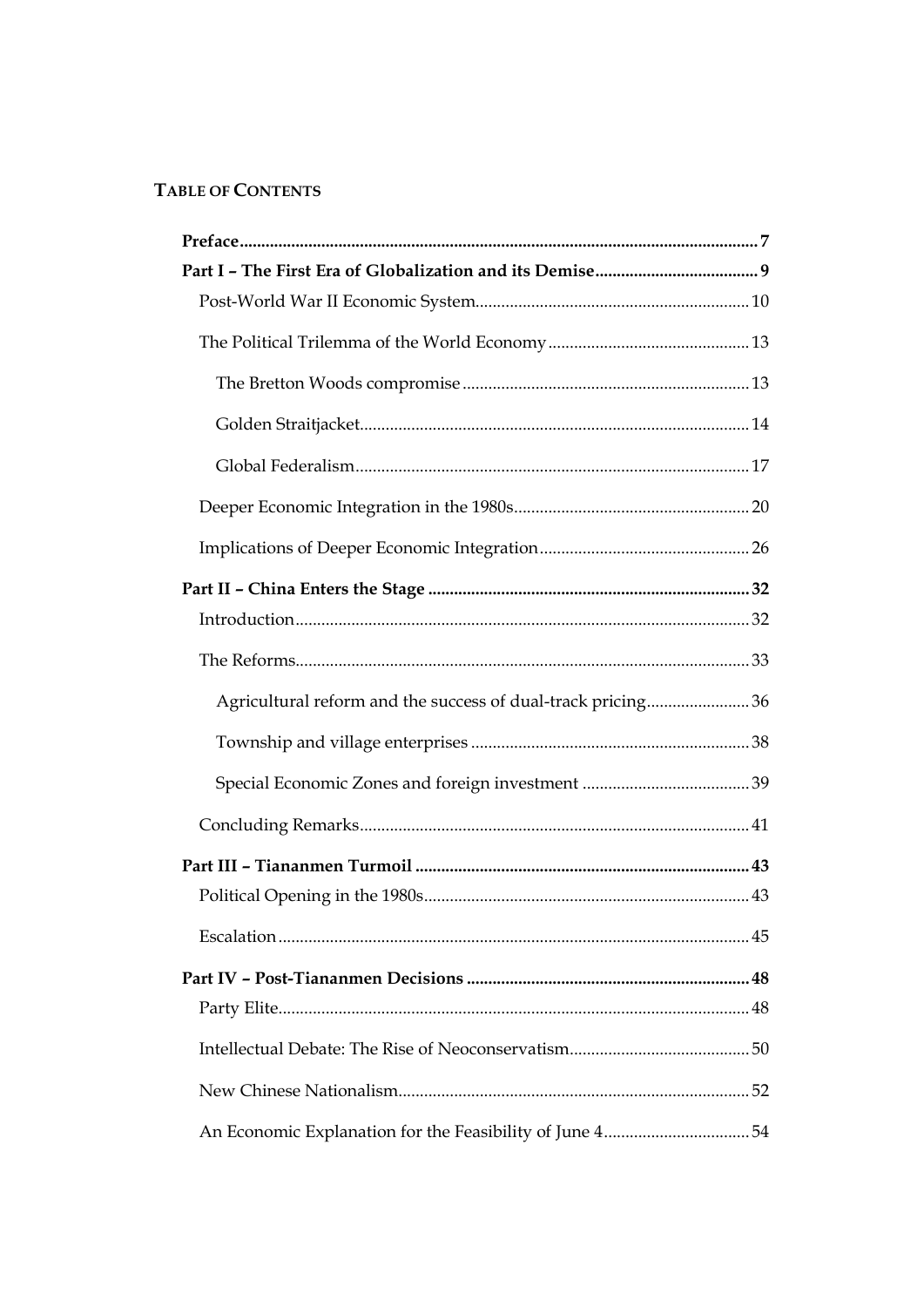| WTO Accession and its Impact on Domestic Legislation 59 |  |
|---------------------------------------------------------|--|
|                                                         |  |
|                                                         |  |
|                                                         |  |
|                                                         |  |
|                                                         |  |
|                                                         |  |
|                                                         |  |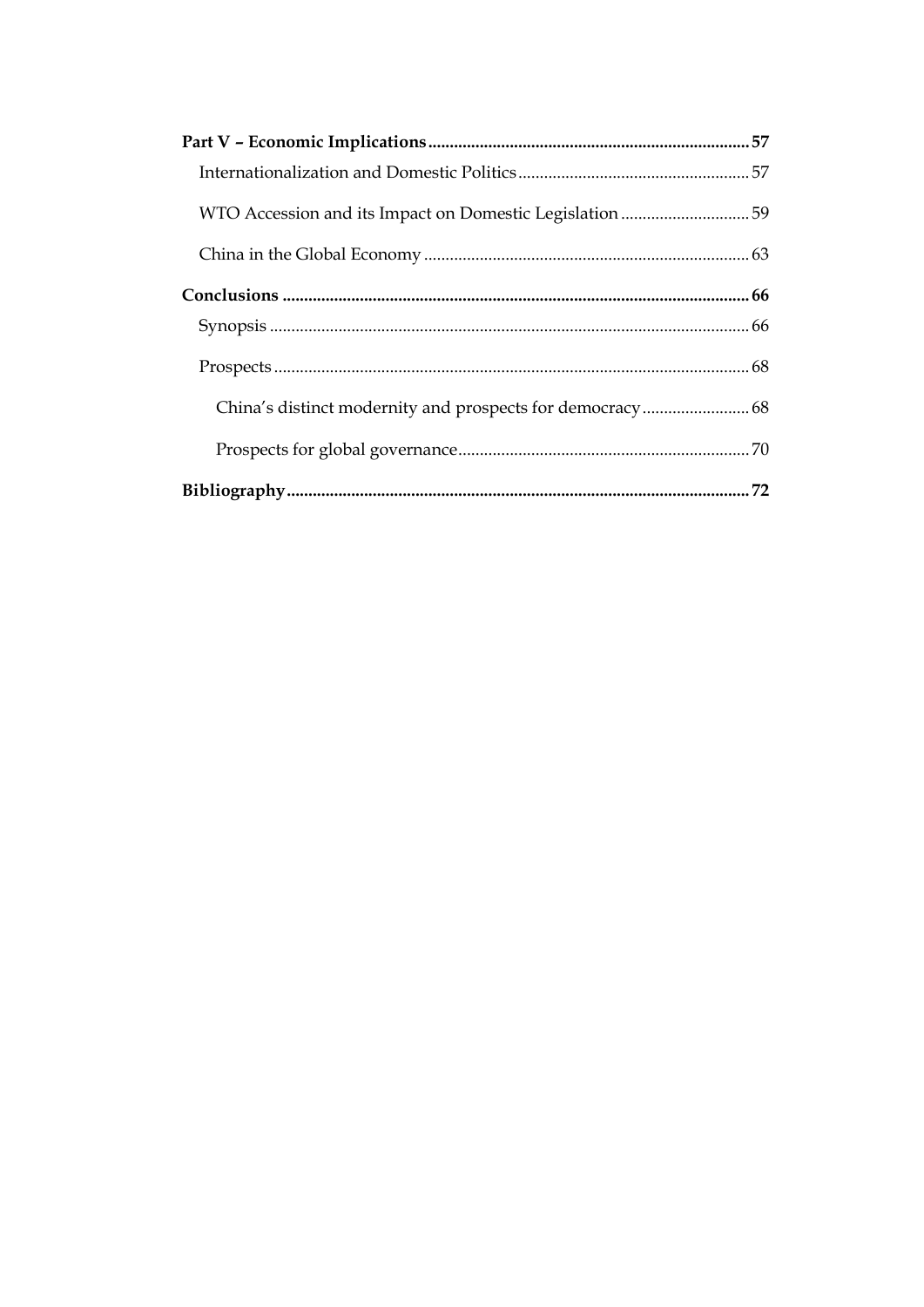#### <span id="page-6-0"></span>**PREFACE**

The re-emergence of China to the world stage in the last decades has caused contentious debates about its implications for the hegemony of the West and the Western idea of modernization. China shows a distinct path towards modernization on which it defies fundamental Western ideas about economic development, globalization and democracy.

In a globalizing world the problems which the world's nations face are converging – the distinctiveness of China is no exception. This assertion applies to decisive predicaments such as climate change, global security or the threat of global pandemics. In the case at hand, however, the statement transcends these issues and refers to the overarching question of how to deal with globalization and the cardinal challenges it poses for national sovereignty and popular legitimacy.

Concerning this question, the European Union which is still in the midst of a potentially devastating crisis endangering peace and prosperity on the whole continent and beyond can draw lessons from remote China's distinct path into a globalized world. Equally, China can draw lessons from political-economic crises in distant South America and its encounters with globalization. China both distinguishes itself from all other nations because of its many peculiarities and merges with the rest of the world because of the resemblance of the challenges it faces.

In order to construct a viable new world order which can cope with mankind's challenges, it is pertinent to learn from the entangled paths each country takes towards its distinct modernity. In this study China's young relationship with globalization is analyzed considering that it is not a case of its own and conclusions can well be drawn that have universal applicability.

China's integration into the world economy has undermined the emergence of democracy. It is embracing economic globalization for the prosperity it promises while accepting the constraints it yields and thus silently shuns popular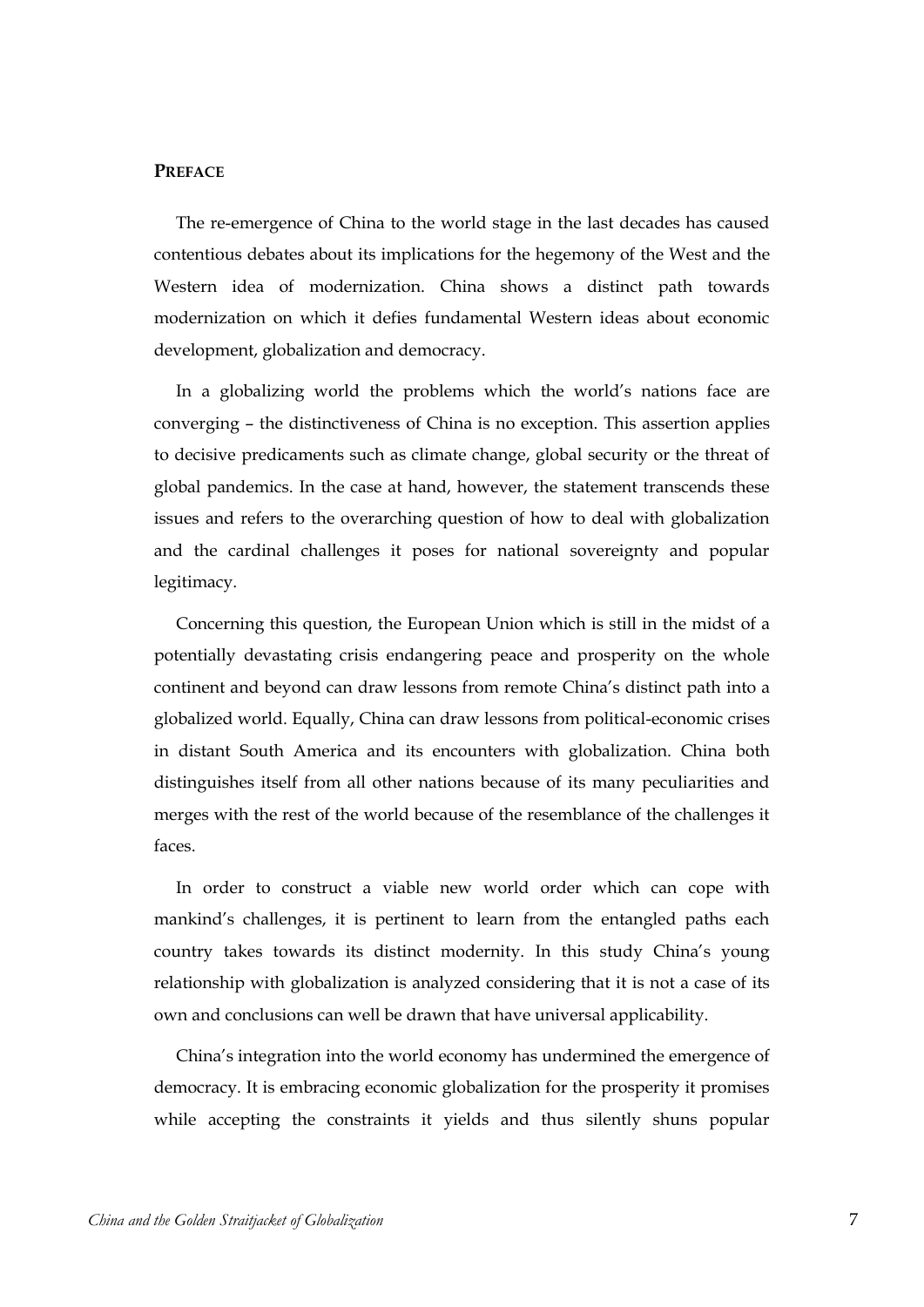participation in its journey towards prosperity. This thesis is scrutinized in the following manner.

It is important to be aware of the historic context in which China's rise takes place. Therefore, *Part I* offers a brief account of the history of globalization from the pre-World War I era of globalization and the post-World War II world economic system to the era of deep integration we currently experience. The political trilemma of the world economy which conceptualizes the challenges an economy faces with globalization is introduced in this context. Part I thus theoretically prepares the analysis how China deals with the challenges posed by globalization.

This analysis of China commences with *Part II* in which its integration into the world economy is presented. In particular, some peculiar reform measures will be shed light upon. Once China has become part of the economic world community, globalization's challenges emerge in the form of political turmoil epitomized by the 1989 demonstrations on Tiananmen square and debated in *Part III*. The responses to Tiananmen are taken in within the context of the political trilemma of the world economy. They are analyzed on the level of the Chinese Communist Party and the intellectual circle in *Part IV*. China's economic integration was far from being completed by 1989; the economic developments after Tiananmen are topic of *Part V*. Finally, conclusions are drawn.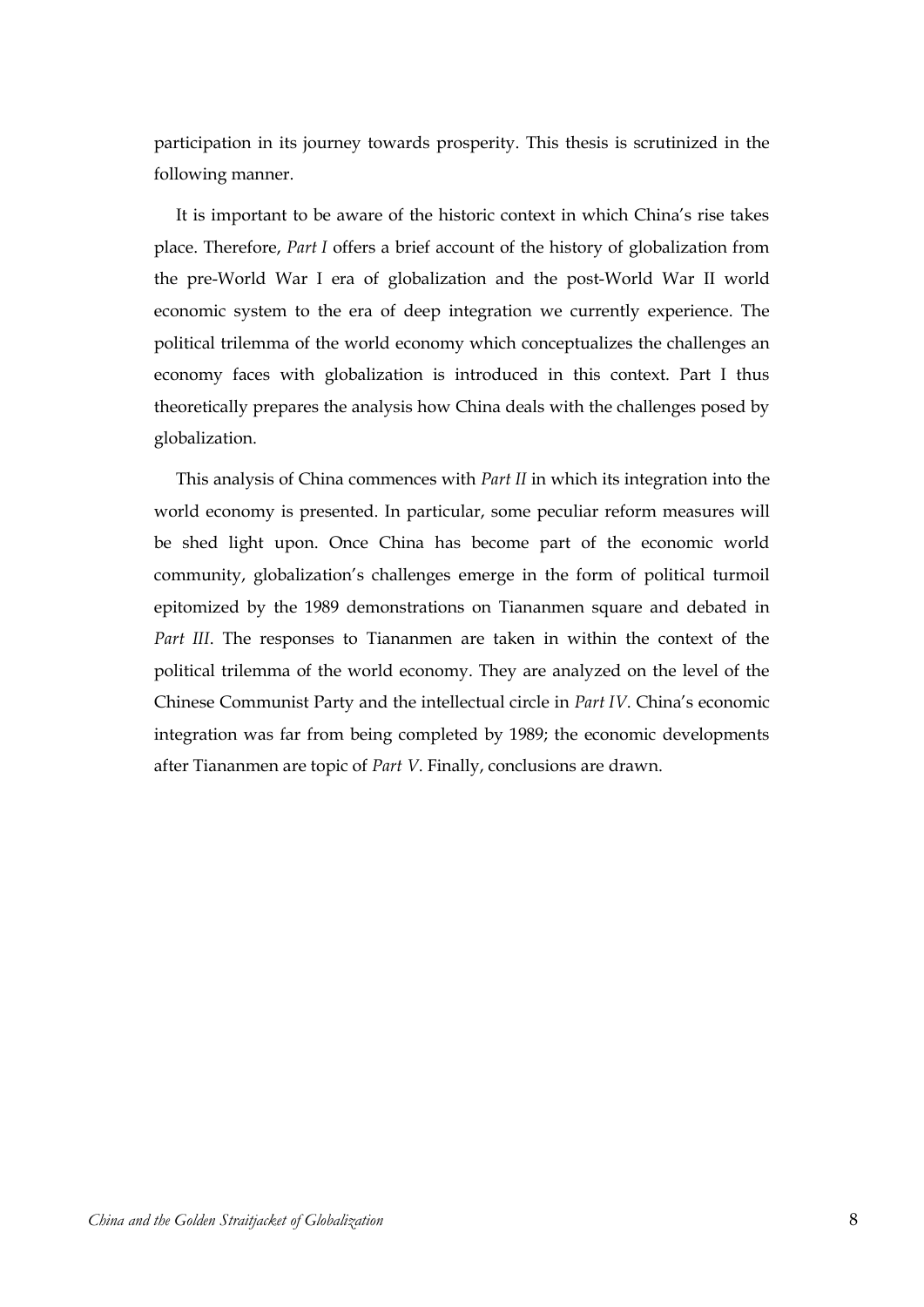#### <span id="page-8-0"></span>**PART I – THE FIRST ERA OF GLOBALIZATION AND ITS DEMISE**

In order to analyze the challenges that world economies are facing as regards the political trilemma of the world economy, it is pertinent to understand the evolution of economic globalization. Therefore this section is dedicated to exploring the course of globalization briefly and how it shaped the current situation.

Many scholars have identified the long century preceding World War I as the first era of globalization. This era of growing interconnectedness was fuelled by the rapid advance in communication and transportation technology, the prevailing economic narrative of 'free trade is beneficial for all' put forward by David Ricardo and Adam Smith and the adoption of the gold standard (1870s) which led to stability in exchange rate markets (Rodrik, 2011).

The prosperity and interconnectedness which this first era of globalization brought is remarkable. A famous excerpt from John Maynard Keynes' *The Economic Consequences of the Peace* which sounds remarkably familiar testifies:

> The inhabitant of London could order by telephone, sipping his morning tea in bed, the various products of the whole earth, in such quantity as he might see fit, and reasonably expect their early delivery upon his doorstep; he could at the same moment and by the same means adventure his wealth in the natural resources and new enterprises of any quartet of the world, and share, without exertion or even trouble, in their prospective fruits and advantages […]. (Keynes, 1919, p.11)

This era came to a halt with the two World Wars. The profound shift away from the mantra of economic interconnectedness is, once again, bluntly illustrated by John Maynard Keynes who – after ruminating about 'the inhabitant of London ordering by phone everything he pleases to order' – stated that he "sympathize[s] […] with those who would minimize, rather than those who would maximize economic entanglements between nations" (Keynes, 1933). The gold standard which was one of the "awkward and fragile institutional pillars" (Rodrik, 2011, p.34) on which the first era of globalization rested embodies the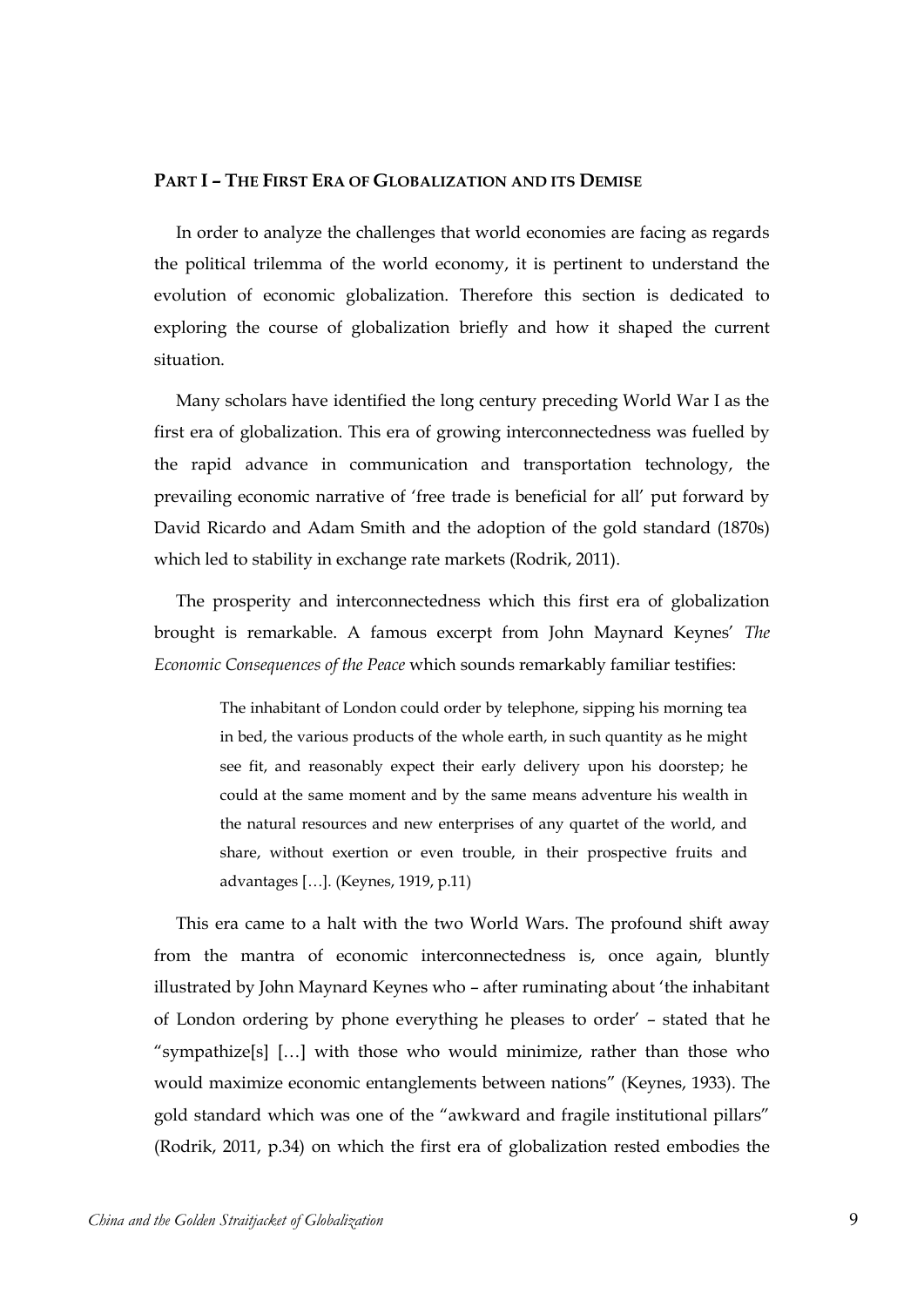temporary retreat of economic interconnectedness. In the midst of the hyperinflation in the early 1920s, especially in Germany, Austria, Poland, and Hungary which marked the onset of the Great Depression, the debate about whether to reinstate exchange rate parities at the prewar level ensued. Ultimately, US President Franklin D. Roosevelt made the decline definite when he decided to leave the gold standard in 1933 to allow for monetary expansion.

Rodrik (2011) identifies three steps which explain the gold standard's decline. First, labor unions had begun to assert themselves and fight for higher wages for their workers. Unlike theory would have predicted, wages no longer served as an adjustment mechanism. Second, "economic policy was becoming democratized" (p. 43). The gold standard could no longer be upheld without any regard for domestic economic conditions such as rising unemployment. Third, markets began to question the credibility of governments to maintain the gold standard because of the growing pressure from the masses. These expectations quickly degenerated into self-fulfilling prophecies which made the maintenance of the gold standard impossible.

As much as the gold standard through fostering economic stability enabled the first era of globalization before the two World Wars it contributed to its decline during the interwar period. Eichengreen and Temin (2000) write that "there now exists agreement among most economists that the gold standard was a key element – if not the key element – in the collapse of the world economy" (pp. 184-5).

<span id="page-9-0"></span>The world economy needed a new structure.

#### POST-WORLD WAR II ECONOMIC SYSTEM

In 1944, at the United Nations Monetary and Financial Conference in Bretton Woods, New Hampshire, the new economic world order was designed. It came to be represented by the IMF, World Bank and General Agreement on Tariffs and Trade (GATT) – the Bretton Woods institutions. John Maynard Keynes stressed the importance of this conference and the remarkable achievements agreed upon in the closing session of the conference on July 22, 1944: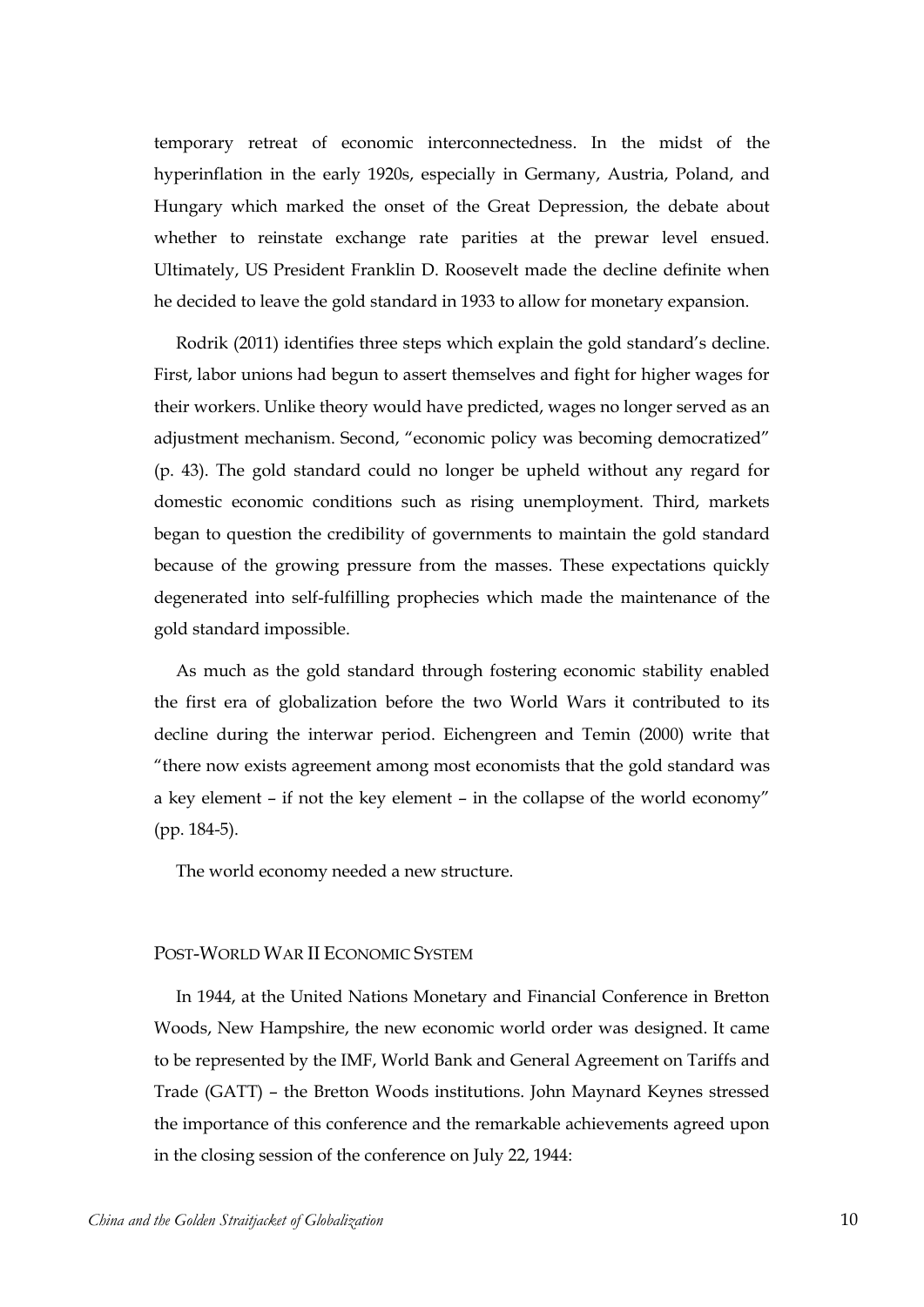We […] have been trying to accomplish something very difficult to accomplish. […] It has been our task to find a common measure, a common standard, a common rule applicable to each and not irksome to any. We have been operating, moreover, in a field of great intellectual and technical difficulty. […]

And I make bold to say, Mr. President, that under your wise and kindly guidance we have been successful. (cited in Harrod, 1951)

The nature of the institutions that emerged from Bretton Woods represents a struggle between two extremes: on the one hand, the liberal internationalist orthodoxy represented by the US and, on the other hand, a stark opposition thereto, i.e. the rejection of "unimpeded multilateralism" (Ruggie, 1982, p. 393). This plays out in the institutional setting as follows.

Each of the three Bretton Woods institution had its distinct objectives. As Meier (1971) summarizes, the IMF was designed as a response to the disintegration of the financial system during the two World Wars and interwar period. The World Bank was destined to foster international investment. The GATT scheme was intended to render protectionist surges impossible and discourage discriminatory trade practices.

The IMF's first objective was to maintain exchange rate stability. Under the IMF's statutes exchange rates were normally supposed to be kept stable through appropriate interventions by the relevant governments; however, they could be readjusted ("adjustable peg" or "managed flexibility", Meier, 1971, p. 239) in case of a "fundamental disequilibrium" (Williamson, 1985, p. 74) – a concept which has never been formally defined. Succinctly, the IMF is supposed to alleviate short-term liquidity crunches of its members and thus ensure exchange rate stability.

The World Bank deals with *long-term* liquidity just as much as the IMF is concerned with *short-term* liquidity. It is supposed to provide funds for long-run investment projects. Recipients of these funds were initially Western European countries in the wake of reconstruction after World War II and later increasingly less developed countries (Meier, 1971).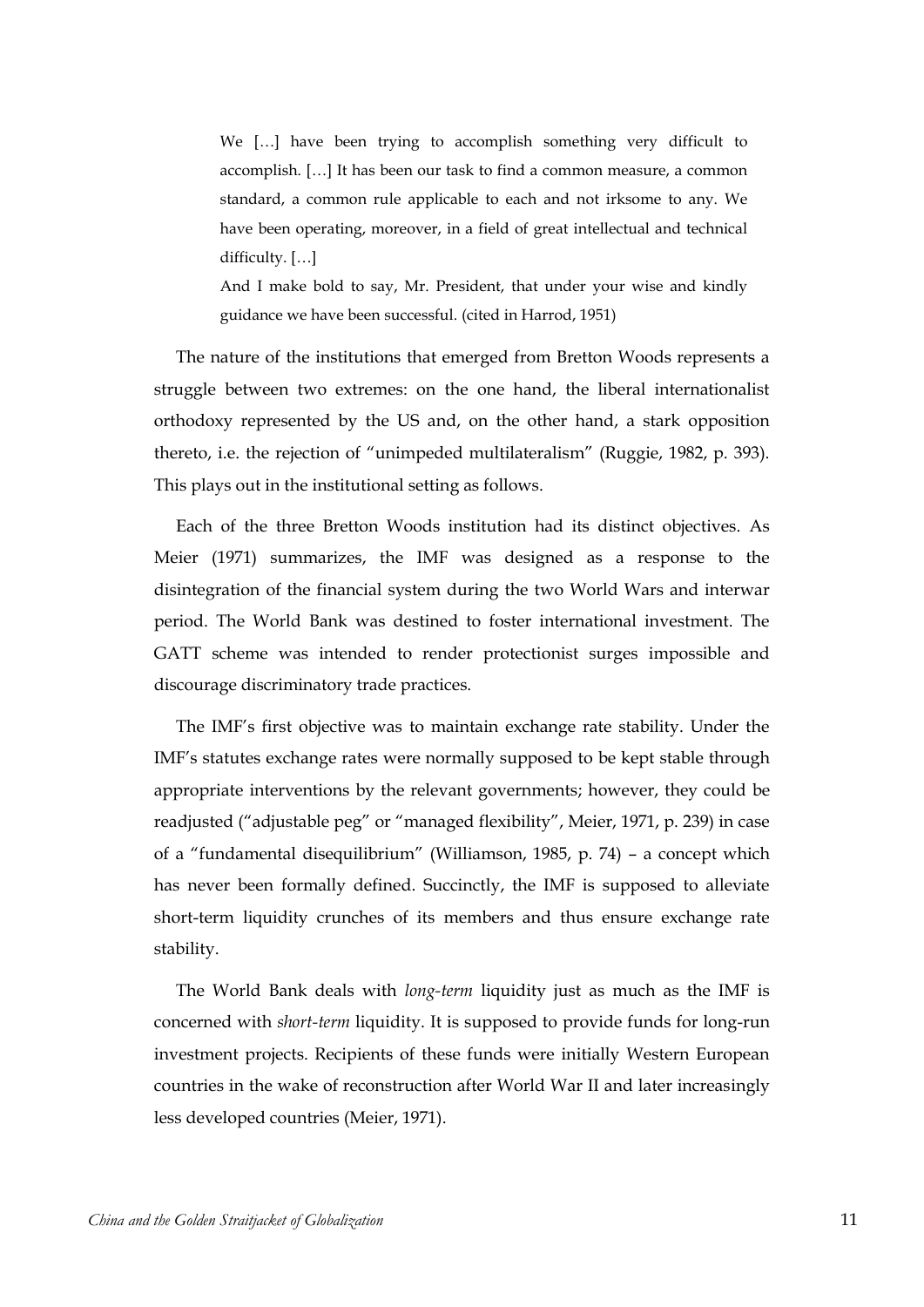The most interesting institution for the purpose of this work is the GATT. In order to understand the relevance of the GATT agreements, it is telling to consider what has *not* been agreed upon in Bretton Woods. In particular, the ultimately agreed-upon GATT was far less encompassing than what had initially been envisioned with an International Trade Organization (ITO). The ITO would have codified wide-ranging agreements on internationally common labor standards and antitrust rules. Especially the US representatives perceived this as a prohibitively large intervention in national policies and rejected the idea of the ITO (Rodrik, 2011). Ultimately, the GATT emerged as a slim version of the ITO with numerous exceptions which secured the supremacy of national regulation in certain key areas. For instance, agricultural policies have been entirely evaded in GATT negotiations, developing nations enjoyed considerable leeway in designing their policies, and anti-dumping and safeguard clauses left policymakers sufficient margin to protect national interests. All in all, the "GATT's purpose was never to maximize free trade. It was to achieve the maximum amount of trade compatible with different nations doing their own thing" (p. 75).

As such, the GATT is the prototype for what Ruggie (1982) aptly termed "embedded liberalism" (p. 392). For Ruggie, [t]he essence of embedded liberalism […] is to devise a form of multilateralism that is compatible with the requirements of domestic stability" (p. 399). There is a dialectic relationship between liberal orthodoxy and protection of national goals. In other words, "unlike the economic nationalism of the thirties," the newly established economic regime "would be multilateral in character; unlike the liberalism of the gold standard and free trade, its multilateralism would be predicated upon domestic interventionism" (p. 393).

The fact that the Bretton Woods system did account for national differences and distinct interests while it renounced full economic integration is a crucial characteristic of the world economy's structure after World War II. The world was engaged in what has been called the "Bretton Woods compromise" by Rodrik (2002). This concept is derived from a more fundamental choice that the world economy has to deal with when facing the challenges of interconnected markets. This concept deserves elaboration.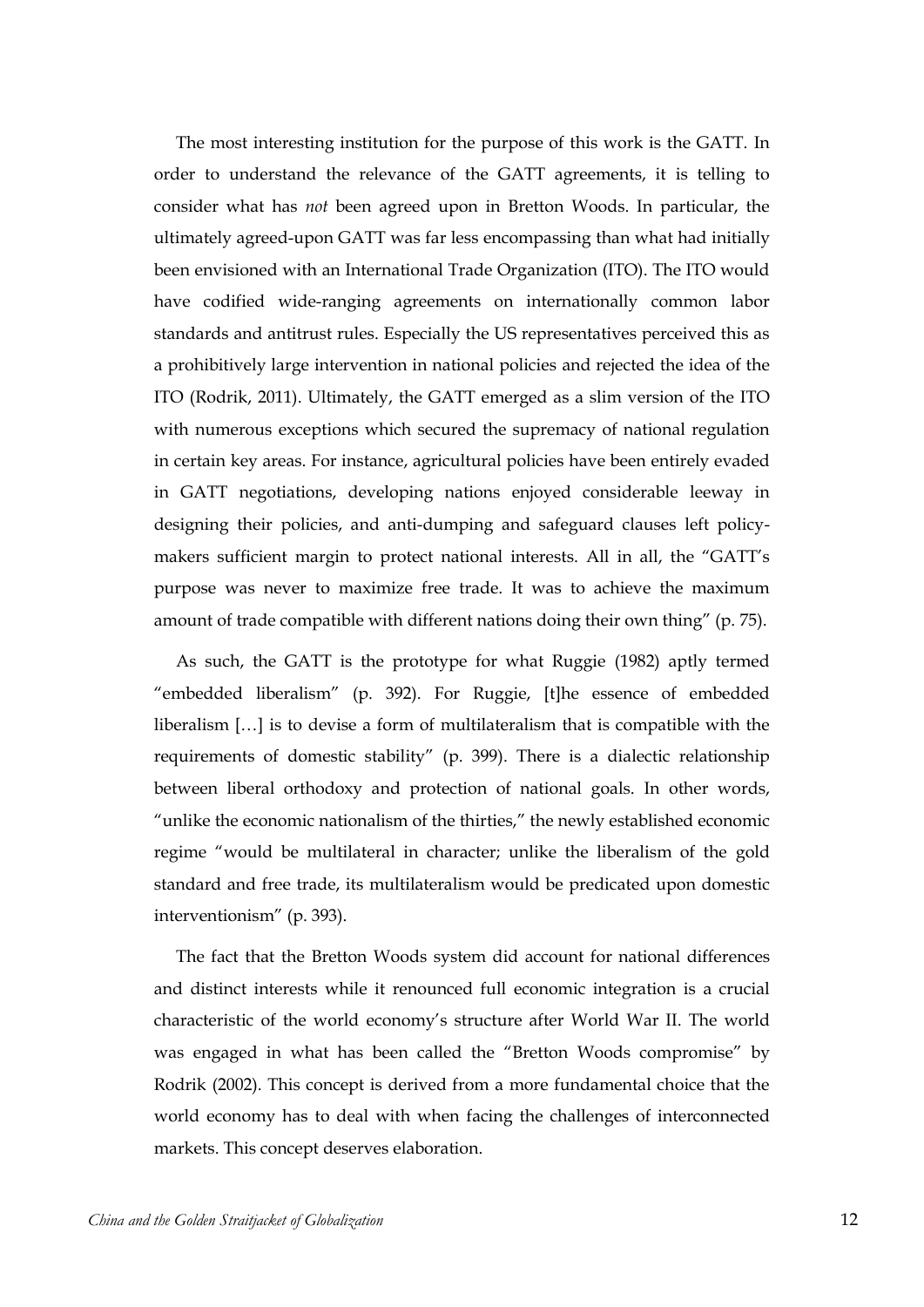#### <span id="page-12-0"></span>THE POLITICAL TRILEMMA OF THE WORLD ECONOMY

The Bretton Woods system illustrates what Rodrik (2002) has termed the "Political Trilemma of the World Economy" ('Trilemma' from now on). The basic concept is that the world economy cannot have full economic integration,



**Graph 1.** The Political Trilemma of the World Economy (adopted from Rodrik, 2002)

juridical national sovereignty (also referred to as 'nationally-distinct jurisdictions' or the 'nation-state'), and mass politics organized at the national level at the same time. Mass politics<sup>1</sup> is condensing the idea of a political system in which there is i) an unrestricted franchise (or political scope), ii) a high degree of political mobilization, and iii) a high responsiveness of political institutions to mobilized groups (Rodrik, 2007, p. 200). Similarly to the well-known monetary trilemma, one can only have two out of the three (*cf.* Graph 1).

#### <span id="page-12-1"></span>*The Bretton Woods compromise*

The Bretton Woods system characterized in the previous section constitutes one solution to the Trilemma. More specifically, in the Bretton Woods compromise deep economic integration is shunned in favor of maintaining nationally distinct jurisdictions and mass politics. With nationally distinct jurisdictions, constituents can comfortably separate international policies from

 $\overline{a}$ 

<sup>1</sup> If the Trilemma is applied in a Western context, mass politics usually refers to political democracy. However, in the case at hand it is applied to an authoritarian state. Therefore, the term mass politics (which is itself used by Rodrik) is preferred.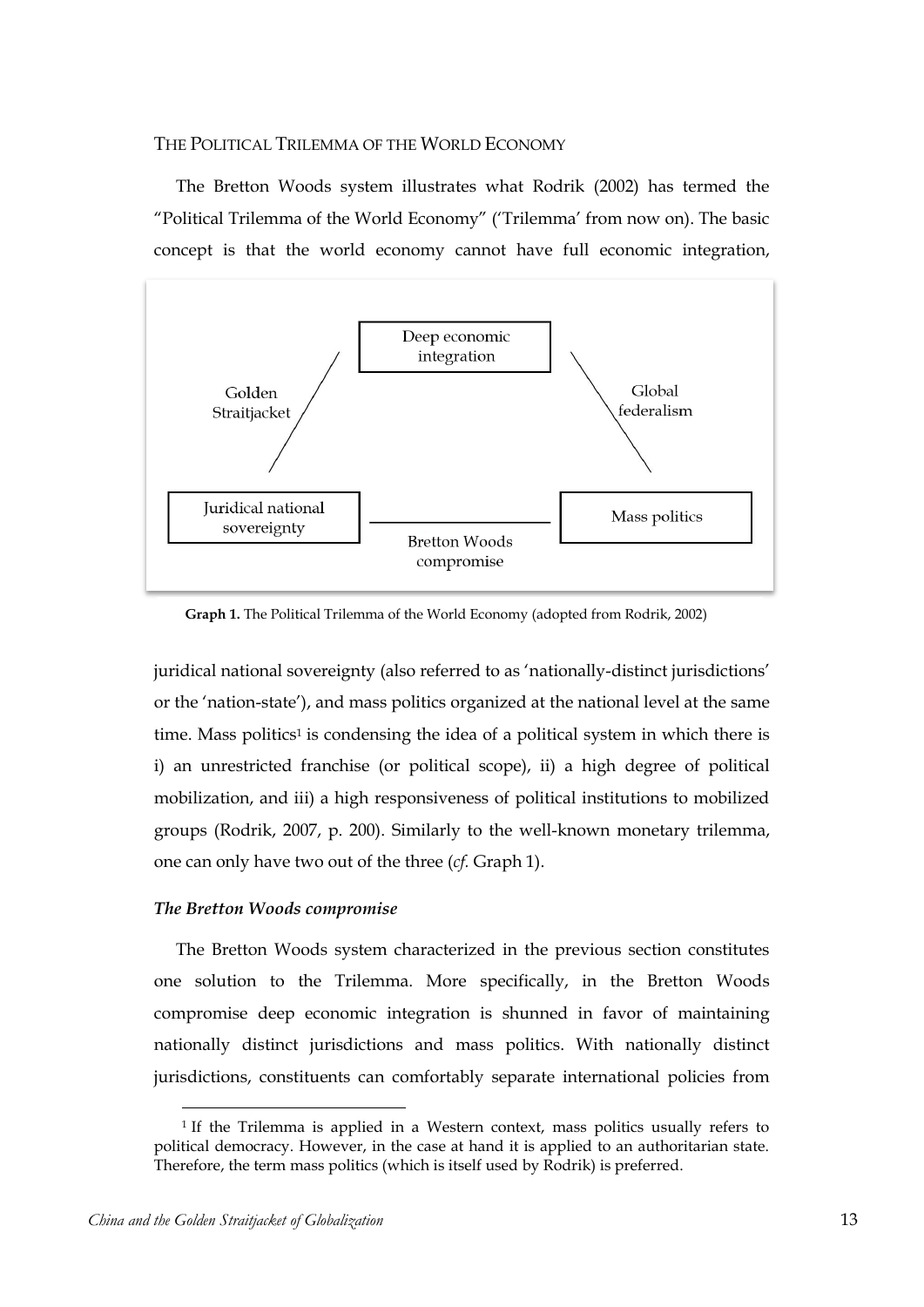domestic policies. In particular, domestic policies enjoy popular legitimacy by the national constituents. Lawrence (1996) vividly illustrates the distinction between global and national policies in times of relatively high "separation fences" (p. xvii) between nations' borders:

> International policies dealt with at-the-border barriers, such as tariffs and quotas, or responded to events occurring abroad. In contrast, domestic policies were concerned with everything behind the nation's borders, such as competition and antitrust rules, corporate governance, product standards, worker safety, regulation and supervision of financial institutions, environmental protection, tax codes and the government's budget. Domestic policies were regarded as matters about which nations were sovereign, to be determined by the preference of the nation's citizens and its political institutions [mass politics], without regard for effects on other nations. (Lawrence, 1996, p. xvii)

Lawrence (1996) also makes the useful distinction between "deep integration" and "shallow integration" (*passim*). The era of the Bretton Woods system is an era of "shallow integration".

#### <span id="page-13-0"></span>*Golden Straitjacket*

In order to illustrate the remaining solutions to the Trilemma, it is reasonable to imagine an economically perfectly integrated world in which there are no boundaries to movement of all factors of production (this section draws heavily on Rodrik, 2011). In perfectly integrated markets national jurisdictions and national policies must be in harmony with internationally-accepted standards. If not, national economies risk being ostracized from the world economy. For instance, multinational corporations have the ability to move to the jurisdiction which offers them the most favorable tax system. All countries start competing with each other by setting ever lower taxes in order to attract these corporations which then offer employment opportunities to national citizens. This process happens similarly for all types of crucial economic policies such as labor standards and environmental standards and leads to an "insulation of economic policymaking bodies (central banks, fiscal authorities, and so on) from political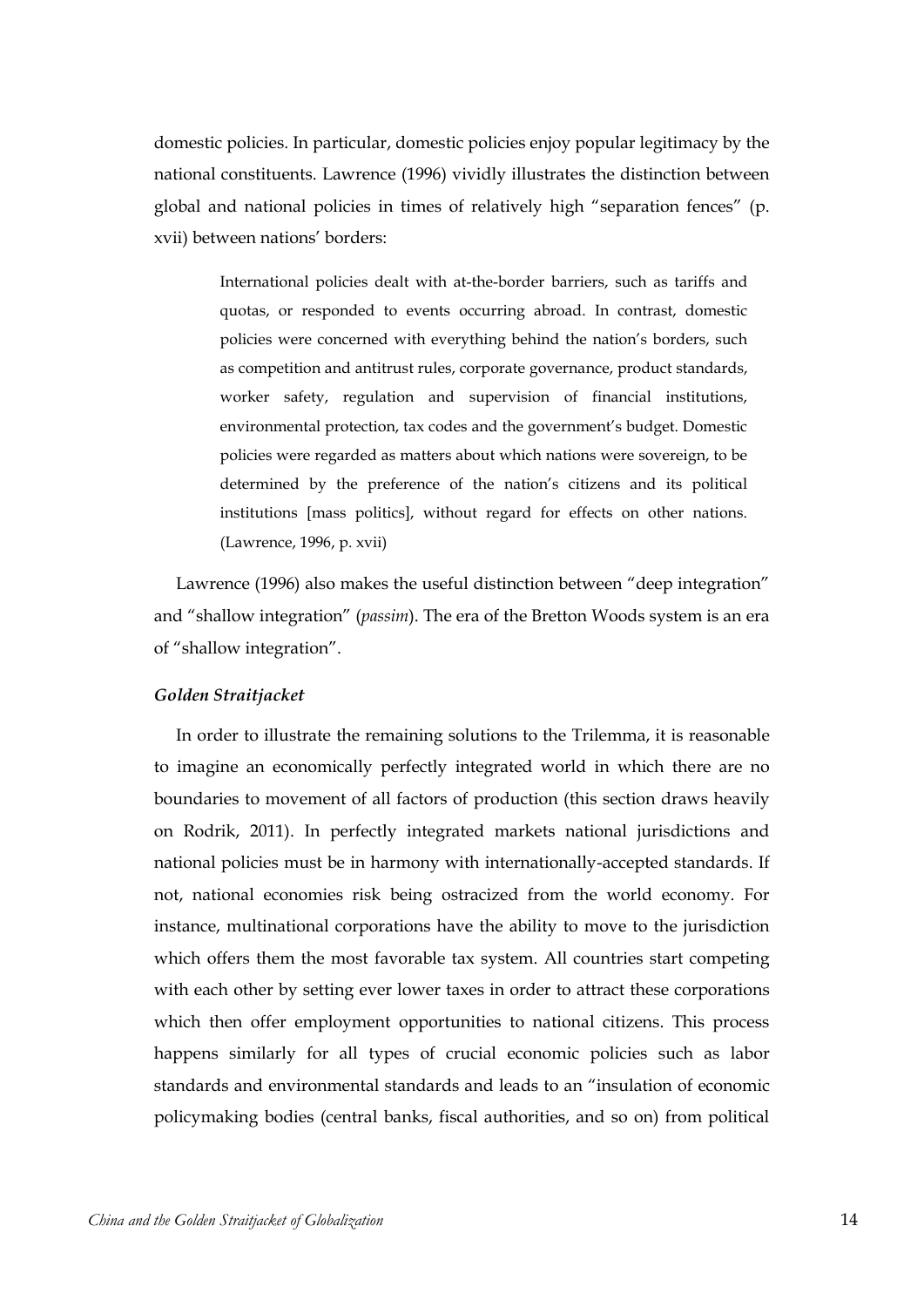participation" (Rodrik, 2007, p. 202). Mass politics is abandoned in favor of 'deep economic integration' and the 'nation-state.' In other words,

> [s]et free from politics, the new globalized economy allows companies and market to allocate the factors of production to greatest advantage, and without the distortions of state intervention [shrinking of mass politics]. Free trade, transnational companies and world capital markets have liberated business from the constraints of politics and are able to provide the world's consumers with the cheapest and most efficient products […] Business activity is primary and political power has no other task than the protection of the world free-trading system. (Hirst and Thompson, 1996, p. 176)

One can argue that in many (Western) nations such a restriction of democracy by globalization is either under way or has been experimented with. Just consider an argument that has been put forward by Republican presidential candidate John McCain in the 2008 race against Barack Obama in the first Presidential Debate. McCain invoked that US business taxes should be lowered in order to remain competitive in comparison to other nations:

> Now, if you're a business person, and you can locate any place in the world, then, obviously, if you go to the country where it's 11 per cent tax [Ireland] versus 35 per cent [USA], you're going to be able to create jobs, increase your business, make more investment, et cetera.

> I want to cut that business tax. I want to cut it so that businesses will remain in – in the United States of America and create jobs. (New York Times, 2008)

Some scholars even go that far to argue that democratic culture itself is being undermined by deep economic integration. Nations degenerate into apolitical populations that do not care about political processes and do not understand political forces that shape the decisions that they deal with on a daily basis. "The idea of duly elected governments empowered to manage their own affairs and control their policy agenda within their territorial boundaries – a precondition of democratic governance itself – has been eroded" (Evans, McBride, and Shields, 1998, p. 6).

This concept of mass politics being constrained by globalization is aptly termed "The Golden Straitjacket" by Thomas L. Friedman (1999, p. 87):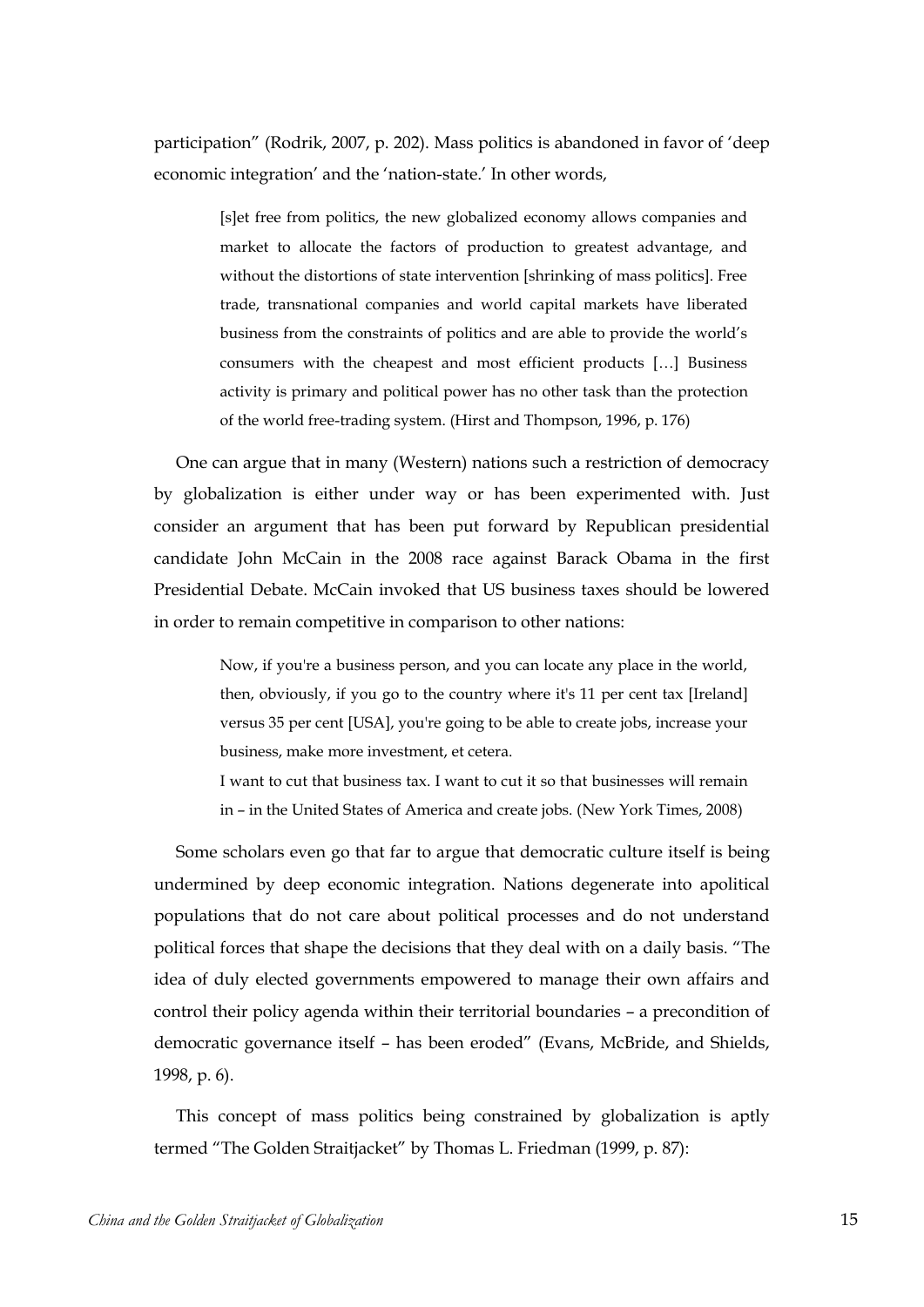[The] Golden Straitjacket narrows the political and economic policy choices of those in power to relatively tight parameters. That is why it is increasingly difficult these days to find any real differences between ruling and opposition parties in those countries that have put on the Golden Straitjacket. Once your country puts on the Golden Straitjacket, its political choices get reduced to Pepsi or Coke – to slight nuances of tastes, slight nuances of policy, slight alterations in design to account for local traditions, some loosening here or there, but never any major deviation from the core golden rules.

The central claim here is that countries do have choices; however, these choices are related to less important policy areas or are vastly limited in scope. All economic regulations that might impede a country's attractiveness in the global economy are untouched by national politics. They are prescribed from above. Kai Nielsen asks pretentiously:

> What kind of control do [states] have over their physical territory and their population when they cannot control health policy, taxation policy, cultural policy, investment policy, trade policy, banking policy, industrial employment policy, and the like? They can put people in jail and in some places execute them, put them in the armed forces, force them to go to school to a certain age, prohibit violence to individuals and property, require them to obey traffic regulations and the like: things that are essentially night-watchman functions […]." (Nielsen, 2004, p. 162-3)

The watchman function of governments Nielsen alludes to amounts to governments merely making sure that their policies do not interfere with the preferences of the global economy.

To complement the discussion with one additional voice of a globalization pundit, it is worthwhile quoting Holton (2011) on this issue. He contends that, with deep economic integration, "national sovereignty remains intact in an ultimate juridical sense but is increasingly conditional upon compliance with a range of trans-national regulatory regimes" (p. 146). This is a crucial point. Keeping a nationally-distinct jurisdiction can cater to a population that does not want to concede sovereignty to any supranational level. The Golden Straitjacket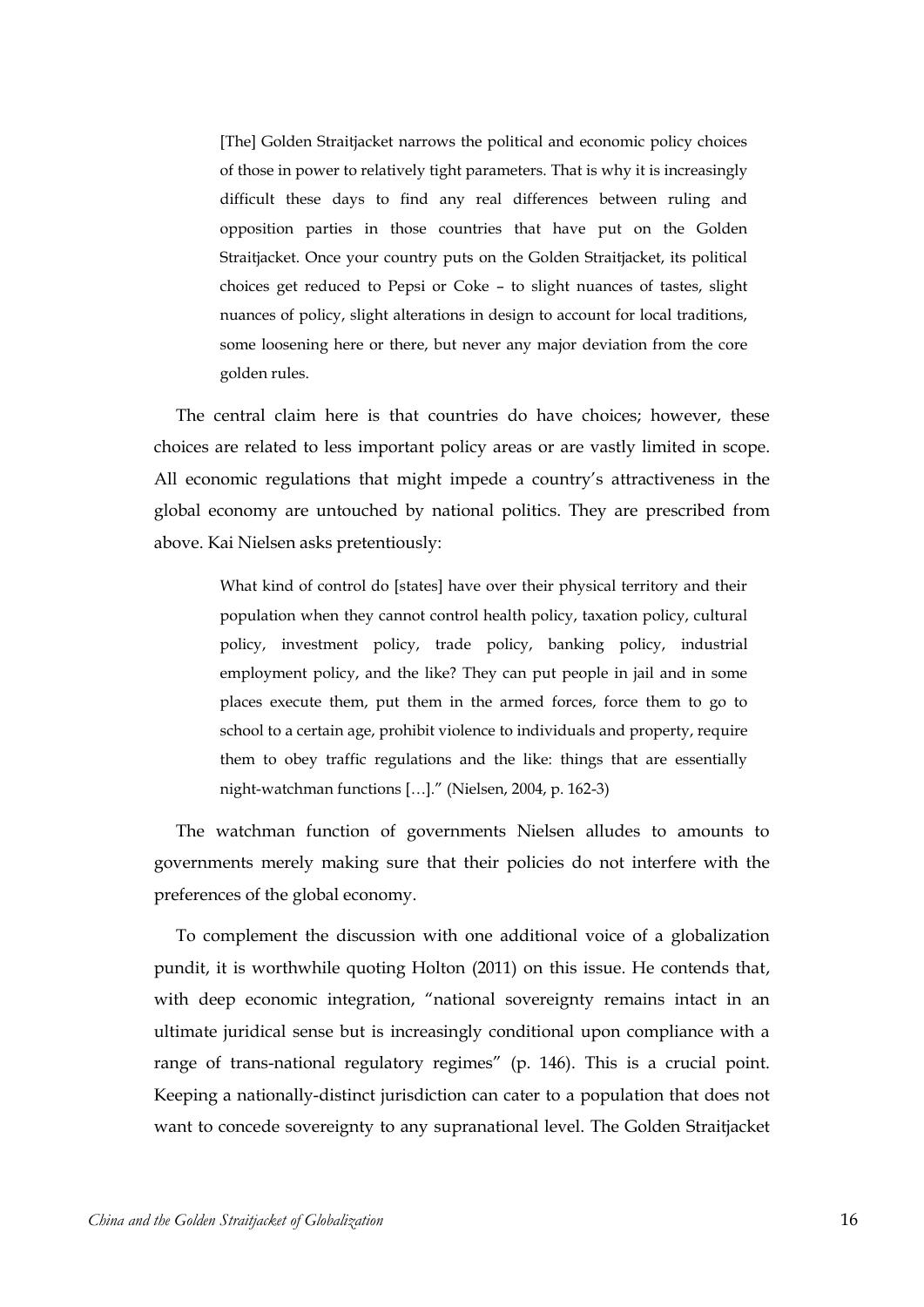is thus a way to achieve global integration without juridically abandoning national sovereignty.

### <span id="page-16-0"></span>*Global Federalism*

There is another solution to the Trilemma. Instead of trading away mass politics for deep economic integration, one could also eschew national jurisdictions and globalize democracy. That is to say, politics would not disappear or be curtailed by the constraints of globalization; it would relocate to the global level.

Archibugi (2000) calls this a "democratization of the international community, a process of joining together states with different traditions, at varying stages of development" (p. 143). In his view, this would not lead to the complete dissolution of nation-states; however, their roles would be massively changed by the fact that the idea of global federalism entails new institutional structures giving individuals a voice in global affairs which is not channeled by the state. He writes eloquently:

> It is difficult today to conceive of a political decision being taken in one state without its having consequences for others. Likewise, every aspect of a state's economic, social and political life is affected by political decisions taken in others. The idea that the citizens of a given community may autonomously determine their own destiny is thus an illusory one in a world increasingly characterized by interdependence.

> The two points raised above lead to the following conclusion: either we accept that democratic systems are largely incomplete due to the lack of a congenial world order or we attempt to extend democracy to international life as well. This means, on the one hand, ensuring a peaceful, non-violent international system and, on the other, developing methods of civilized coexistence to allow communities to democratically address problems that also involve others. (Archibugi, 1998, p. 205)

A relocation of politics to the global level is inextricably linked to the question whether nation-states are or can become obsolete; in terms of the Trilemma, the nation-state is abandoned in favor of deep economic integration and mass politics. An important distinction to be made here is the following. The 'global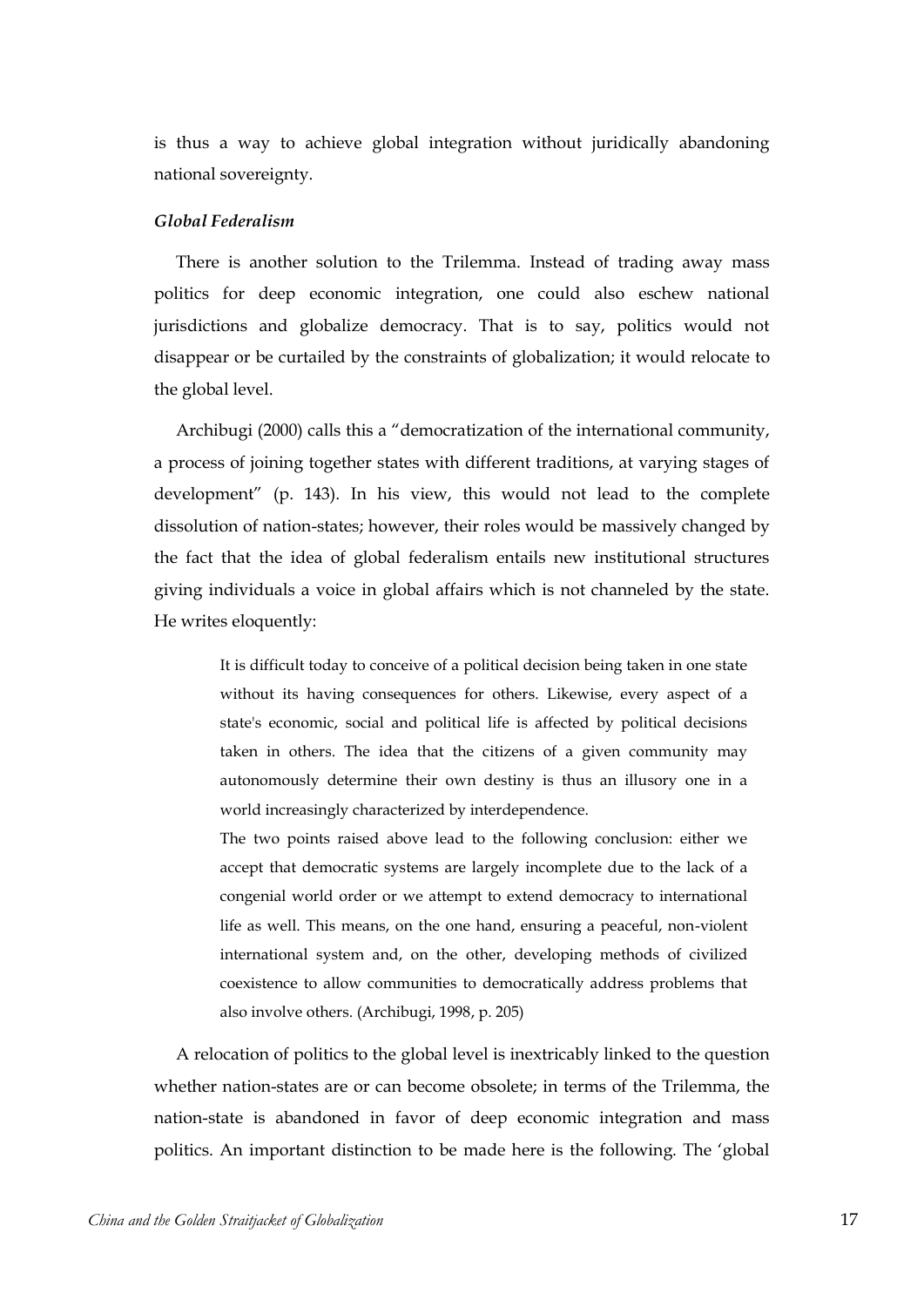federalism' solution to the Trilemma does *not* refer to the fact that national policies are prescribed *from above* by the pressures arising from deeper integration in the sense that global integration leads to global competition and an erosion of institutions such as the welfare state. On the contrary, in the framework of the Trilemma, the 'global federalism' concept refers to the idea that policies are prescribed by an expanded constituency *from below*, i.e. a global polity arises along with deeper economic integration.

The idea of a global polity can be illustrated as follows. The rise of information technology and economic interconnectedness has linked the fate of nations close together which global issues such as climate change, epidemic diseases etc. testify. As a consequence of this globalization, individuals in all countries are affected by global issues. The relevant polity in which they operate is moved to a global level. A telling example of this interconnectedness is a headline in a local newspaper published in the English city of Coventry on 2 August 1990 when the first Gulf War started; it read "Iraq invades Kuwait – Bus Fares to Rise" (cited in McGrew, 1992, p. 1). This headline shows clearly how individual lives are affected by world politics to an unprecedented extent.

As a corollary to the direct link between individuals and global politics which Archibugi (2000) describes, Rosenau (1980, p. 44) discerns individual actions' implications for global issues, i.e. explaining that the *practical* link between individual level and world level is already existent:

> the actions of innumerable farmers […] are central to the problem of increased food production, just as many pollution issues depend on choices made by vast numbers of producers, energy conservation on millions of consumers, and population growth on tens of millions of parents.

This interconnectedness has created a world arena in which "governments can no longer take either domestic or international political decisions in an information void" (Holton, 2011, p. 133), instead they have to take into account an "expanded presence of global civil society" (p. 133).

Cerny describes the globalization of policy processes metaphorically as moving from "Iron Triangles to Flexible Pentangles" (2010, p. 111). The Iron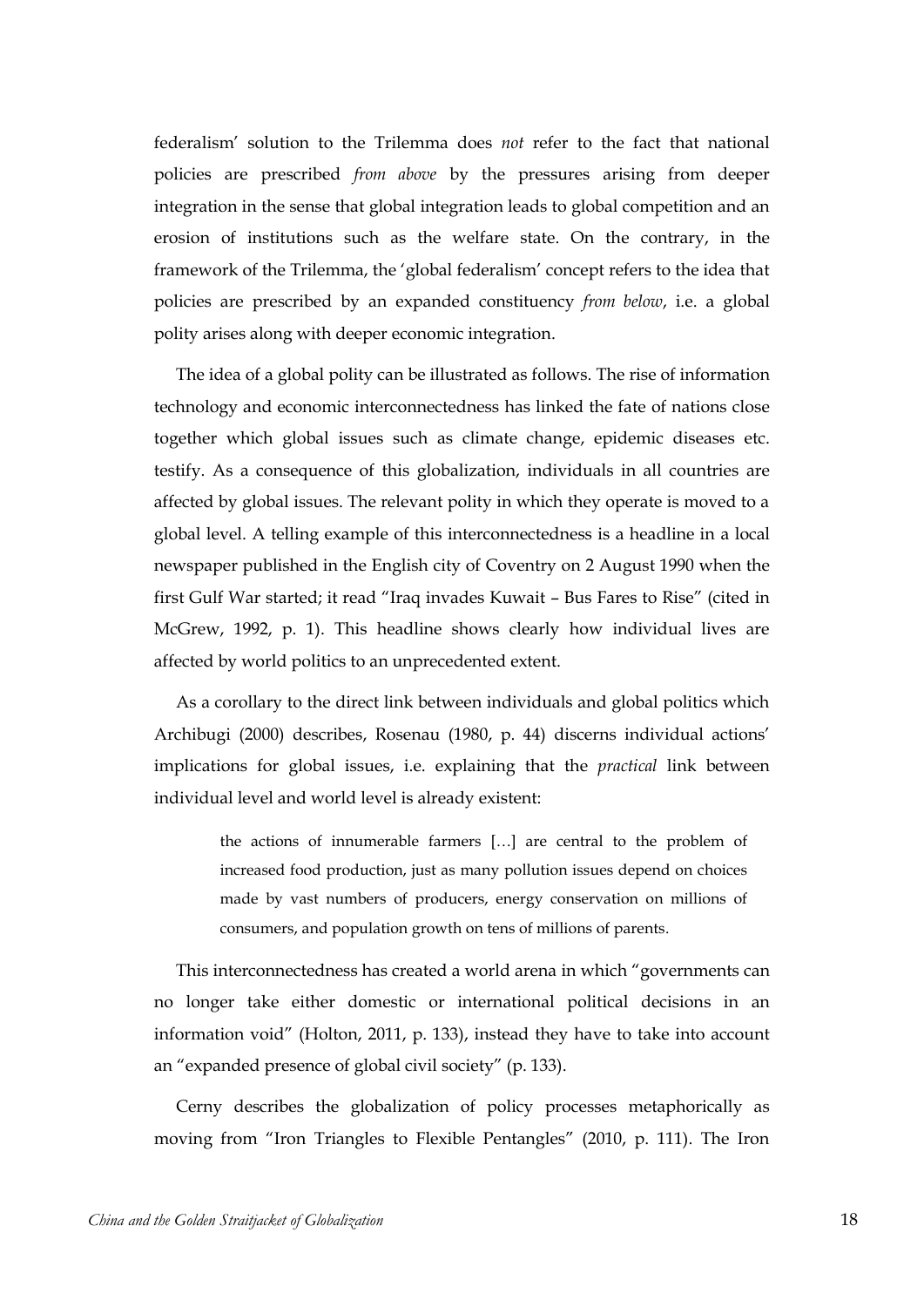Triangles represent the "most robust concept in the traditional policy literature" (p. 114) which states that three broad categories of actors engage in the policymaking process: i) relevant elected officeholder, ii) bureaucrats in regulating agencies, and iii) non-officeholding actors (which influence the former two respectively).

The Iron Triangle has to be upgraded to current realities of "global financial markets, international financial institutions, complex multinational corporations, transnational production chains, contemporary information and communications technologies such as the Internet" (Ibid., p. 116). Two additional nodes, i.e. the transnational public sector and the transnational private sector, should complement the Iron Triangle to arrive at a Flexible Pentangle. This concept illustrates how global, i.e. transnational, dynamics influence and shape domestic policy making. National policy making is transcended by global politics or as Chayes and Chayes (1995) put it "[t]he only way most states can realize and express their sovereignty is through participation in the regimes that make up the substance of international life" (p. 27).

This brief exploration of what one might call the infancy of mass politics on a global scale showed that there are tendencies already nowadays towards a global polity – a prerequisite for 'global federalism'. Undoubtedly, the full development of this global polity is far from completion. Nevertheless, pondering about it makes the 'global federalism' solution to the Trilemma and its possible ramifications more graspable.

To sum up, an economy can achieve deep economic integration in two ways: i) through global federalism, or ii) through the Golden Straitjacket. In the first scenario, it can abandon the 'nation-state' and embrace mass politics on a global scale in which a global polity is governed by global democracy. In the second scenario, it can abandon mass politics in which it succumbs to the rules of the international economy but maintains national sovereignty in a juridical sense. Moreover, an economy can abandon deep economic integration and embrace a nationally-distinct jurisdiction legitimized by national mass politics – which would be called the Bretton Woods compromise in the Trilemma nomenclature.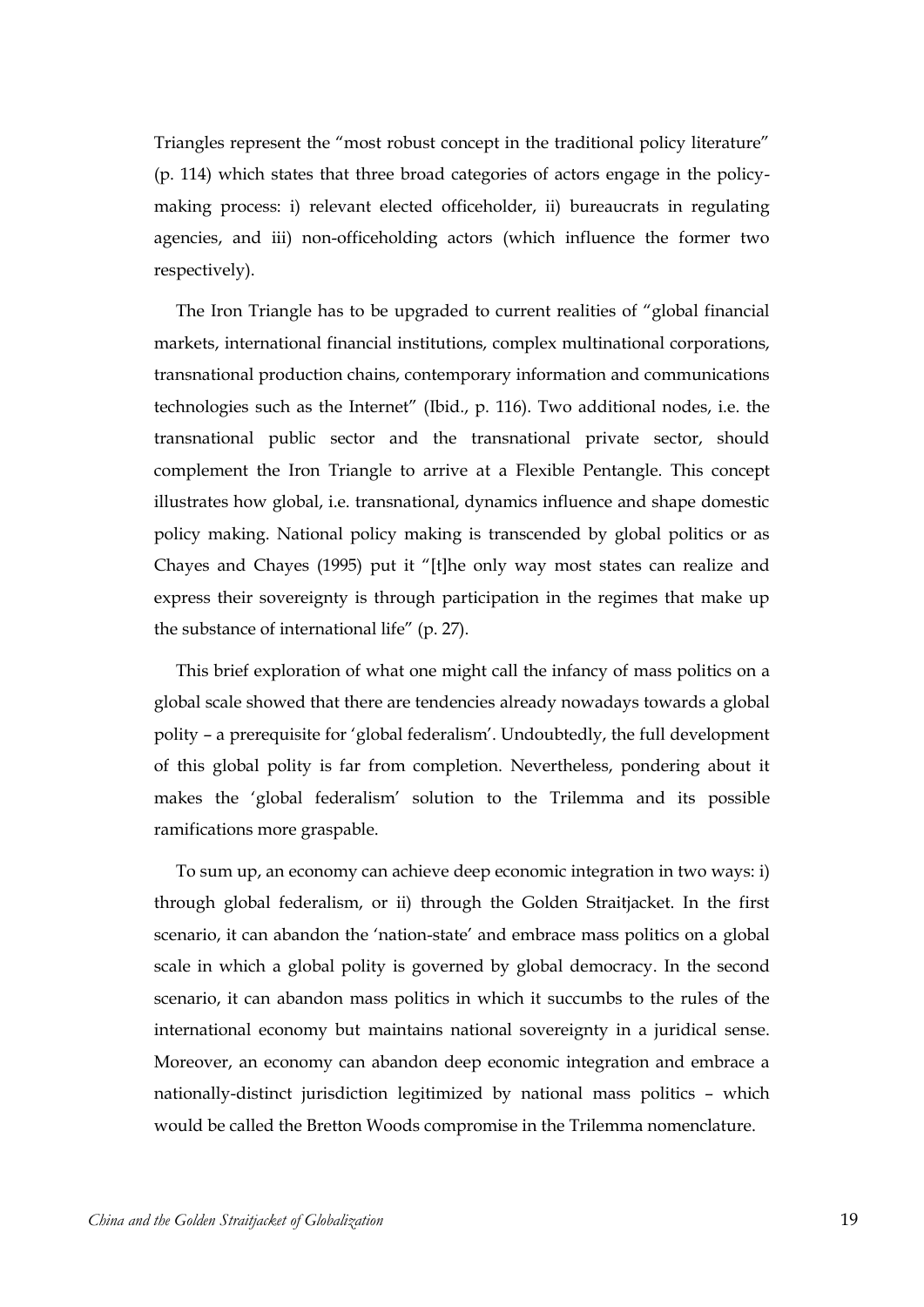#### <span id="page-19-0"></span>DEEPER ECONOMIC INTEGRATION IN THE 1980S

The Bretton Woods system was spectacularly successful in re-establishing economic order and prosperity after two devastating World Wars. By promoting a market-oriented economic system, it created the "Golden Age of Capitalism" (Marglin, 1990) – which has been so popularly characterized in "Les Trente Glorieuses" (Fourastié, 1979). However, the system started to crumble by the 1970s during the 'Crisis of the 70s' for numerous reasons analyzing all of which would go beyond the scope of this work. The global economic regime which emanated from the 'Crisis of the 70s' is analyzed in this section and its implications as regards the Trilemma are described.

The Golden Age of Capitalism was not – as one might expect – superseded by a period of divergence of national economies and a rebuilding of national fences. Instead, "globalization became an imperative" (Rodrik, 2011, p. 76) and the solution to the 'Crisis of the 70s' was found in US President Reagan's and UK Prime Minister Thatcher's neo-liberalism which stressed that states have grown too large and constitute an obstacle to economic prosperity. Economic liberalization and global integration became the holy grail of world order.

The post-Bretton Woods era of the world economy can be separated into two phases: first, a Washington Consensus phase and, second, a "Washington Confusion" (Rodrik, 2006) phase. First, the Washington Consensus mantra of free market economics can be summarized in the catchphrase "Stabilize, Privatize, Liberalize" (Holton, 2011); it lasted roughly from the 1970s to the 1990s. Its demise was in essence the combination of two dynamics. First, the power of free markets was hugely overestimated and, second, the ability of governments to act in ways that would be socially desirable was hugely underestimated (Rodrik, 2011).

Second, the "Washington Confusion" phase was characterized by the recognition that the neoliberal development models of the Washington Consensus did not produce the desired results. The countries that adopted prescribed policies all faced major problems: in the post-communist states of Central and Eastern Europe output declined drastically as compared to pre-1990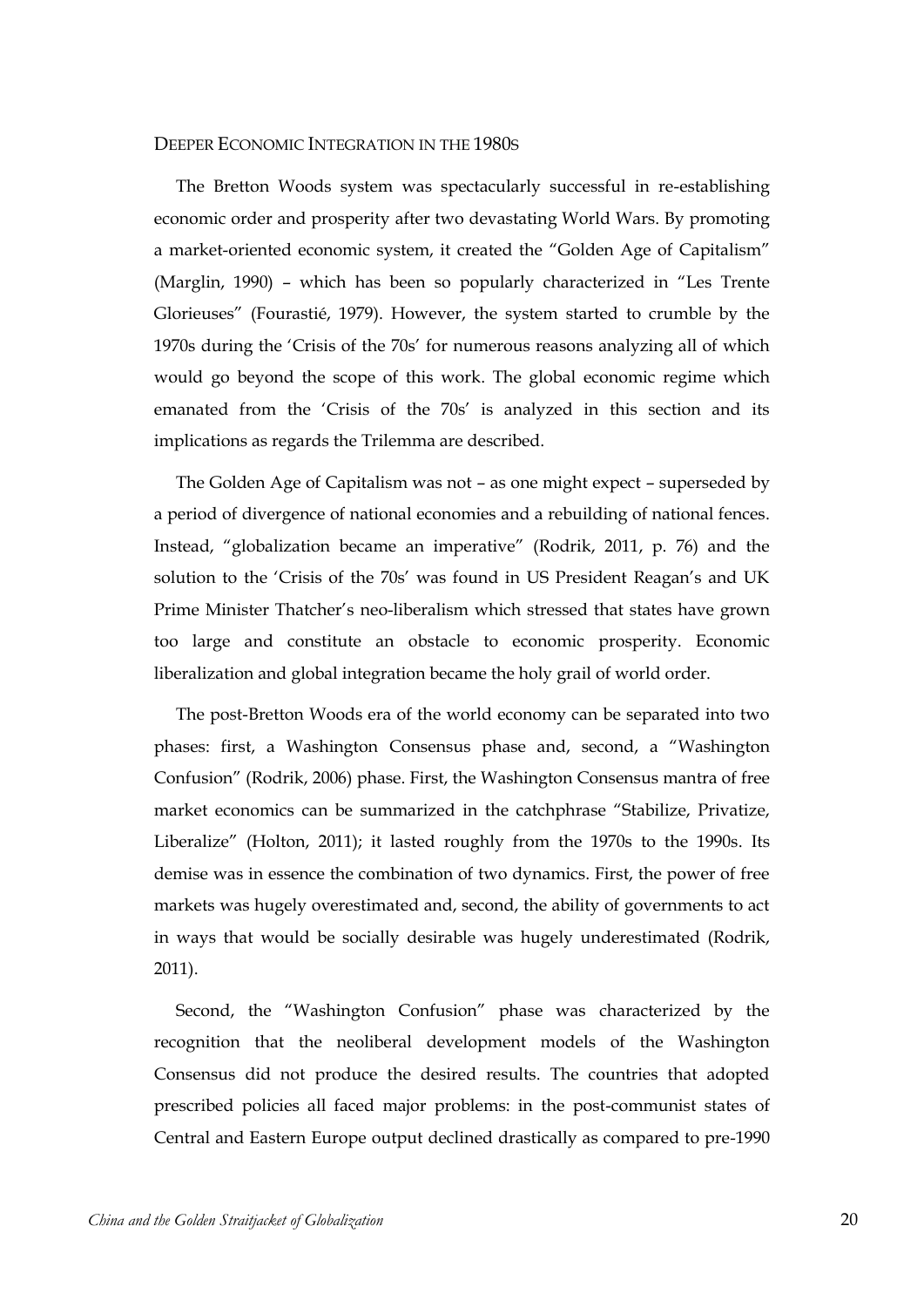levels; Latin America drowned in financial crises whose recoveries were only short-lived; African countries did not experience significant economic growth at all despite policy reforms (Rodrik, 2006). In addition, the economic success of India and China was revealingly *not* based on standard Washington Consensus prescriptions which also undermined the prevalent economic development thinking. The World Bank report 'Economic Growth in the 1990s' (Zagha & Nankani, 2005) acquiesces that i) there is no 'one-size-fits-all' solution, ii) shock therapy is misplaced, instead "[i]n most cases, countries can deal with constraints sequentially, a few at a time" (p. 16), and iii) institutional settings, especially their immanent diversity, have to be taken into account. At the same time, the IMF produced a report with completely contrary conclusions. Singh (2005) argues that the reason for the failure of the reform processes were not ill-advised policies, but rather the fact that "reforms were uneven and remained incomplete" (p. xiv) – frankly, failing countries did too little of the right thing. This divergence of views was hence rightly termed "Washington Confusion" by Rodrik (2006).

The post-Bretton Woods Washington Consensus and Confusion in spite of all the difficulties gave birth to a wave of globalization that is distinct from previous eras. The extent to which both international trade and financial liberalization have increased is striking. Rodrik (1999) reminds that "the volume of international trade increased at twice the rate of growth of world output from 1985 to 1994" which made the end of the twentieth century exhibit "the widestranging trade liberalization the world has ever witnessed" (Rodrik, 1999, pp. 8-9).

The mere fact that the GATT was transformed into a more fully-fledged rulebased institution with the establishment of the WTO in 1995 shows that the idea that international trade is positive and should be promoted became widely accepted. Arguably, the GATT "became a victim of its own success" (Rodrik, 2011, pp. 76-77) meaning that the postwar prosperity was attributed largely to the ascent of trade liberalization. Therefore, a direct causal link between more trade and more prosperity was established. Whereas the role of the WTO and its mission have been altered since the end of World War II while continuing to capture the spirit of the Bretton Woods system, the type of financial liberalization that the world has seen in the last decades is the exact reverse of that spirit.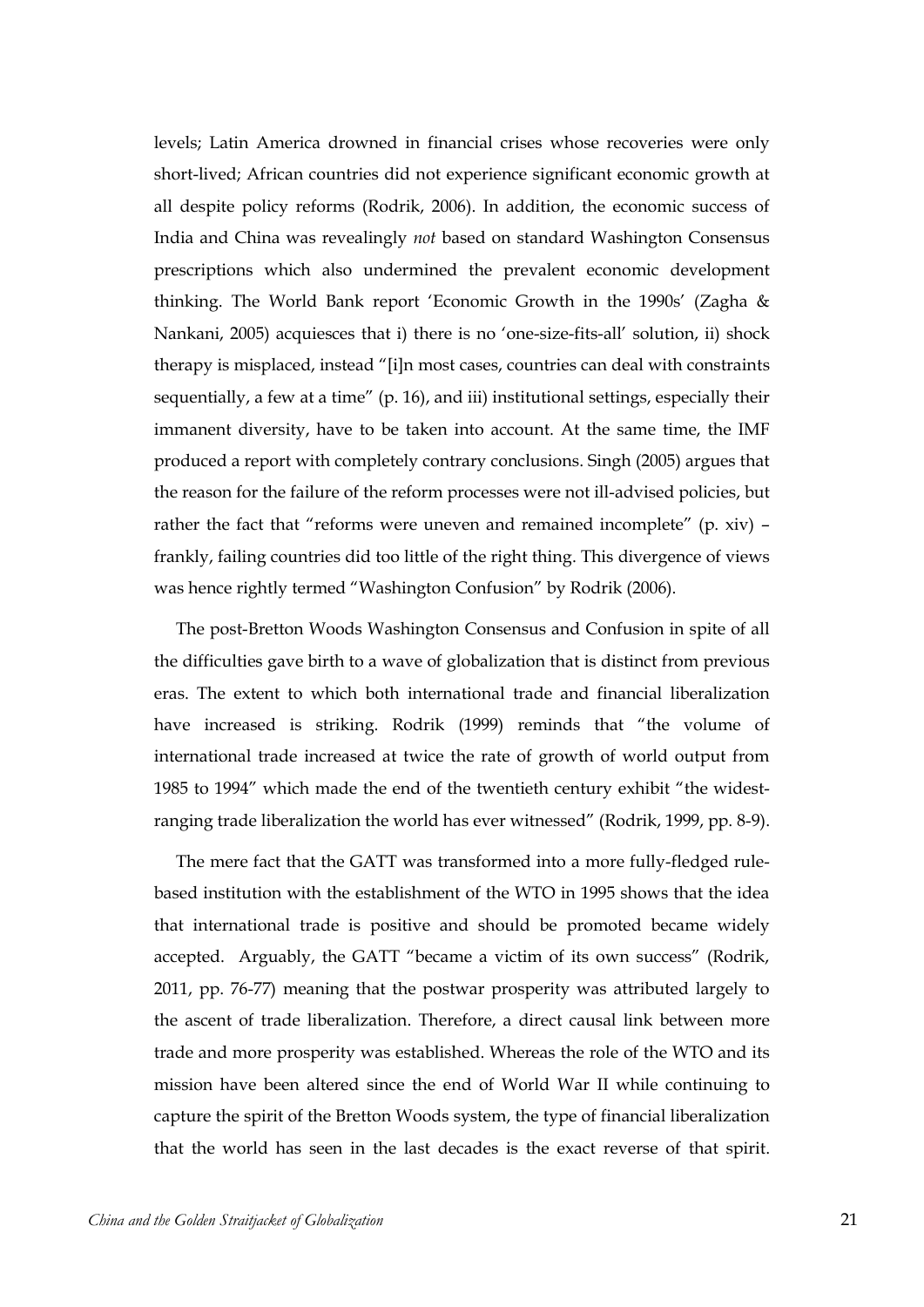Boughton (1997) reflects the agreement that was found on international capital flows:

> [T]he truth is that the founding fathers were downright bullish on capital controls. […] As drafted at Bretton Woods, Section 1(a) of Article VI [of the IMF] read: 'A member may not make net use of the Fund's resources to meet a large or sustained outflow of capital, and the Fund may request a member to exercise controls to prevent such use of the resources of the Fund. If, after receiving such a request, a member fails to exercise appropriate controls, the Fund may declare the member ineligible to use the resources of the Fund.' (p. 10)

In other words, the architects of the Bretton Woods system deemed capital controls necessary and beneficial. In April 1997, some fifty years after its inception, the IMF amends its Articles unanimously reversing the previous positive perception of capital controls so that from then on they were only allowed temporarily in exceptional circumstances. In order to highlight the momentous scope of this amendment it is worthwhile quoting Wade and Veneroso (1998):

> The proposed revision of Article I, which describes the *purposes* of the Fund, says that promotion of the orderly liberalization of capital is one of the Fund's main purposes. The revision to Article VIII, which describes the *jurisdictions* of the Fund – and hence the matters subject to sanctions of a legal character – says that the Fund shall have the same jurisdiction over the capital account of its members as it has over the current account. This means, in effect, that the Fund shall oversee and approve any capital account restrictions. Moreover, the language *requires* countries to commit themselves to open the capital account. (p. 34)

The reversal of the IMF policy led an increase in the growth of gross capital flows which Baker, Epstein & Pollin (1998) describe as "dramatic"; they attach importance to the "great expansion of international lending" and "explosion of secondary market trading in stock, bond, foreign exchange, and derivative markets since the demise of Bretton Woods and the emergence of deregulated domestic financial markets" (pp. 9-15). According to Went (2004), there are three interconnected dynamics that shaped the economic order after Bretton Woods.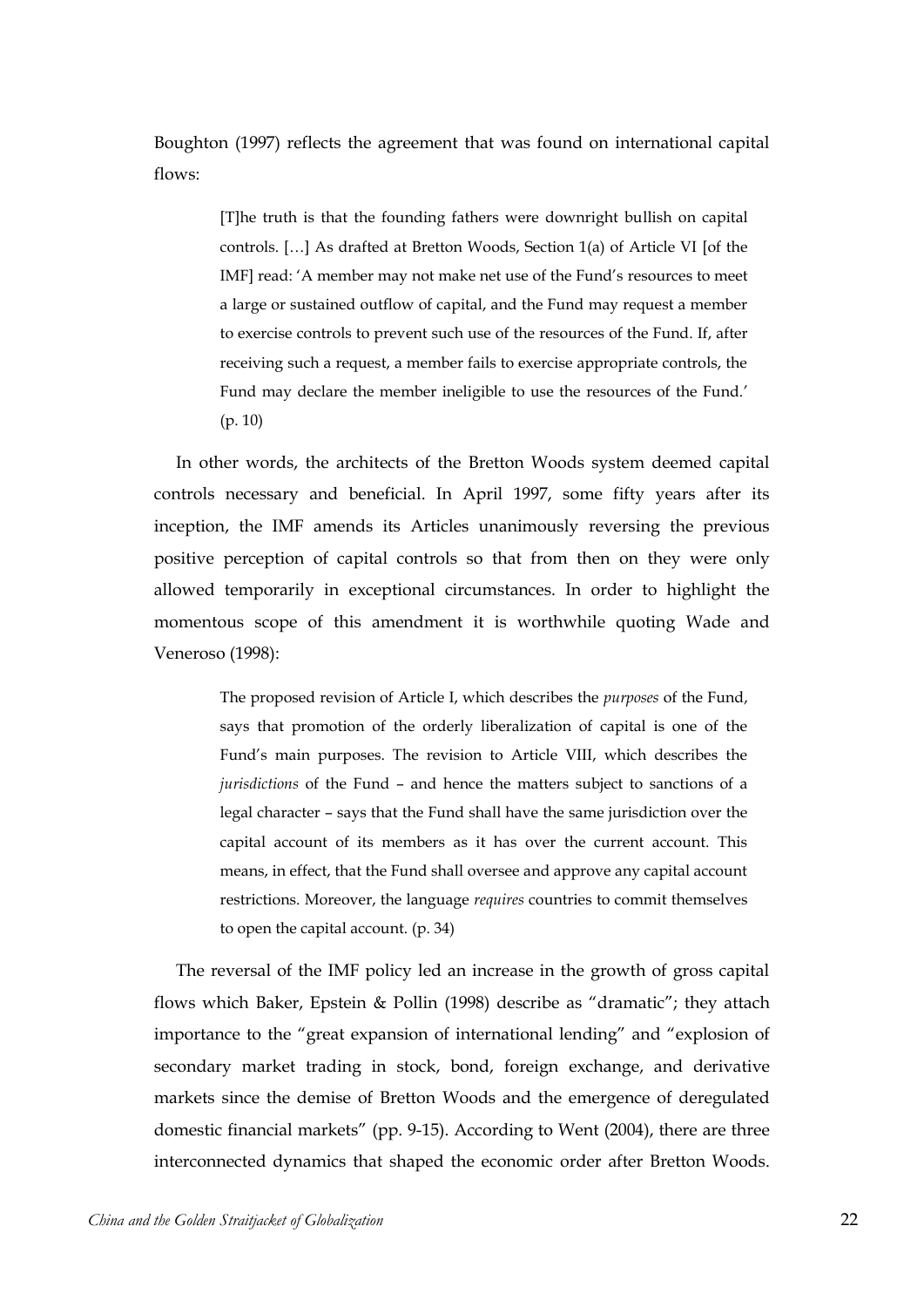First, the world had never before seen the combined internationalization of trade, production *and* finance – which represent the "trinity of the global market, the global workshop (or global assembly line), and the global casino" (p. 352). Second, finance superseded trade as the fuel for economic integration: "increasingly [financial] dynamics serve as the engine of the global capitalist system" (Bello et al., 2000, pp. 4-5). Third, there was a concentration and centralization of capital in the hands of a number of homogeneous multinationals.

A crucial implication of the liberalization of finance for the Trilemma is highlighted by Eichengreen (1996): "For several decades after World War II, limits on capital mobility substituted for limits on democracy as a source of insulation from market pressures" (p. 5). This alludes to an inherent trade-off between deep economic integration (capital mobility) and democracy. The corollary of his quote is that once an economy allows capital to flow freely it has to curtail democracy. Eichengreen basically refers to the Bretton Woods compromise-Golden Straitjacket side of the Trilemma – leaving aside the third solution of global federalism – probably because it is rightly deemed as unrealistic at this point in time.

What has been described qualitatively can also be seen quantitatively. For instance, the change is illustrated in measures of trade openness (such as depicted in Table 1 which is adopted from McKeown (1991), p. 157). If you look at these figures from 1880 to 1987, one can see that trade openness was lowest in the period following World War II with a share of 0.084 between 1948 and 1958.

| Era       | Mean  | S.D.  |
|-----------|-------|-------|
| 1880-1900 | 0.127 | 0.007 |
| 1901-1913 | 0.134 | 0.008 |
| 1921-1929 | 0.100 | 0.010 |
| 1930-1938 | 0.078 | 0.008 |
| 1948-1958 | 0.084 | 0.005 |
| 1959-1972 | 0.088 | 0.008 |
| 1973-1987 | 0.151 | 0.019 |

**Table 1.** Mean annual ratio of import values to nominal GNP in industrial capitalist countries

During the Bretton Woods system trade openness never increased again to pre-war levels (0.088 between 1959 and 1972 as compared to 0.133 between 1901 and 1913). The highest level of trade openness, nevertheless, was achieved in the post-Bretton Woods era from 1973 to 1987 with a share of 0.151 (consider that the standard deviations for all figures is comparatively low indicating that conclusions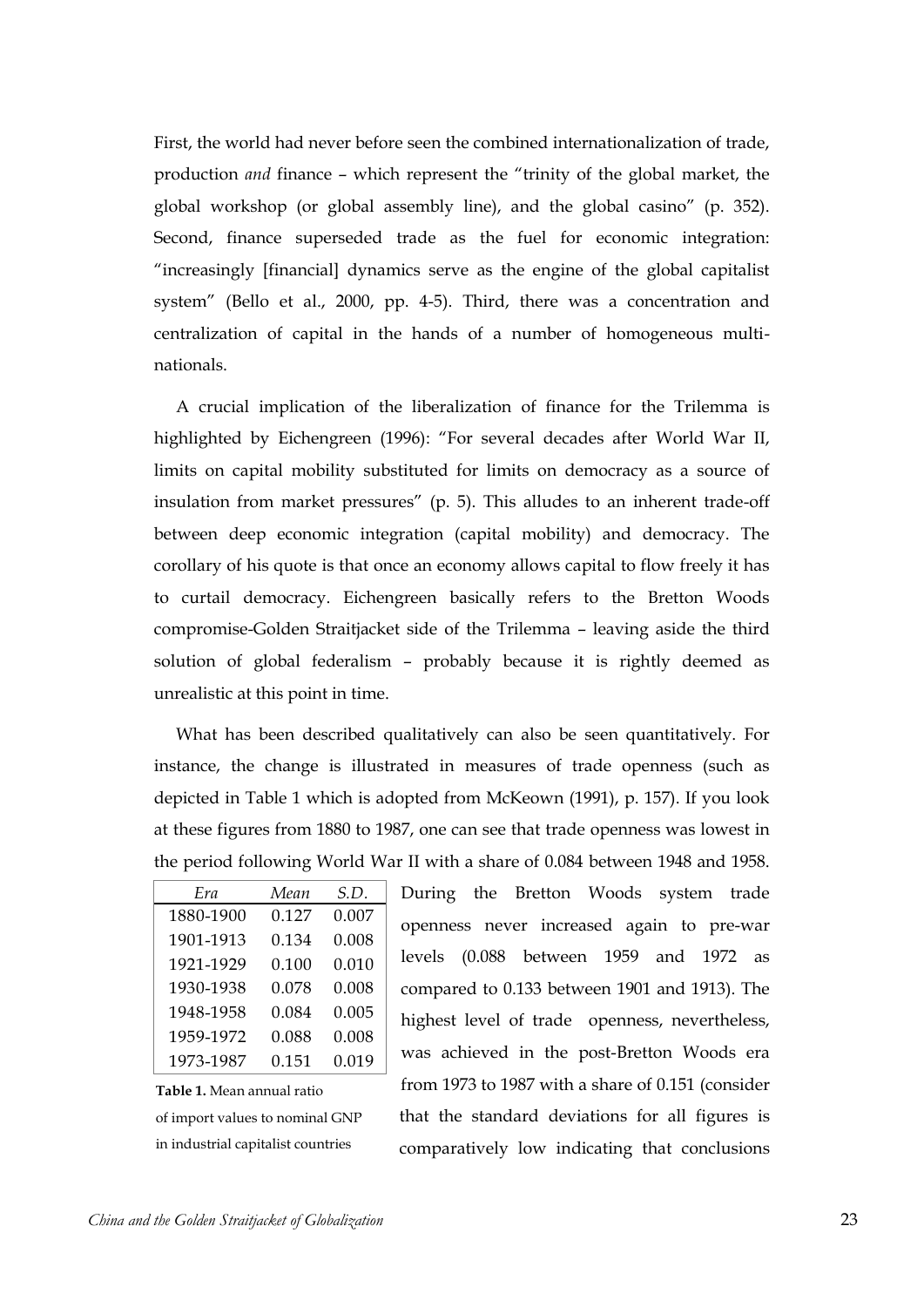about widespread phenomena can be drawn from the data).

Apart from the impressive increase in international trade, an internationalization of financial flows can be discerned. International capital flows to industrialized countries rose from an annual average of USD 99 billion in 1975-7 to USD 463 billion in 1985-1989 – which constitutes nearly a five-fold increase (Keohane & Milner, 1996, p. 12). "Foreign exchange trading more than doubled between 1986 and 1989, when it amounted to \$650 billion daily, which was about 40 times the average daily volume of world trade" (p. 13). By the mid-1990s foreign exchange trading continued to increase and reached a level of nearly USD 1 trillion *per day* (Eichengreen, 1994).

In addition, one can have a look at interest rate differentials in order to observe an increased level of financial integration starting from the 1980s. If financial markets are perfectly integrated, there must not be any arbitrage opportunities, i.e. the differences in interest rates must be marginally close to zero. If the interest rate differential is not zero, traders could make money by merely shifting their assets between markets which would equalize interest rates automatically quickly. Graph 2 shows the nominal interest rate differentials between, exemplarily, the USA and the UK. One can observe that in times of capital controls (i.e. low financial integration) from the interwar period to the beginning of the 1980s when the Bretton Woods system dissolved interest differentials are high and vary widely. Once capital mobility rises in the 1980s interest differentials quickly converge to zero (Persson, 2010).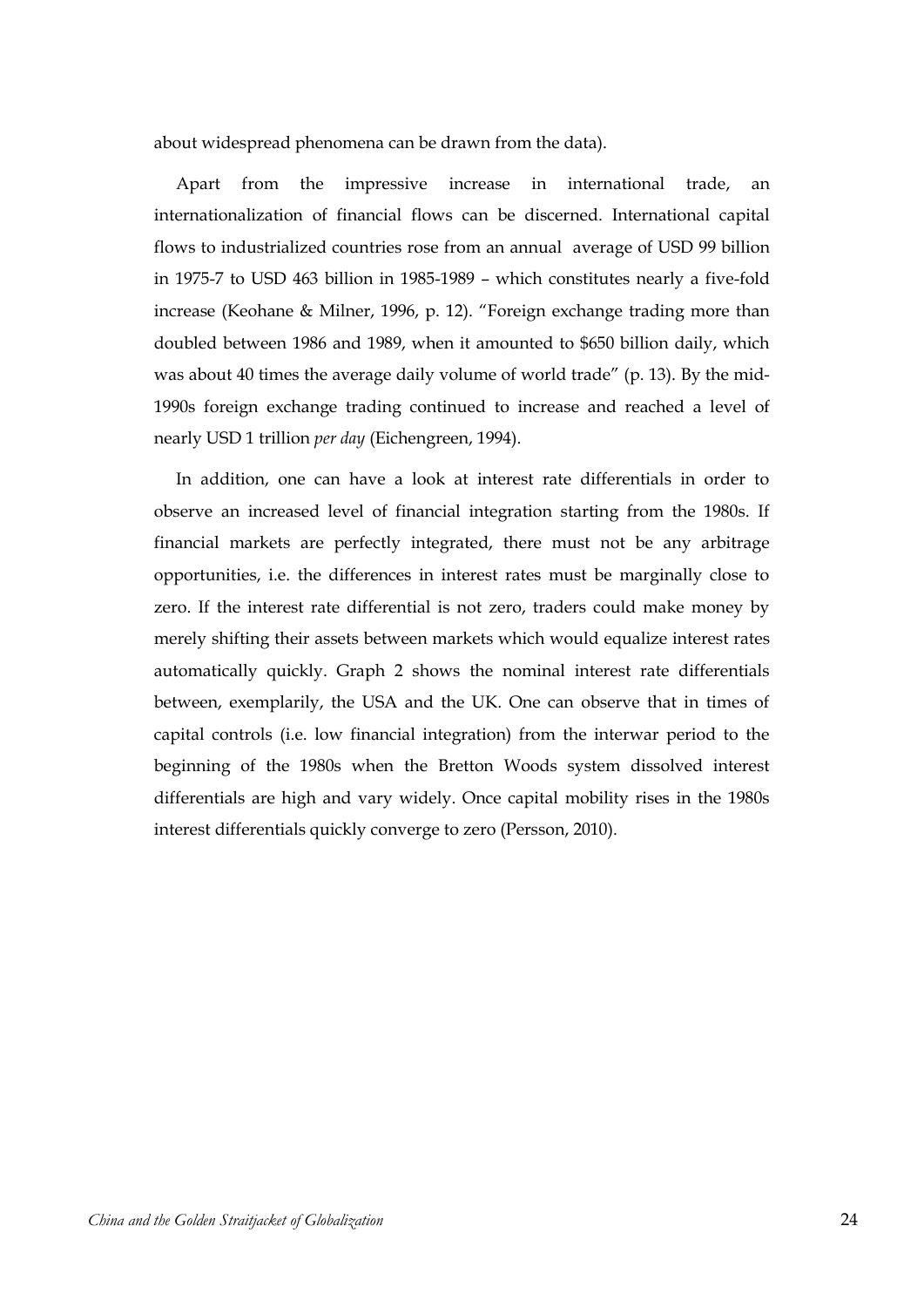From the discussion so far it can be inferred that there is no doubt about the unprecedented level of economic globalization in the post-Bretton Woods era. However, this appearance is deceiving. In order to do justice to the comprehensive academic literature on globalization, the contentious controversies between *strong* and *weak globalists* will be shed light upon. Weak



**Graph 2.** Nominal interest rate differentials between the USA and the UK on similar assets, in percentage points, adopted from Obstfeld and Taylor (2004), p. 90

globalists for that matter contend the following (Nielsen, 2004, pp. 158-161). First, the global labor force is still mainly employed in non-tradable sectors such as services. Second, foreign direct investment (FDI) has increased considerably; however, it only represents a marginal share of total global investment and a large share is also inter-OECD countries. Third, while financial capital has become vastly more mobile, other forms of capital have not. In particular, labor is largely immobile. Fourth, multinational corporations, although serving as the manifestation of globalization, retain "a strong home-country attachment where the majority of assets, employees and decision-makers remain" (Betcherman, 1993, p. 5). Fifth, the last decades have seen an increase in the number and importance of international organizations such as the World Bank, WTO, etc. However, these organizations are far from representing what McNally (1990, p.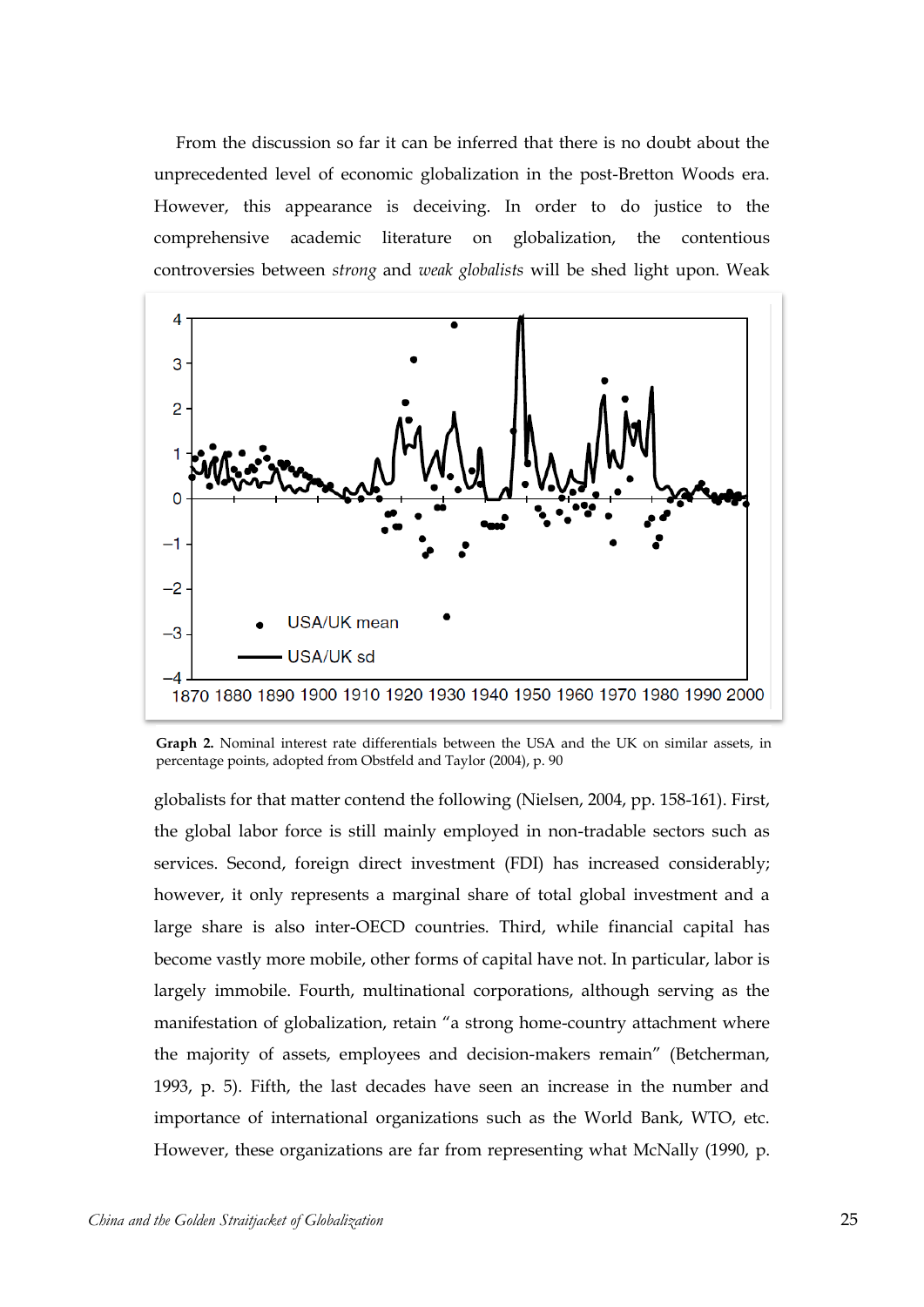237) calls a "unified international capitalist class". Furthermore, these international organizations, the weak globalists purport, have emerged at the mercy of powerful nation-states.

Notwithstanding, strong globalists maintain that "there is no such *a priori* refutation of strong globalization" (Nielsen, 2004, p. 161). In fact, strong globalists rightly argue that they discern a trend *towards* greater globalization which makes it impossible to de-link national policies from international policies. This development is irreversible "in a similar empirical way to that of the tractor replacing the horse in ploughing practices is irreversible once we have the tractor and stable economic and environmental conditions" (p. 161).

In any case, data that is used to compare the pre-World War I globalization with the current one misses crucial qualitative differences as the IMF (1997) reminds:

> The process observed before 1914 could hardly be called 'globalization,' however, since large parts of the world did not participate and also because the speed of transport and communication was such that it was much less feasible than it is today to organize markets, or to operate forms, at the global level. Furthermore, international financial markets today are characterized by much larger gross flows, with a much larger variety of financial instruments being traded across borders. (p. 112)

In sum, it can be stated that the era of globalization we are witnessing currently is qualitatively and quantitatively unprecedented which accompanies crucial implications for the world economic order.

#### <span id="page-25-0"></span>IMPLICATIONS OF DEEPER ECONOMIC INTEGRATION

This ever deeper economic globalization has important implications which can be illustrated with the help of the political trilemma of the world economy. In particular, the world economy has abandoned the Bretton Woods compromise while moving towards deeper economic integration; now hovering in between the three nodes of the Trilemma. It is stuck between donning the Golden Straitjacket which is "feasible, but […] not desirable" (Rodrik, 2002, p. 18),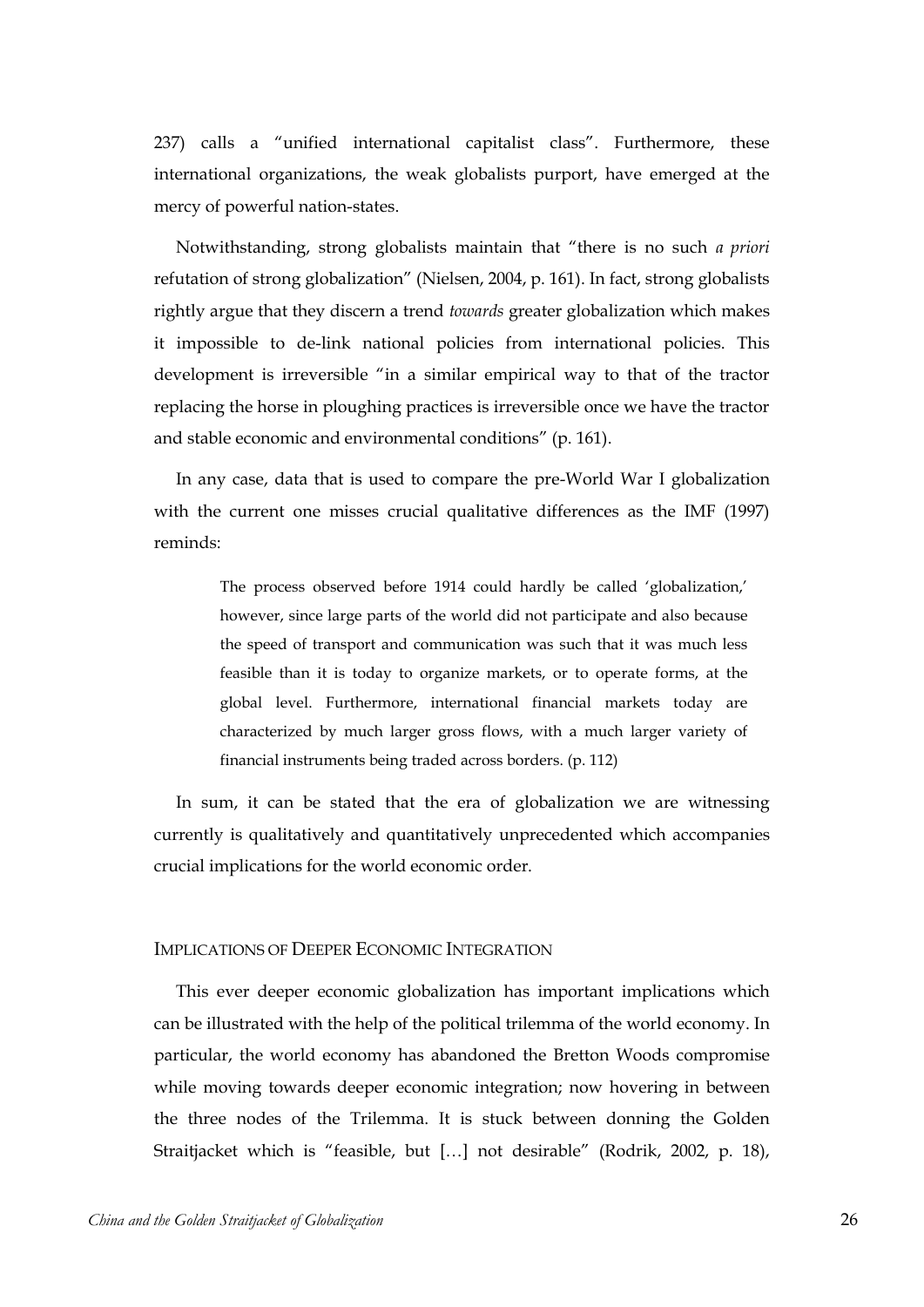adopting global federalism which is "desirable, but […] not feasible" (p. 18) and reverting to a Bretton Woods compromise-type of system.

To recall briefly, tensions that deeper economic integration bring about stem from three main categories: first, cross-border spillovers; second, diminished national autonomy; third, challenges to political sovereignty (Lawrence, 1996, pp. xx-xxiii). First, with deeper economic integration spillovers between countries become more frequent and wide-reaching. For instance the 2008 global financial crisis saw instability in the US financial sector quickly spread to all parts of the world – the simple reason thereof being the strong links between banks on an international scale.

Second, national governments find it increasingly difficult to control events within their own borders because of an uncontrolled internationalization of positive as well as negative externalities. For instance, governments are more than ever constrained in practicing their own monetary and fiscal policies to regulate inflation and unemployment by being forced to take the global landscape into account in their decisions. Speaking of national autonomy in these cases is problematic at best.

Third, political choices can no longer be taken in a vacuum. "With the profound increases in economic integration in recent decades […] a larger number of individuals and groups – and occasionally even their national governments – have identified circumstances in which, it is claimed, some universal or international set of values should take precedence over the preferences or policies of particular nations" (p. xxii). For instance, simply speaking, the advent of human rights and their enforcement of the international community via economic sanctions effectively coerced South Africa to abandon apartheid policies.

There are a number of empirical accounts which effectively illustrate this vacuum in which the world economy is situated. This section will briefly analyze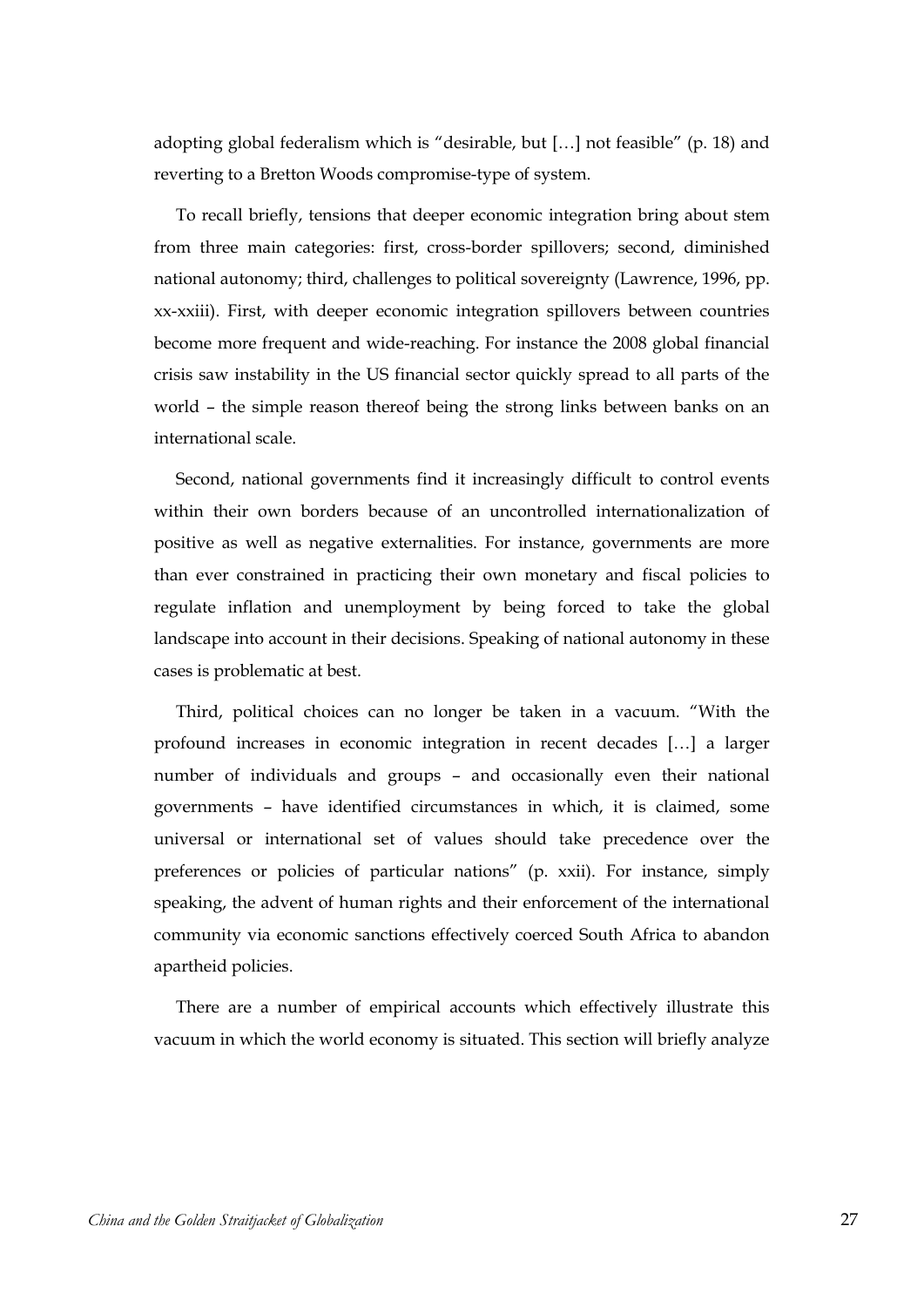three of them in turn: first, the European Union currently, Brazil in the early 2000s, and Argentina in the 1990s. 2

First, one could depict the European Union as a large natural experiment as regards the difficult choice which the Trilemma poses. What the EU has been trying to achieve is to combine all three elements of the Trilemma at the same time, i.e. having a single market (deep economic integration), national jurisdictions, and mass politics. Admittedly, there have been major transfers of sovereignty to the supranational European level; for example in the course of building the single market (a.o. common competition policy). Despite trends towards greater supranationalism the European Union has so far not been successful in creating mass politics on a European scale as constant clamors about the democratic deficit of the EU illustrate. All in all, the amount of economic integration far exceeds the amount of political integration – a situation which is untenable in the long run. The imposed austerity measures on Greece allude to the Golden Straitjacket. These measures are not backed up by Greek mass politics. In other words, Greece traded away mass politics in favor of economic integration in the EU.

According to Rodrik (2010),

[t]he crisis has revealed how demanding globalization's political prerequisites are. It shows how much European institutions must still evolve to underpin a healthy single market. The choice that the EU faces is the same in other parts of the world: either integrate politically, or ease up on economic unification.

European government leaders such as French President François Hollande are beginning to understand the Trilemma in which the EU is caught. As a consequence, Hollande called for a "political union" with an "economic government" which would constitute a "step towards a federal state" (The Independent, 2013) within two years time. This is a manifestation of the recognition that one solution to the Trilemma is a federal system.

 $\overline{a}$ 

<sup>2</sup> Undoubtedly, each of these examples alone would deserve to be subject of a lengthy study such as this. In the case at hand, the brief description of each suffices to illustrate how the Trilemma plays out in actual political systems.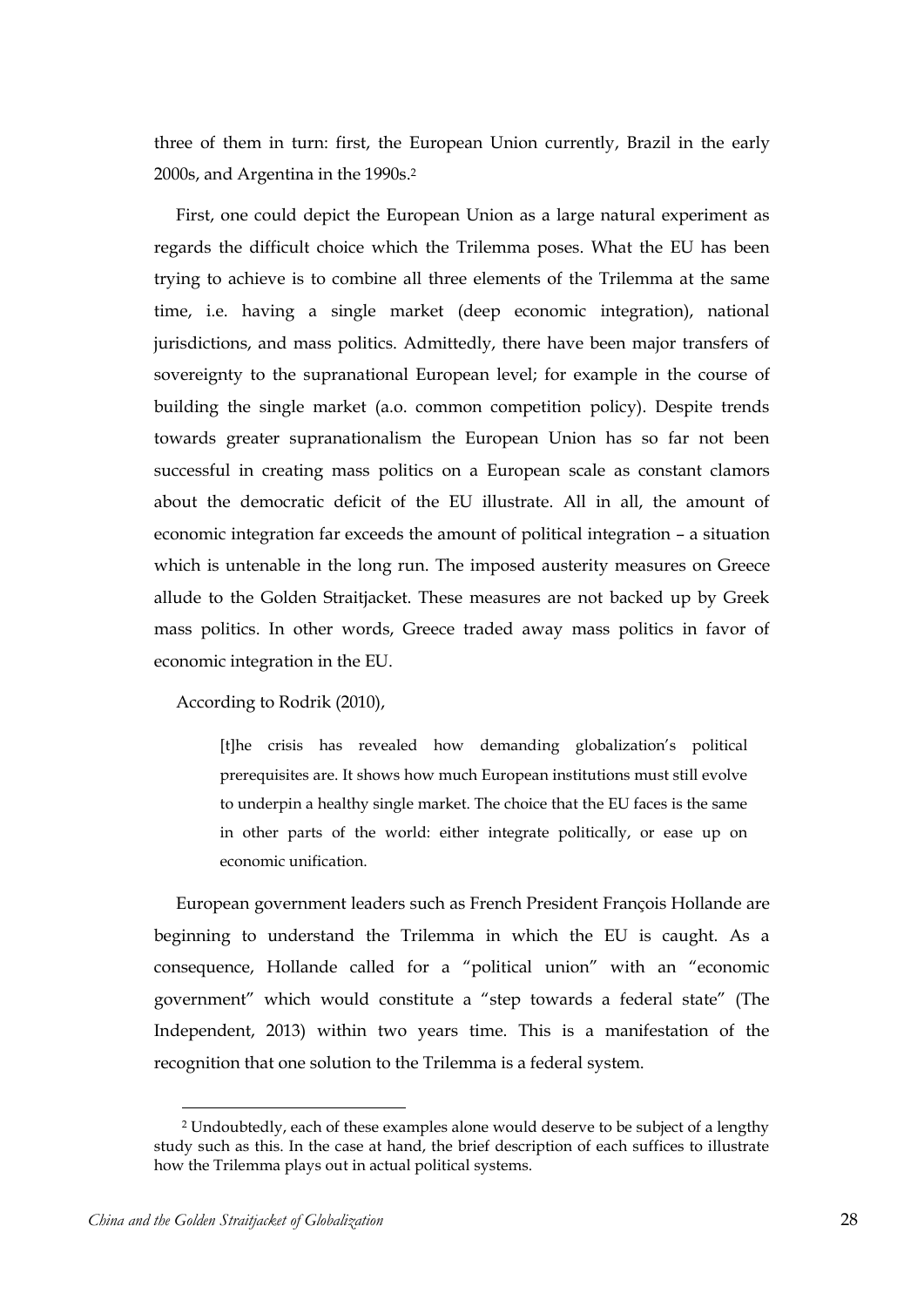Second, the events preceding the 2002 elections in Brazil, the sixth largest economy in the world (World Bank, 2013), show how national interests are constrained by becoming internationally integrated. The promising presidential candidate of the left-wing *Partido dos Trabalhadores* (Workers' Party) Lula da Silva stated during his campaign that he perceived social justice more important than serving foreign debt. The financial markets reacted immediately to the apparent disregard for investors' interests; the Brazilian currency *Real* lost considerably on spot and forward currency markets and risk premium on loans to Brazil soared by one fifth. These developments made repaying Brazil's debt more difficult. Therefore the IMF stepped in and of "the 30 billion dollar loan that it granted Brazil […] [o]nly 6 billion dollars were transferred to Brazil before the presidential election, and the rest was made dependent on whether the new government maintains a budget surplus" (Went, 2004, p. 338).

The case of Brazil shows what is predicted by the Trilemma, namely that by globalizing economically one's policy scope shrinks and is prescribed by international standards. In the words of Cerny (2010),

> [d]omestic political coalitions still retain a range of options for 'domesticating' globalization […]. Nevertheless, those options are both narrower and in some issue-areas quite different from earlier periods. […] And in the crucial area of welfare policy, for example, policy makers are increasingly challenged to find alternative to traditional options of state-led policies of redistribution and public service provision without sacrificing its traditional goals of social justice. (p. 119)

Third, the Argentinean crisis of the 1990s and early 2000s is pertinent to a discussion about the ramification of the Trilemma (Rodrik, 2011). In the early 1990s Domingo Cavallo was heading the Ministry of Economy and Public Finance under the administration of President Carlos Menem. He planned to help Argentina out of the economic struggles it had undergone in the preceding decades by integrating it closer with the global economy, i.e. by putting on the Golden Straitjacket. Cavallo implemented a series of reforms, the most important of which was the 1991 Convertibility Law. It anchored the Argentinean Peso oneto-one to the US Dollar thereby importing stable monetary policy from the US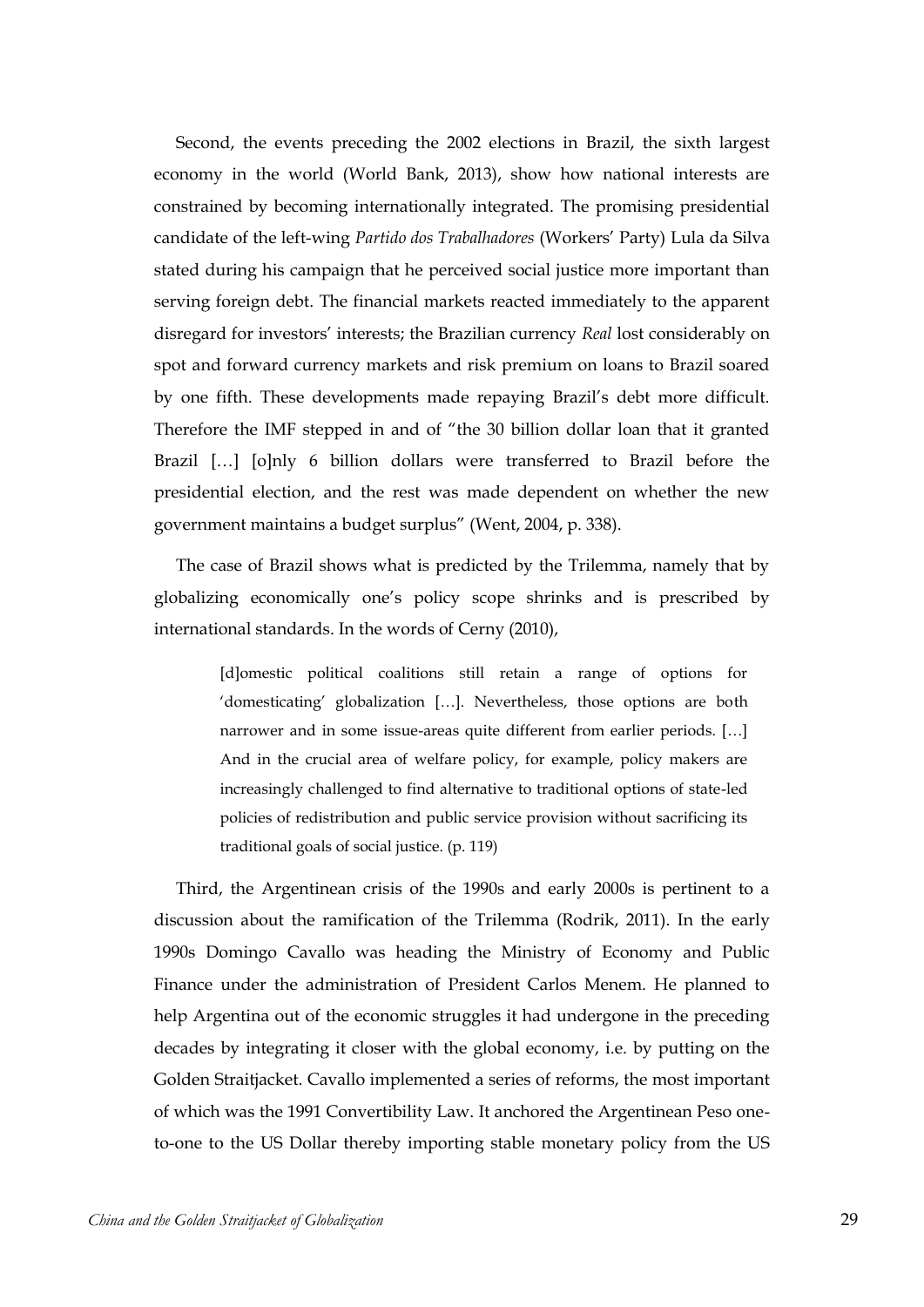and guaranteeing the outside world that the Argentinean government itself would not trifle with it. All in all, Cavallo's reforms were deemed a success: "[b]y the early 1990s, Argentina's record in trade liberalization, tax reform, privatization, and financial reform was second to none in Latin America." (p. 185)

In terms of the Trilemma, Argentina abandoned mass politics in favor of economic integration. Political institutions, foremost the Ministry of Economy and Public Finance, was not responsive to the Argentinean population; instead it followed the international financial market's pressures. As Argentina moved towards economic globalization, democracy was curtailed.

Cavallo's reforms did have the desired effect, at least in the short run, of eliminating hyperinflation, increasing investor confidence, capital inflows, incomes and exports. However, the short era of rising economic prosperity quickly came to an end and a series of crises in the global economic landscape saw Argentina's credit worthiness corrode. Menem's successor President Fernando de la Rúa committed to austerity policies to restore the investors' confidence in his country – but to no avail. Investor confidence had been damaged irrevocably and capital quickly flowed out of the country.

Instead social unrest continued to rise. The population became increasingly dissatisfied with the fact that it had been excluded from popular participation in economic policy-making. As the population was deprived of the democratic forms of participation, it resorted to "[p]ot banging, neighborhood assemblies, barter clubs, and graffiti protests [which] converged with picketing and multisector mobilizations, generating polarized and radial social unrest throughout Argentina." (Villalón, 2007, p. 143) As a consequence of the social unrest which at times caused as many as sixteen deaths a day (Time, 2001), President de la Rúa resigned on December 20, 2001 (New York Times, December 2001).

The Argentinean experiment with the Golden Straitjacket resulted in one of the worst economic crises the country had ever seen. The crisis and especially the public riots show the incompatibility of economic globalization and mass politics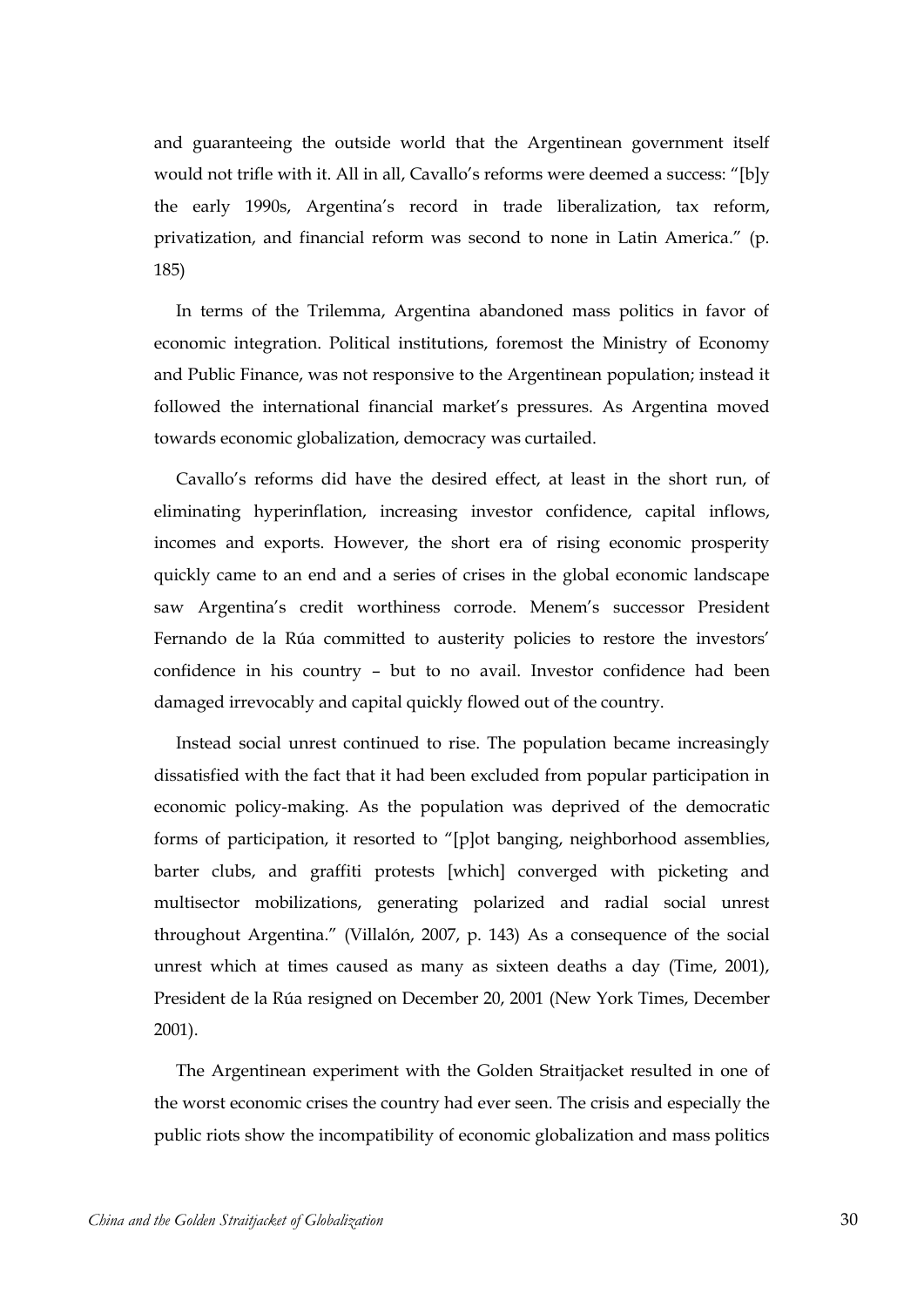if one sticks to national sovereignty. The Argentinean population renounced the idea that their power of economic decision-making was handed over to the 'international invisible government' and reacted with mass protests. In Rodrik's words "[w]hen push comes to shove, democracy shrugs off the Golden Straitjacket" (2011, p. 189).

The three case studies of the EU, Brazil and Argentina illustrate the implications which deeper economic integration has as regards the Trilemma. To put in in Went's (2002) words

> [t]he cumulative outcome of decades of deregulation and internationalization of trade, finance and production is a global configuration in which countries, peoples, communities, movements and organizations are permanently put in competition with each other – or threatened with competition from each other – for investments, jobs, and welfare provisions – or inversely but with similar consequences, to pick up the bill for the provision of global public goods. (p. 111)

So far, one of the major transformations of the world economy that involves the move toward deeper economic integration has been deliberately excluded from the analysis. The re-emergence of China to the international stage raises question about how the political trilemma of the world economy is helpful to explain the curious case of the now second largest economy.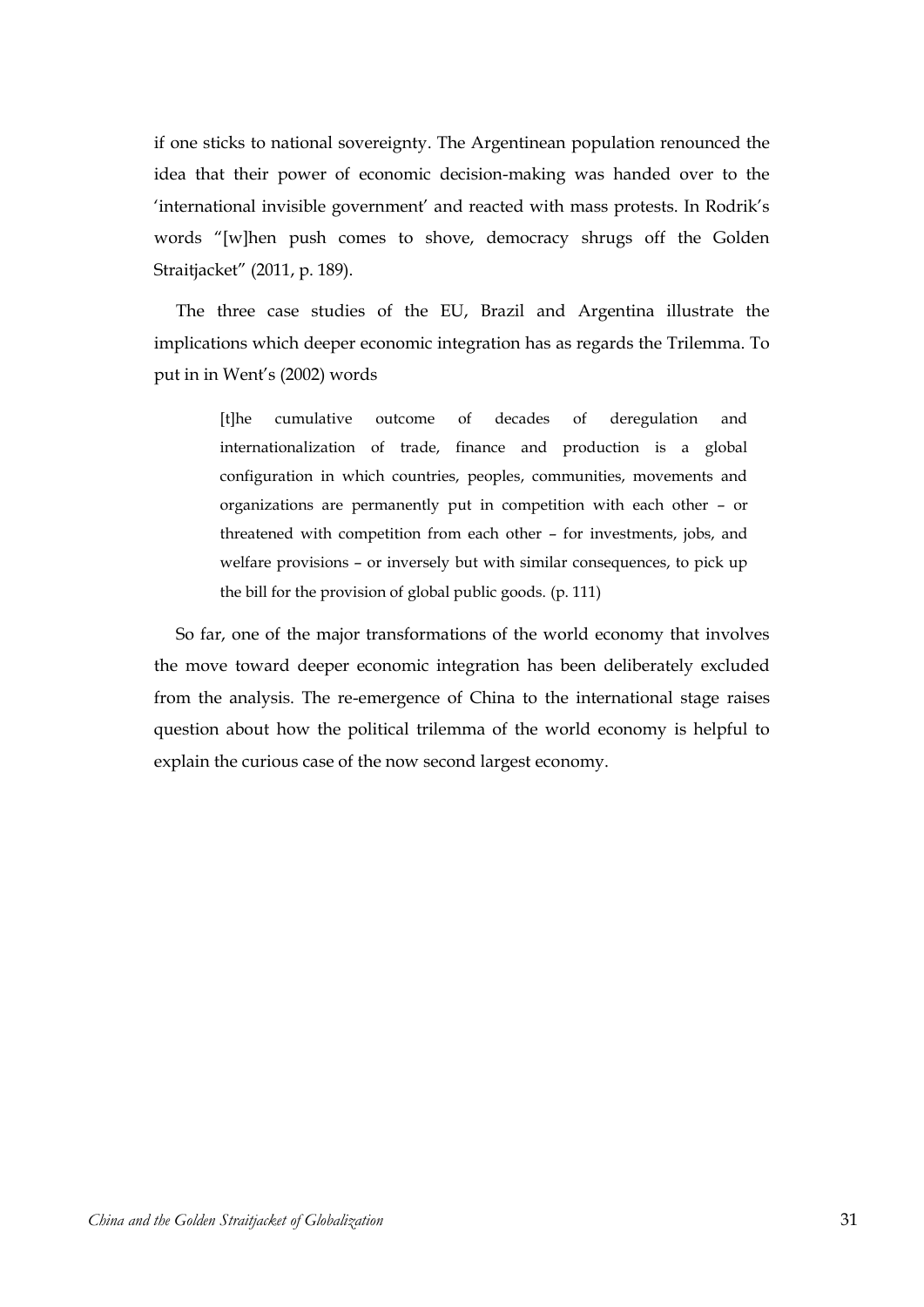### <span id="page-31-0"></span>**PART II – CHINA ENTERS THE STAGE**

For most of the twentieth century, the People's Republic of China did not face the choices that economies such as Brazil or Argentina and economic blocs such as the EU encountered. In order to analyze how China deals with the Trilemma, some light has to be shed upon China's economic development and its integration in the world economy.

### <span id="page-31-1"></span>**INTRODUCTION**

China did not face the choices posed by the Trilemma until recently because – succinctly – it was detached from the global economy. Under the reign of Mao Zedong who has been Chairman of the Chinese Communist Party from 1945 to 1976, China was isolated from the rest of the world. The reason for this was partly self-imposed Party ideology and partly external isolation through the US. Mao's communists isolated China by erecting "a system that intimately wove together political ideology, economic production, and social control" (Guthrie, 2012, p. 27) in an autarkic manner. The US isolated China by means of embargos and refusal to accept the People's Republic of China as the *real* China in favor of Taiwan (Jacques, 2012, p. 176). Self-sufficiency was a mantra. This absolute separation from the world started to crumble in the early 1970s: when the Soviet Union joined Japan and India as threats to China's security, Mao stated "[b]eyond Japan is the United States, didn't our ancestors counsel negotiating with faraway countries while fighting with those that are near?" (Li, 1994, p. 514). The consequence Mao drew was that he re-established diplomatic relationships with the US in 1971 – a major breakthrough at that time. Despite the fact that this early opening was motivated by solely strategic reasons and far from constituting an economic spring, eventually it created opportunities for economic liberalization under Deng Xiaoping because China's diplomats began travelling to the more developed regions of the US and Europe and most-humiliatingly their immediate Asian neighbors. They were shocked by the sharp contrast in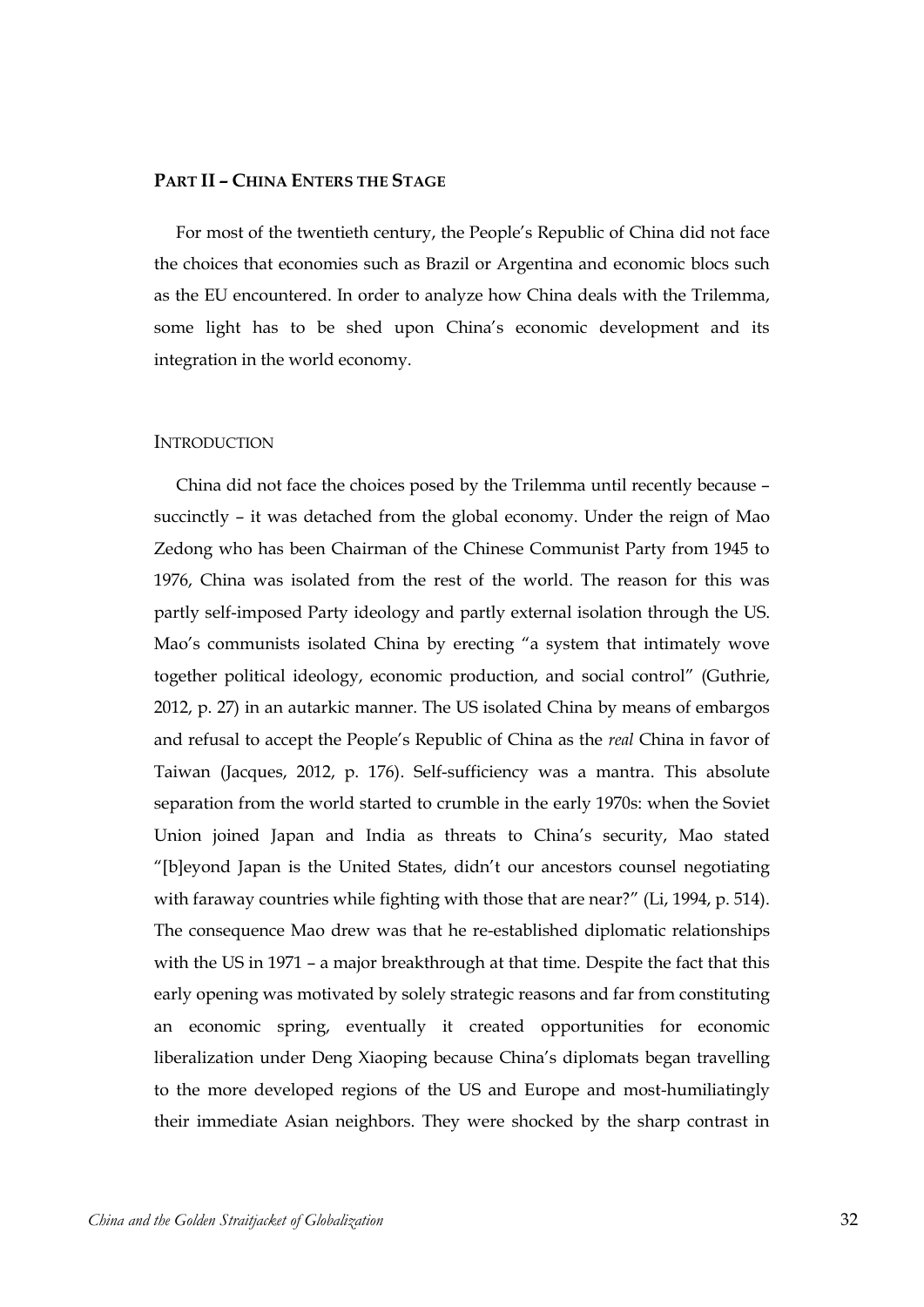living standards and thus reached the conclusion that China, too, had to develop (Shirk, 1996, p. 192).

China's development is unique not only as regards its extraordinary speed but also because of its curious amalgam of economic policies. On the one hand, there undoubtedly was a strong influence of US-type capitalism and neo-liberalism which according to Jacques (2012) manifests itself in "the worship of wealth, the embrace of entrepreneurs, acquiescence of inequality, the retreat of the state from the provision of public goods […], the rapid lowering of tariff barriers and the adoption of an extremely open trade regime" (p. 179). On the other hand, Chinese leaders rejected the Washington Consensus orthodoxy of free markets and instituted a strong developmental state. This ambiguity is well reflected in a statement by Deng during his 1992 Southern Tour: "The planned economy cannot be equated to socialism since capitalism also has plans; the market economy cannot be equated to capitalism since socialism also has markets; both plans and markets are economic instruments" (cited in Zheng, 2004a, p. 60).

A delicate selection of these reforms is analyzed in detail in the following. The discussion of the reforms themselves is enveloped by theoretical contemplations.

# <span id="page-32-0"></span>THE REFORMS

This state of shock which Chinese diplomats experienced when they travelled to more developed countries is an unpretentious allusion towards more fundamental, external explanation for initiation of economic reforms in China. According to Frieden and Rogowski (1996), the cause of China's economic reforms lies in the evolution of the global economy at large. They purport that exogenous changes in the costs or benefits of integrating in the global economy (the *independent* variable) explains changes in policy preferences in the domestic realm (the *dependent* variable). The link that connects the independent and the dependent variable is a matrix of relative prices. Economic agents derive their decisions from the signals about economic information that prices exhibit; in other words, "[v]irtually all developments of interest to economic agents have to do with relative price changes" (p. 29). For instance, if the relative price of a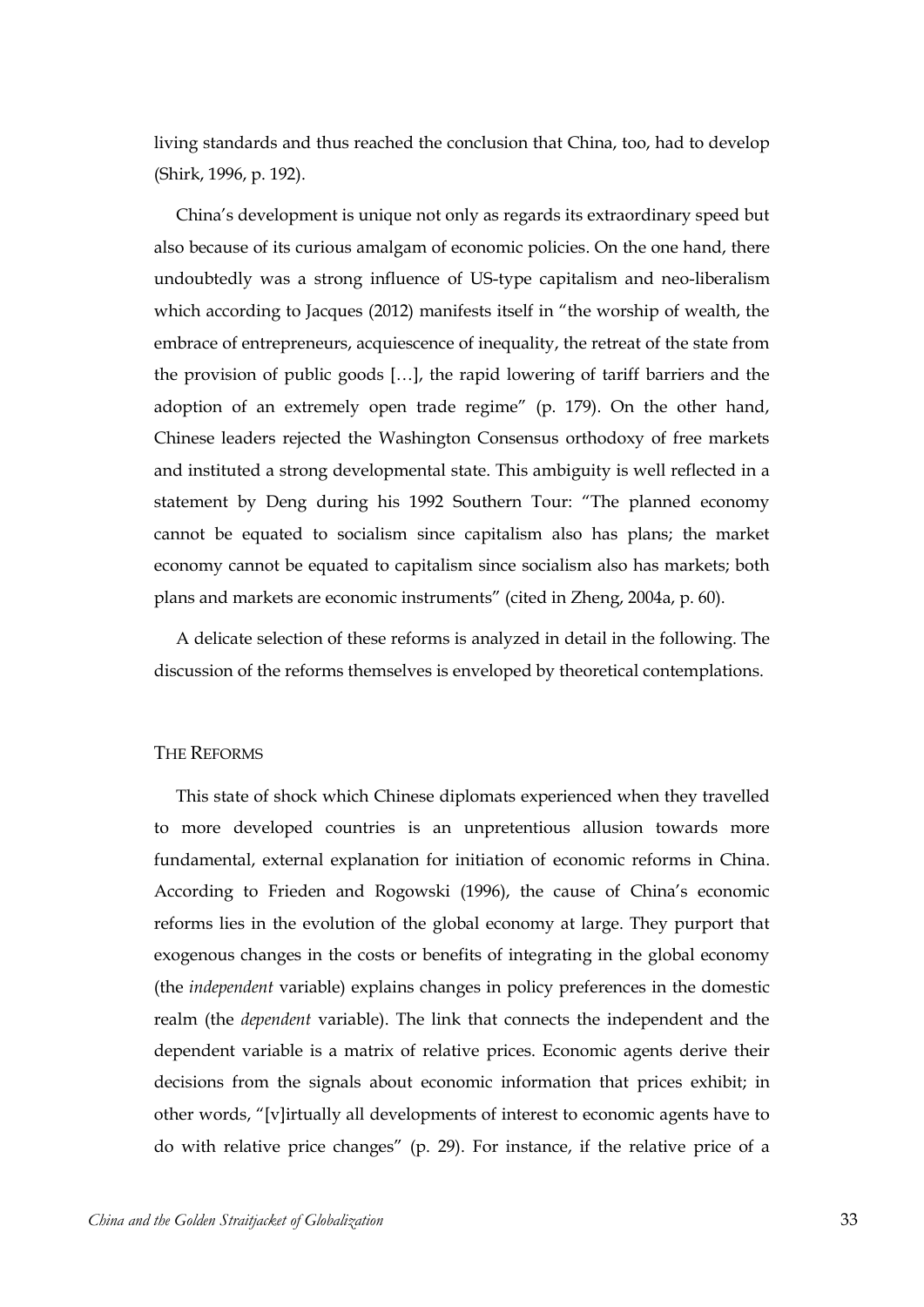certain good rises, domestic producers will want to produce more of that good in order to increase their profits. The internationalization of trade leads to a convergence of relative prices. In an open economy, the convergence of prices, i.e. a change in relative prices, leads to changed preferences of producers – via the incentive to increase profits. All in all, the internationalization of the global economy increased the opportunity costs of autarky to those producing goods that enjoy a comparative advantage on world markets. Following these lines, by opening the Chinese economy,

> reformist leaders tapped a tremendous reservoir of economic dynamism and political support. Once the wall dividing China from the world economy came down, the Frieden-Rogowski model describes very well what happened. The groups whose interests were linked with labor [i.e. China's comparative advantage] (light industry, agriculture, coastal provinces, and local officials) rushed to take advantage of foreign business opportunities. (Shirk, 1996, p. 199)

This mechanism explains that, once the access to global markets was opened, the initial reforms dynamically evolved and sparked ever deeper reforms – a mechanism which is illustrated with the uncontrollable success of the dual-track and institutionalization of SEZs.

With this theoretical backdrop, however, it is impossible to explain the point in time when the economy opened. That is to say, given the Frieden-Rogowski model, the question why China has not integrated earlier remains unanswered. Internal reasons are pertinent to resolve this puzzle. In fact, while the outside world economy changed rapidly and increased the opportunity costs of China's autarky, the groups who could potentially benefit from trading opportunities were precluded from "knowing their interests" (Evangelista, 1996). "Communist institutions […], by freezing in power to the communist coalition and by preventing information about world markets from penetrating China, thoroughly blocked these [global economic] trends from influencing Chinese policy-making" (Shirk, 1996, p. 190). In order to launch reforms, there needs to be an internal impetus. In other words, it needed a political entrepreneur such as Deng who could embark on reforms after Mao's death in 1976. Zweig and Zhimin (2007)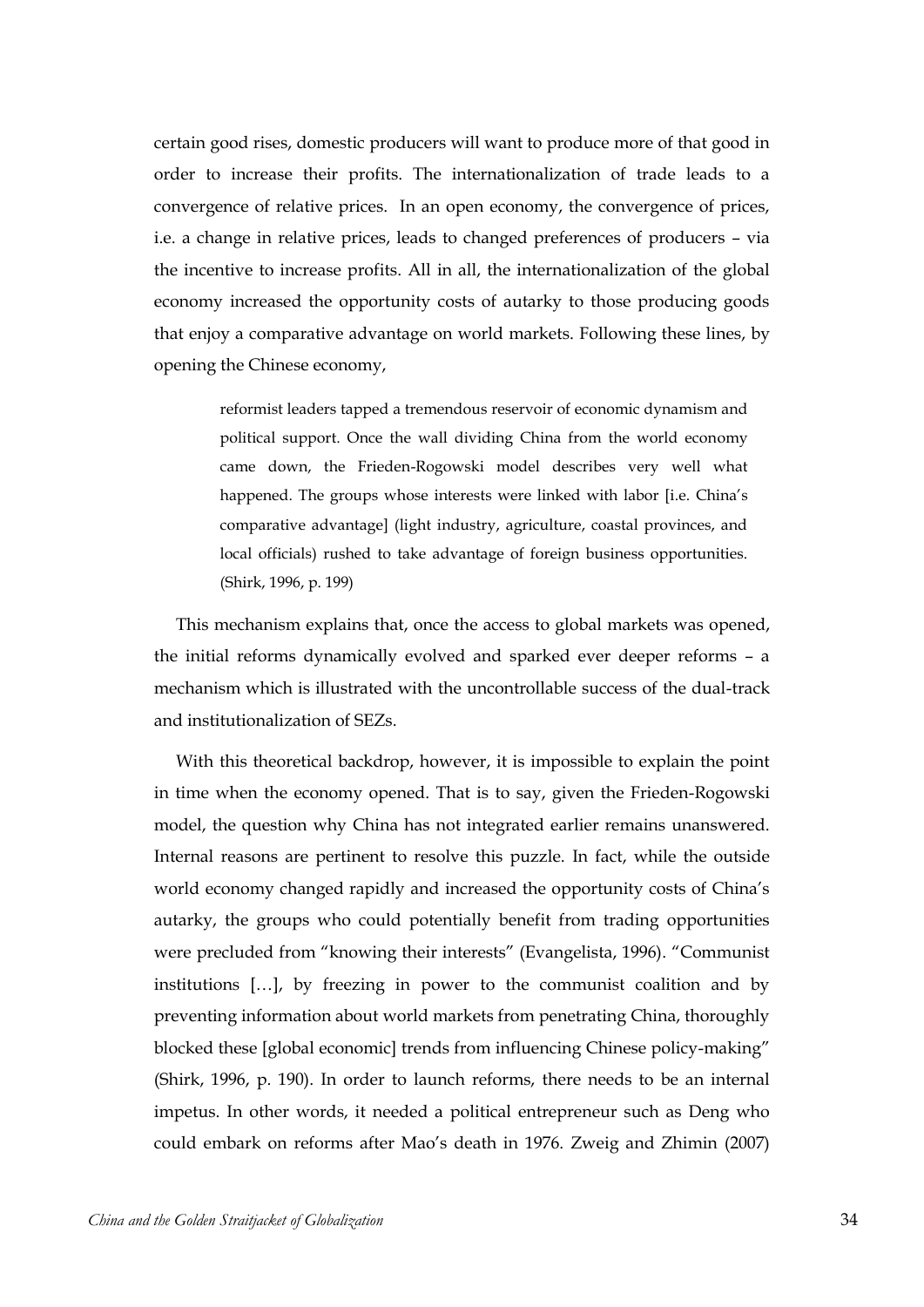similarly refer to the idea that reforms were induced from both the outside and the inside when they state that

> outside forces, such as international organizations and norms, as well as global markets [*cf.* Frieden-Rogowski model], have been and will continue to deepen China's links with the world community. But these norms interact with domestic reforms and domestic political structures to influence the final form of China's global integration. (p. 15)

Indeed, Deng initiated reforms which alluding to its consequential dimensions are described in a 1987 quote from the *People's Daily* as "arduous and protracted" (cited in Gittings, 2005, p. 186). Deng proposed his plans for economic reform to the Third Plenum of the Eleventh Central Committee of the Chinese Communist Party in December 1978. The initiation of the 'open door policy' (*kaifang zhengce*) has been characterized as "historical turning point" (Fuh-Wen, 1991); some commentators refer to them as "China's Quiet Revolution" due to their radical nature (a.o. Goodman and Hooper, 1994). Despite the fact that Deng thus initiated a period of "political relaxation" (Naughton, 2003, p. 501), economic reforms were his main focus which is reflected in what he uttered to former US President George H. W. Bush on 26 February 1989:

> There are so many Chinese people, and each has his own viewpoint. If there's a demonstration by this one today, and that one tomorrow, there'd be a demonstration every day, 365 days a year. In that case, economic construction would be entirely out of the question. (Li and Wang, 1990, p. 297)

It is important to note that the post-Mao reforms entailed integrating the Chinese economy with the world economy from the outset. In fact, "'[r]eform' (*gaige*) and 'opening' (*kaifang*) have been the two sides of the same coin" (Zheng, 2004a, p. 2). To be precise, Deng's agenda comprised the following: i) reforming the agricultural economy, ii) decentralizing the control over territories, iii) balancing the delicate dichotomy between keeping the structure of a planned economy while providing sufficient market incentives to local enterprises, iv) improving the burdensome social security system, and v) attracting FDI (Guthrie, 2012, p. 37). Entire volumes have been written to analyze Deng's reform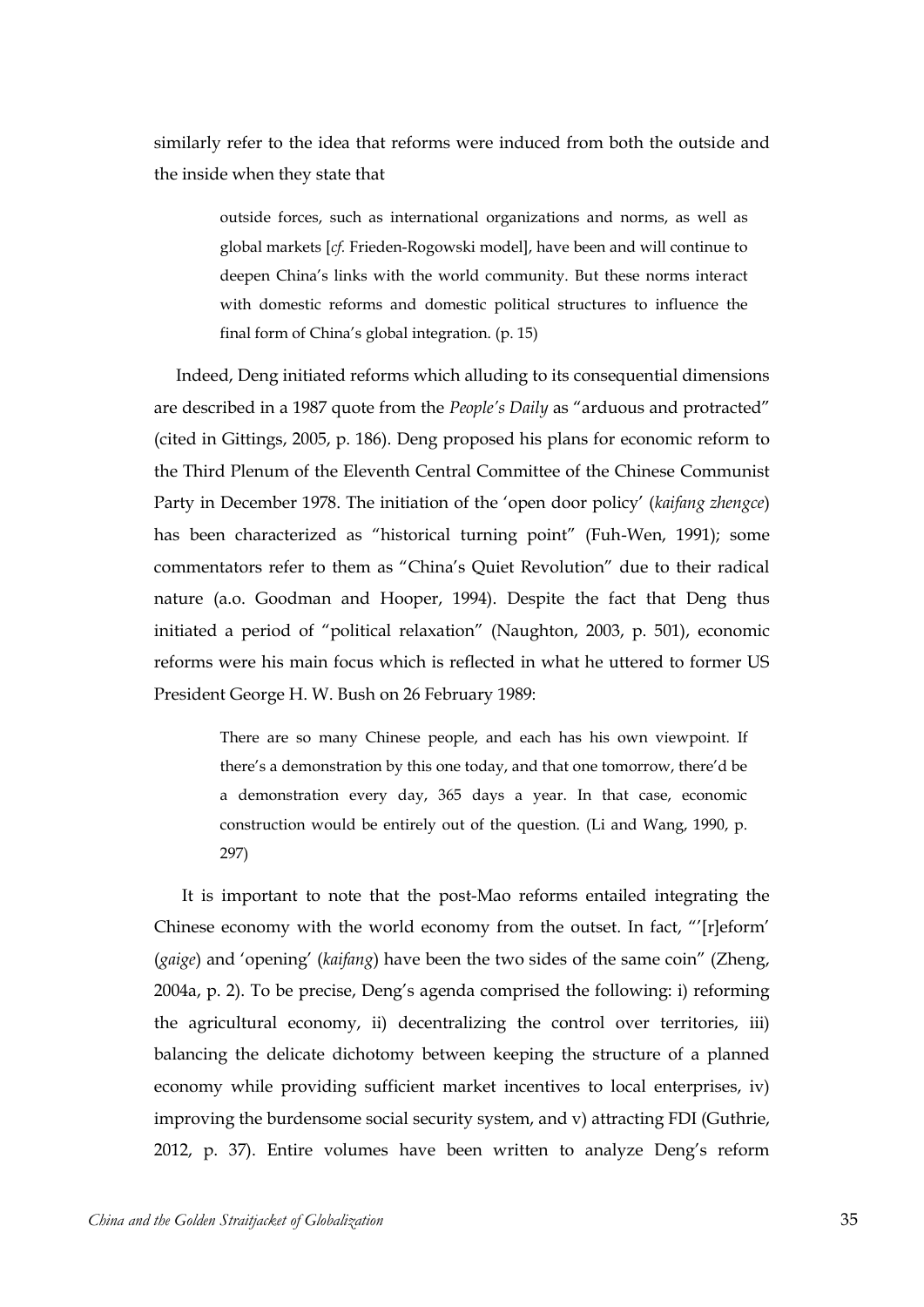measures (*cf.* a.o. Guthrie, 2012; Naughton, 1995); therefore, this work will only focus on selected issues in the following – with an emphasis on those that highlight China's peculiarity.

# <span id="page-35-0"></span>*Agricultural reform and the success of dual-track pricing*

Agricultural reform was implemented first. In 1981 the Household Responsibility System replaced the commune system. It allowed peasants to lease land and produce agricultural goods as if they were a private business. They were still obliged to deliver a quota of grain usually to the leasing authority; however, goods which they produced in excess of the quota could be sold in rural markets. Instead of liberalizing markets immediately, China thus adopted a strategy of two-tier pricing *or* a dual-track approach. There were two distinct prices: first, one centrally-fixed priced which applied to the quota, and second, a price that was determined in a free market process for the excess grains. In other words, "prices were liberalized at the margin while inframarginal plan prices and quotas were maintained for some time before being phased out" (Yingyi, 2003, p. 307).

The dual-track approach proved to be notably successful with grain production rising from 304.8 million tons in 1978 by nearly 30 per cent to 394.1 million tons by 1988 while the state procured part thereof, i.e. grain produced under the quota constraint, only increased by roughly 5 per cent (Lau, Qian, and Roland, 2000). Despite its success, it is a fallacy to attribute China's economic development solely to agricultural reforms. Graph 3 (adopted from Yingyi, 2003, p. 302) shows that China's growth in the 1980s mainly stems from the industrial and tertiary sector. The early success of the agricultural dual-track approach which is reflected in the outpacing of industrial growth rates in 1981-2 has been reproduced in other sectors by pragmatically extending the dual-track reign to the industrial sector where it also produced formidable results: as an example, the planned quota production of steel increased from 13.9 million tons in 1981 to 15.6 million tons in 1990 – an increase of a mere 12 per cent. The non-quota free market production, on the other hand, increased by 93 per cent to 51.5 million tons over the same period. The share of planned production of total production decreased from 0.52 in 1981 to 0.30 in 1990 (Lau et al., 2000). The evolution of that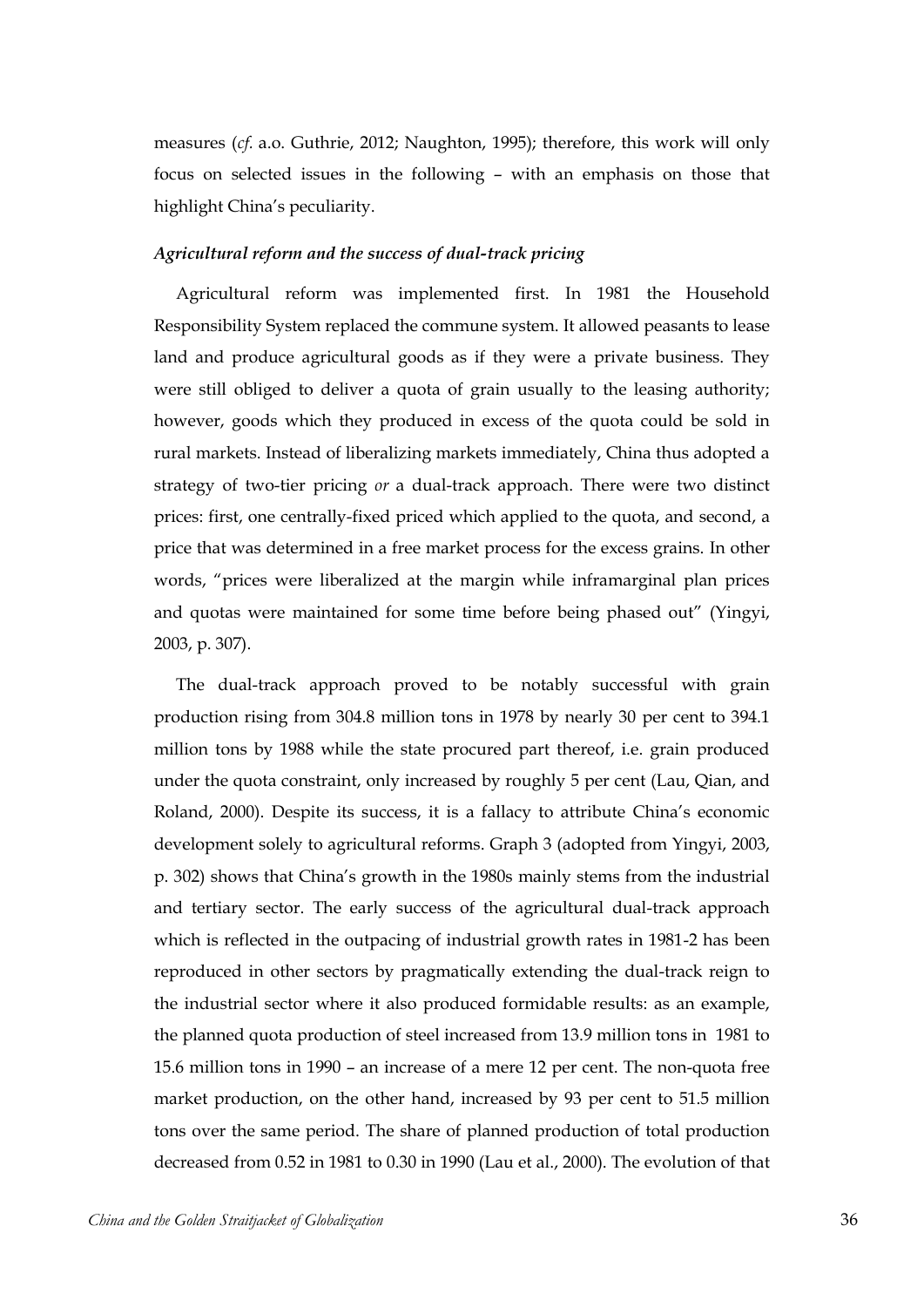share hints at the fact that the economy "gradually grew out of the plan" (Guthrie, 2012, p. 41).

Apart from the dual-track's economic consequences of improving efficiency, it also constitutes a desirable type of reform which does not create losers (Yingyi,



**Graph 3.** Growth Rates of GDP and GDP Components 1979-1989

2003). Obviously, those economic agents who participate in marginal trade gain from the dual-track. Furthermore, those economic agents who would lose from a 'single-track' liberalization of market prices are protected by the maintenance of the plan track because it "provides implicit transfers to compensate potential losers from the market liberalization by protecting the status quo rents" (p. 307).

These first steps of reform were not intended to create a market-based system, however. The architects of China's economic transformation were unaware of the consequences which seemingly marginal reforms would have in the longer run. Naughton (1995) states that "the overall distinctive pattern of reform […] emerged from the interaction between government policy and the often unforeseen consequences of economic change" (p. 7) – one of which is the success of the dual-track and its subsequent wider adoption.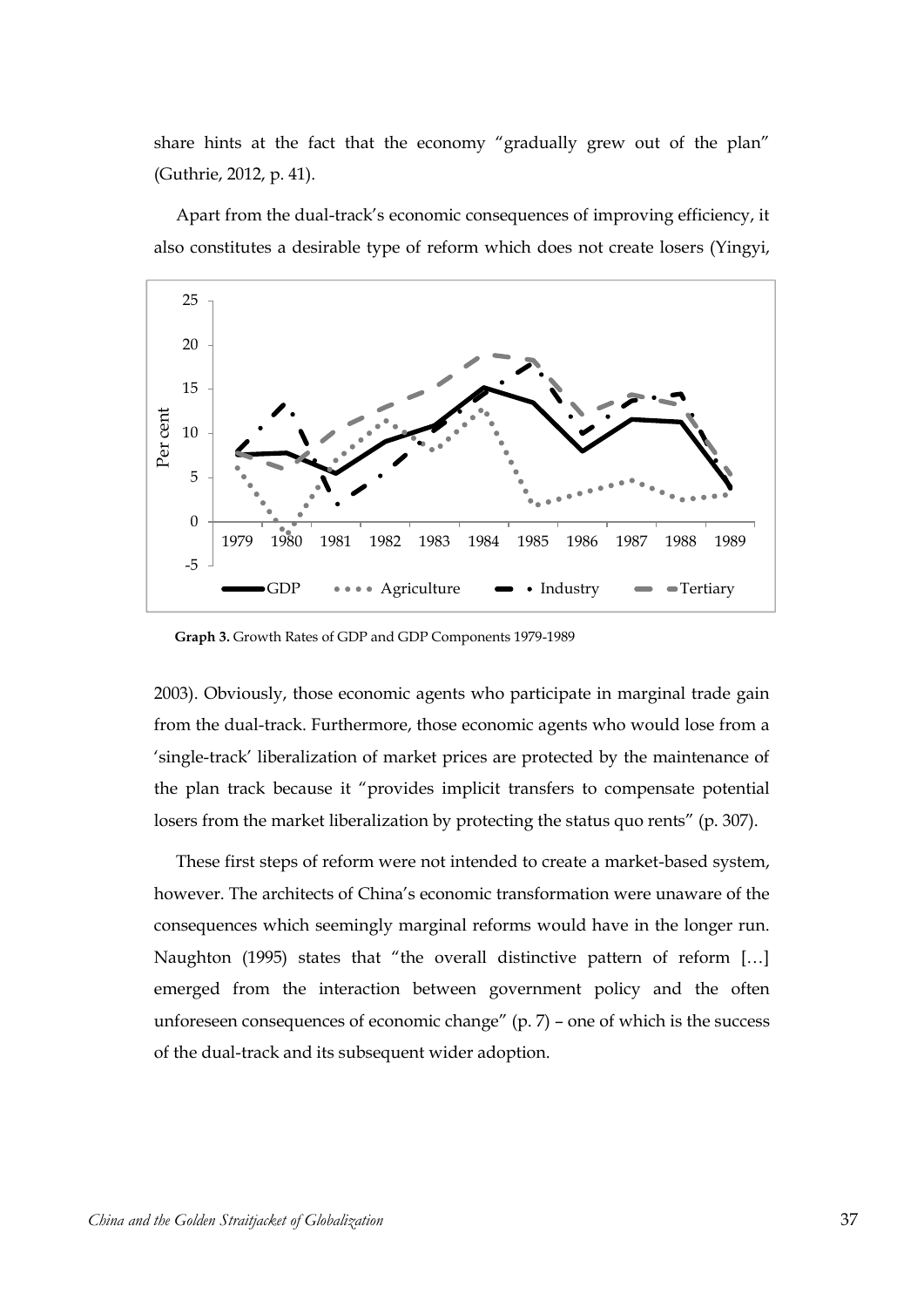## *Township and village enterprises*

The increased incentives to produce more than the quota prescribes found a receptive institutional setting when the central government initiated and ownership reform by shifting economic decision making down to local administrative levels; thereby giving up economic control to township and village enterprises (TVEs) without resorting to privatization. According to Walder (1995), this decentralization reframed the local officials' incentives such that they resembled managers of privatized firms which could avail themselves of the agricultural surpluses. Being well aware of the comparative advantages of their townships, local officials became vested with the interests of the TVEs quickly which created a healthy competitive environment in the Chinese economy. The dynamic growth in the 1980s can predominantly be attributed to the fruitful development of TVEs.

The importance of TVEs for China's growth is reflected in the fact that 42 per cent of industrial output was produced in local government firms by 1993 – up from 22 per cent in 1978 (Yingyi, 2003, p. 311). The share of private firms, however, only arrived at 15 per cent by 1993. It is instructive to compare these figures to the share of industrial output generated by central state firms which decreased by almost a half from 78 per cent in 1978 to 43 per cent in 1993. Similarly to the dual-track phenomenon, one can observe a gradual phasing out of state involvement in the private market.

The role of property rights needs to be shed light upon when analyzing ownership reform in transition economies. Typically, the lack of a rule of law to secure property rights is the fundamental obstacle to the emergence of a private economy in communist systems. Indeed, the Chinese government repeatedly seized private property such as during the 'anti-bourgeois-liberalization campaign' of 1987 (Yingyi, 2003). As a consequence of this insecurity, a private economy expectedly did not develop at first. TVEs fill this vacuum of property rights. Succinctly, as the TVEs are *government-owned* firms, their property rights are protected and that is the fundamental reasons why they developed rapidly.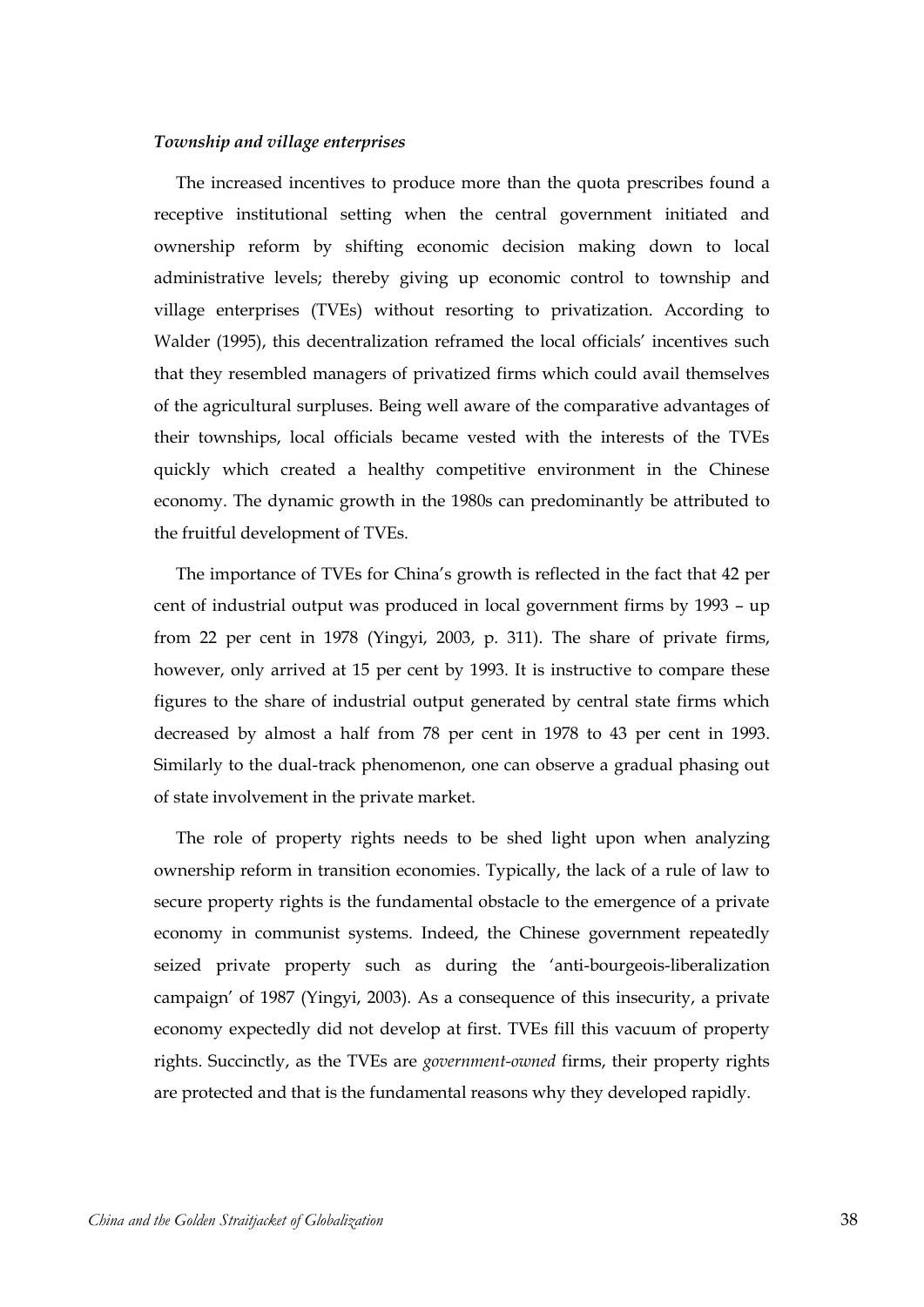### *Special Economic Zones and foreign investment*

A general characteristic of Chinese development has been the experimental nature as in the dual-track pricing system. Another manifestation of this is the concept of a Special Economic Zone (SEZ). The State Council of China conducted tests with special economic privileges already in 1979. Shortly after, four SEZs were opened in Shenzhen, Zhuhai, and Shantou of Guangdong Province and Xiamen of Fujian Province on the southern coast (Wei, 1999).

The primary objectives of the SEZs were to "experiment with the development of an outward-looking, market-oriented economic system, and to serve the country as 'window' […] in these aspects" (Wei, 1999, p. 1268). The window was opened widely and foreign investment was attracted on a massive scale through incentive packages that comprised duty-free privileges, preferential treatment as regards employment and wage standards etc. For instance, a corporate income tax rate of 15 per cent was instituted which lay below levels in Hong Kong (18.5



per cent), Singapore (31 per cent), and Thailand (35 per cent) (Grub and Lin, 1991, p. 65). The SEZs were "allowed to escape almost completely from the old planning system and come close to establishing a market economy" (Shirk, 1996, p. 201). The policies delivered the desired results and

FDI soared. In the Shenzhen SEZ foreign capital increased from USD 26.6 million in 1980 to USD

capital

**Graph 4.** Shenzhen SEZ: Actual utilization of foreign

434 million in 1989 – that is a hefty sixteen-fold increase (Graph 4).

The aim of attracting these levels of FDI in the SEZs is to build export-focused markets. The foreign investors saw the abundant cheap labor and a bountiful market of already close to one billion potential consumers in 1980. The thus established joint ventures exported at unprecedented rates. Chinese exports grew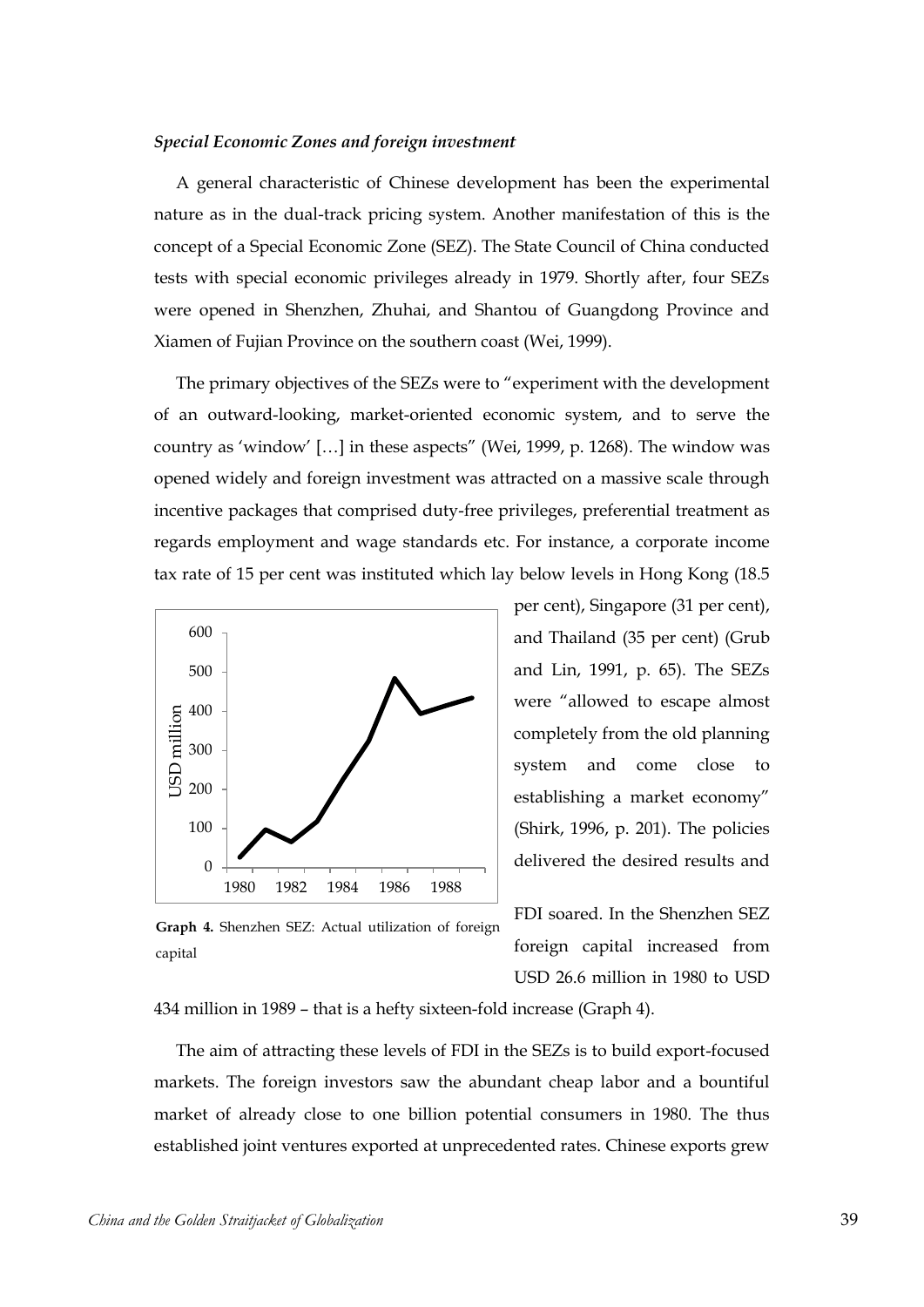at average annual rates of 16.1 per cent between 1979 and 1993 (Shirk, 1996, p. 200). Looking at Shenzhen alone the growth rate is even more staggering: exports increased by a factor of 1969 from merely USD 9.3 million in 1979 to more than USD 18 billion in 1994 which amounts to an average annual growth rate of 75 per cent (Wei, 1999, p. 1278). These figures underscore the practical manifestation of Deng's assertion that 'reform and opening are two sides of the same coin'.

The development of trade is one instance which illuminates the impact of the global economy on domestic institutions. The demands of foreign investors who were complaining about restrictively high transaction costs outpaced the speed of trade liberalization. The officials' response was a decision to "cut red tape" (Ludlow, 1982, p. 30) by instituting the streamlined Ministry of Foreign Economic Relations and Trade (*Duiwai jingi he maoyi bu*, MOFERT) in 1982. Pearson (1999) clarifies the outside-to-inside succession of events which causes to notice the relevance of the Frieden-Rogowski model:

> The international regime has shaped China's institutions in several ways. To facilitate trade and investment, China's reformers restructured the institutional framework for foreign economic affairs. They did this in part by organizing the foreign trade administration under one roof during the early 1980s in order to make it more consistent with the desire to push into international markets. (p. 188)

On top of the economic rationale to establish SEZs, there is also an entangled political objective. Deng argued that establishing SEZs close to the separated zones of Hong Kong and Taiwan reassured these of future reunification (Crane, 1990, p. 37) which was successful already for the case of Hong Kong which reunified with China in 1997. Deng's reasoning in this respect is alluding to the inseparability of political and economic objectives in Chinese development.

One last point proves valuable to this analysis. Yingyi (2003) reminds that FDI and massive exports are often falsely reported to be the "driving force for China's success" (p. 299). Undoubtedly, they constitute an important – yet not the sole – building block of China's re-emergence. The SEZs' success had a more longlasting impact than the in itself ephemeral inflow of foreign capital and outflow of exports produced by mostly foreign firms. Experiencing the economic success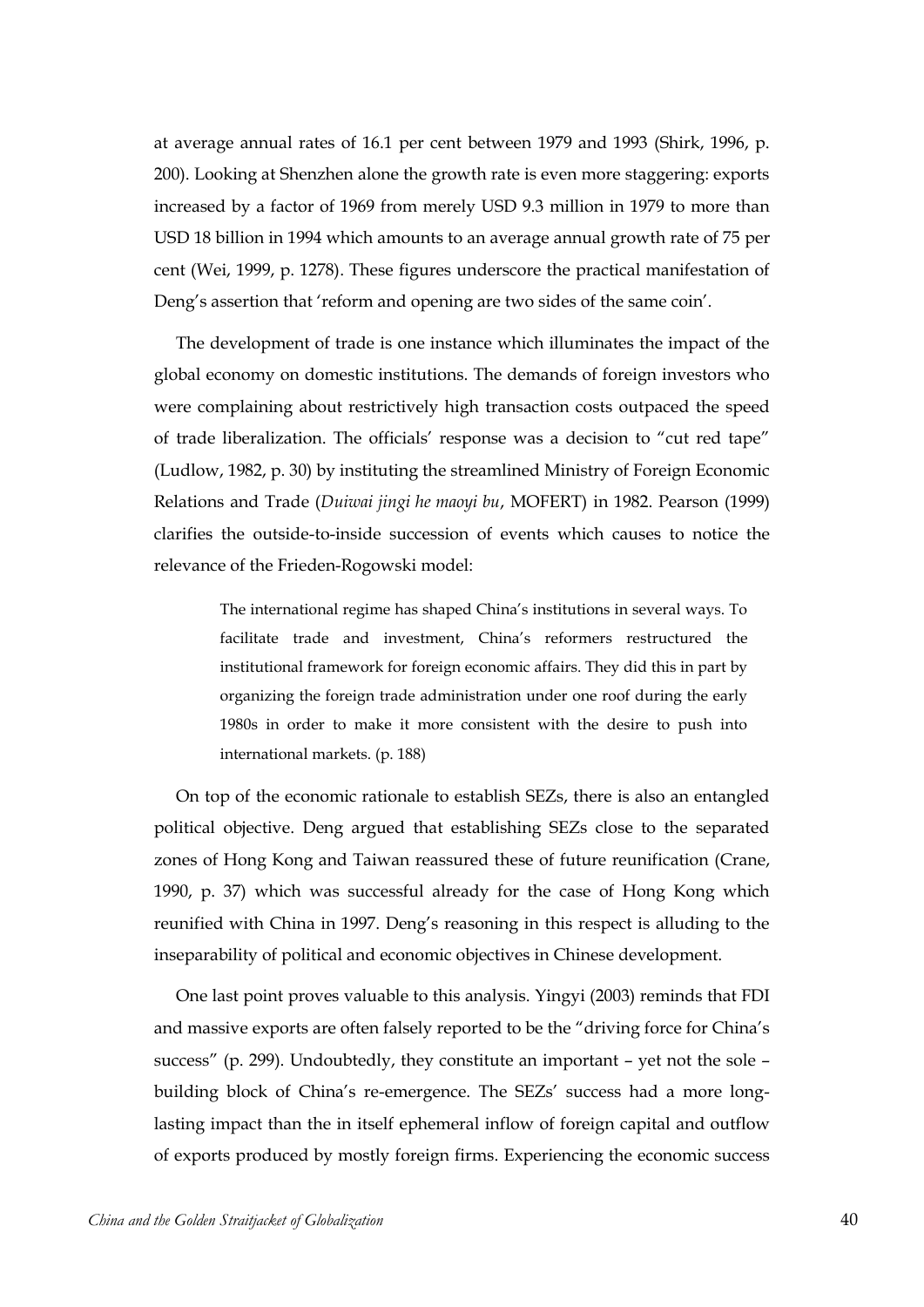of the SEZs firsthand, feelings of envy rose in other regions. These were channeled in three different ways (Shirk, 1996). First, there were attempts to discredit the SEZs as violating traditional Chinese ideology. Second, the other regions increasingly tried to benefit from the SEZs which became inner-Chinese trading hubs as a consequence. "[E]conomic ties between the SEZs and the inland areas created economic benefits for both and widened the base of political support for the open policy" (p. 202). Third, ultimately, provincial regions demanded similar privileges to the ones that brought the SEZs prosperity for themselves. Local offials in the relevant regions argue endorsed spreading the open policy throughout China. "Economic envy is a powerful motivation" (p. 203). As a consequence, similar privileges were granted to fourteen additional cities in 1984, to the Pearl River delta, the Yangtze delta and southern Fujian in 1985, and the coastal development strategy has been set up. This growth in the popularity of SEZs shows once again how external economic forces shape internal events. A slight opening of the door to the world economy induced a chain of events at which end Chinese officials demand wider opening.

# CONCLUDING REMARKS

All of the above mentioned reform projects were part of the more broadly defined 'open door policy'. Zhao Ziyang commented on its logic in 1981: "by linking our country with the world market, expanding foreign trade, importing advanced technology utilizing capital and entering into different forms of international economic and technological cooperation, we can enhance our capacity for self-reliant action" (Beijing Review, 1981, cited in Fuh-Wen, 1991, pp. 270-1). This analysis of Zhao is flawed in one crucial aspect – deliberately so, one might credibly argue. Zhao refers to China a being dependent only on its own powers when he refers to 'self-reliance'. However, the country has evolved "from a policy of self-reliance and suspicion to one of openness and integration" (Economy and Oksenberg, 1999, p. v). The Frieden-Rogowski model asserts that the success of the dual-track and SEZs have been influenced decisively by the international economy. Once the reforms have led to a slight opening of the economy, more and more beneficiaries embarked on the "reform bandwagon"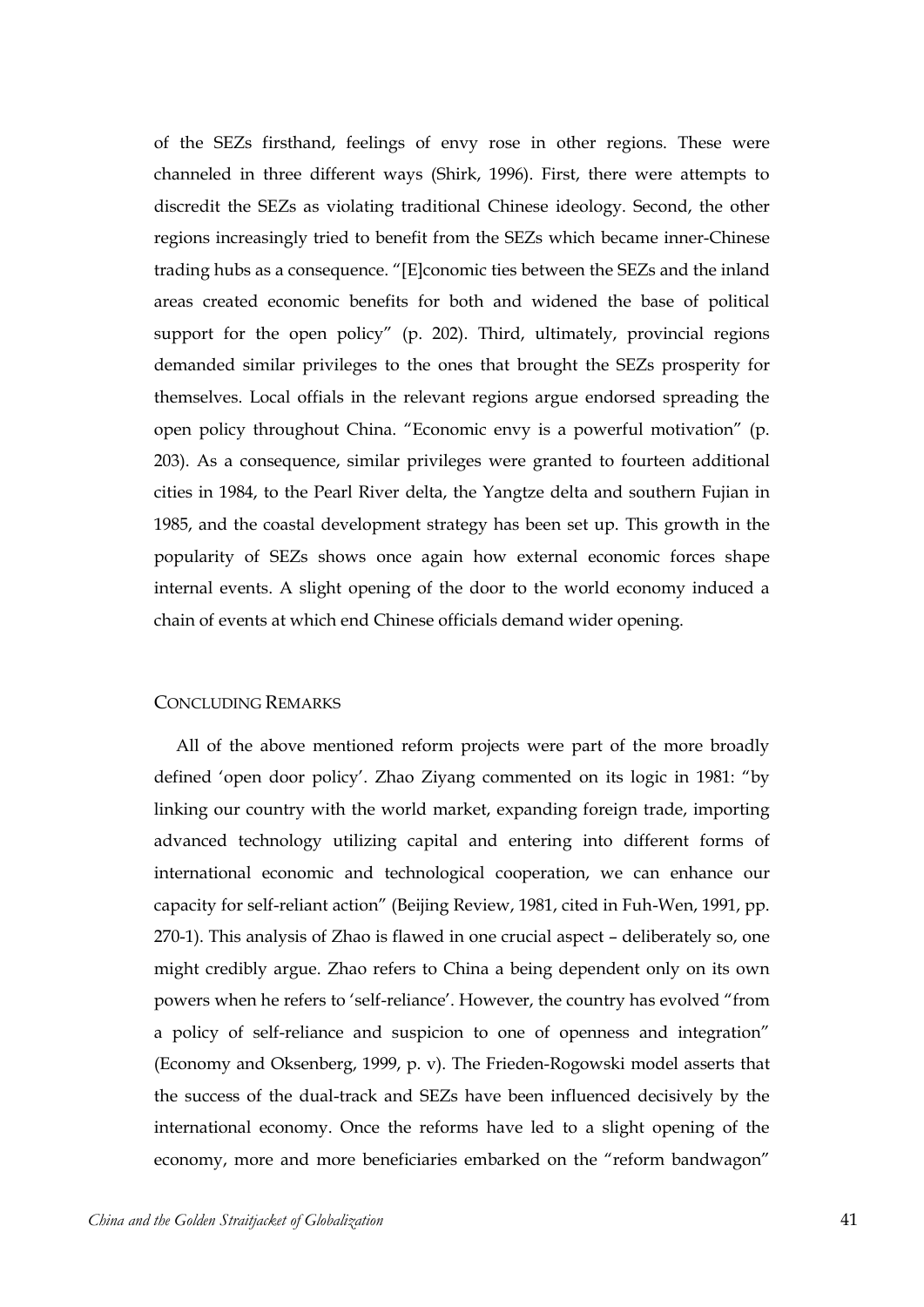(Shirk, 1996, p. 203) and moved the quiet revolution dynamically forward. Speaking of self-reliance in this context is obstinate.

To sum up, Chinese development involved the internationalization of the economy from the outset. Rodrik's Trilemma asserts that moving towards economic integration unambiguously involves making a choice as regards mass politics and nationally-distinct jurisdictions. How does this develop in China is analyzed in the following parts.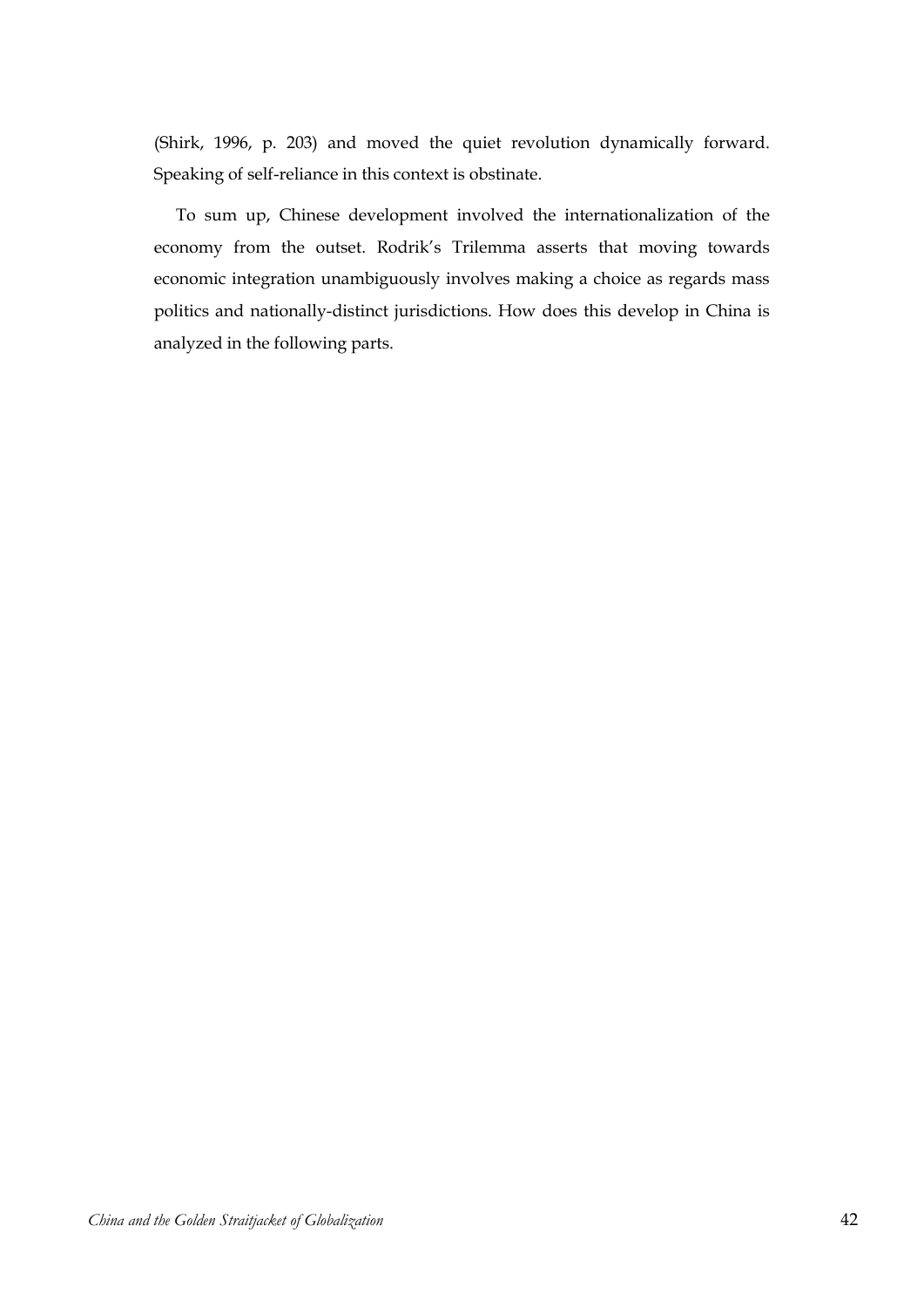# **PART III – TIANANMEN TURMOIL**

The reform period initiated by Deng did not move forward smoothly without any uproar despite its economic success. This section deals with the political opening that accompanied the economic opening and the implications this had for the stability of the Chinese system.

# POLITICAL OPENING IN THE 1980S

The decade from 1979 to 1989 was not only a period of economic opening; it was just as much a period of intellectual opening which Schwarcz (1986) referred to as "The Chinese Enlightenment". Similarly to ideas concerning economic liberalism, Western concepts of political liberalism flowed into China. Intellectuals demanded Chinese democratization to go hand in hand with economic opening. As the ubiquitous oppression of any diverging thought of the Mao era was lifted or at least loosened in the Deng era, a lively debate "on topics such as the new authoritarianism versus democracy and Chinese culture versus Western culture" (Goldman, 1994, p. 10) ensued. Instead of clinging to Marxism-Leninism, the newly acquired freedom allowed the intellectuals to engage in "a passionate reexamination of the virtues, weaknesses, and possibilities of Chinese traditional culture" (Gu, 1999, p. 389). Their contemplations soon reached the common ground that "China should follow the Western way of democracy such as political participation from below, multiparty system and freedom of expression" (Zheng, 2004a, p. 52).

Deng's response to the growing demand of political reform was striking. In a 1980 report he complained about the state system as being "dilatory, inefficient, and irresponsible" because of its "bureaucracy, over-concentration of power, patriarchal methods, life tenure in leading posts and privileges of various kinds" (cited in Stavis, 1990b, p. 34). While addressing these shortcomings, it was of utmost importance though to uphold the Four Cardinal Principles which Deng defined as follows already in 1979: "1. We must keep to the socialist road. 2. We must uphold the dictatorship of the proletariat. 3. We must uphold the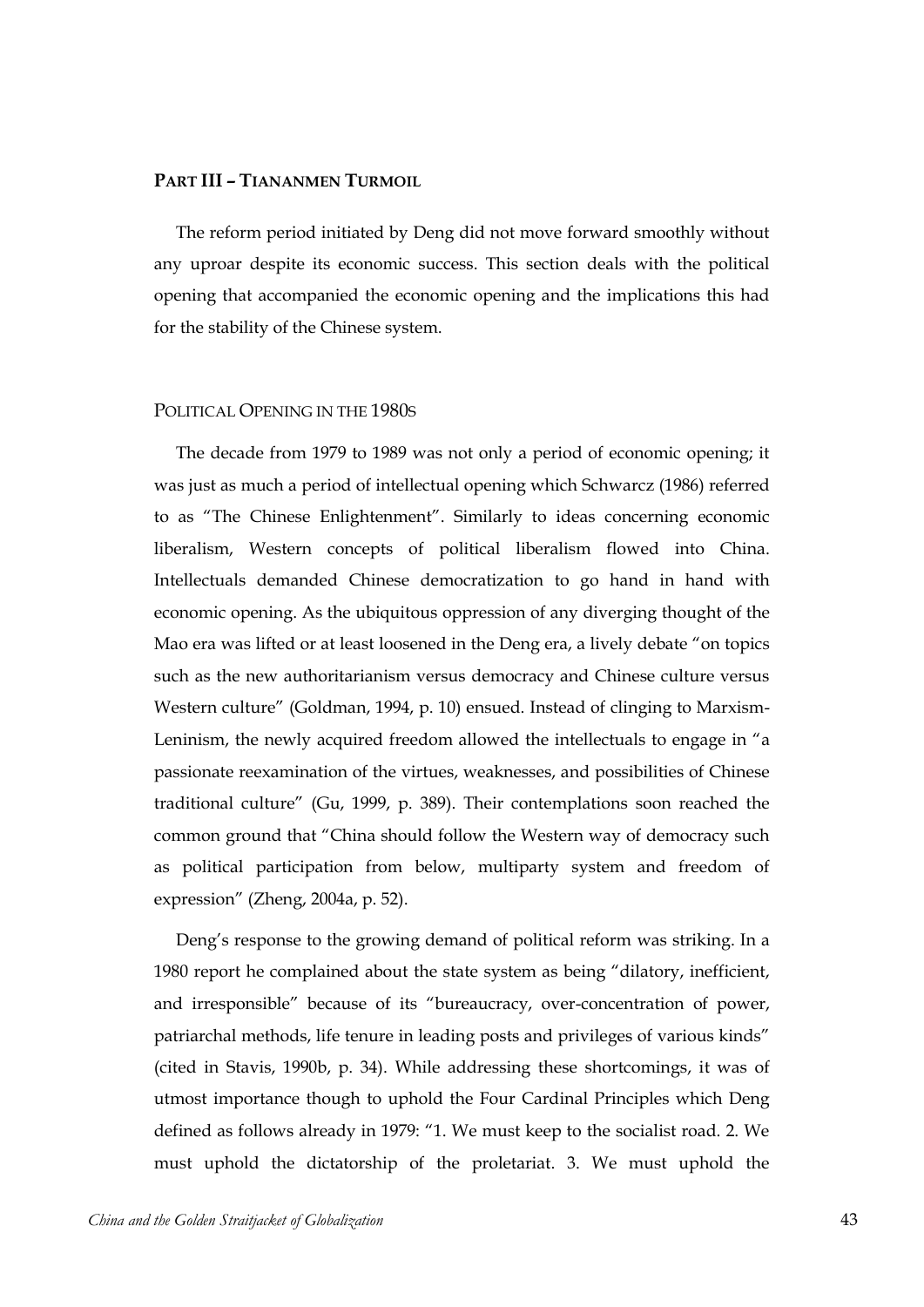leadership of the Communist Party. 4. We must uphold Marxism-Leninism and Mao Zedong Thought" (Deng, 1979). Deng "believed strongly in technocratic and economic reforms, but only within the prevailing political and ideological framework" (Goldman, 1994, p. 18).

Deng's stance was far from being universally accepted within the Party. On the contrary there were deep troughs in the opinions of the Party elite which can be traced back to the origins of the Party in the 1920s and emerged with brutal force in the Deng era (Stavis, 1990a). One group, led by Zhao Ziyang, argued for far-reaching reforms in the political system and the communist ideology which it underlies. The other group, led by Premier Li Peng, feared the destabilizing effects of wide-reaching changes and hence supported gradual adjustments under authoritarian rule. These two opposing views were reflected in a peculiar oscillation between periods of oppression of reformist thoughts (such as the earlier-mentioned campaign against the bourgeois liberalization in 1987) and periods of relative calmness on part of the conservatives. One needs to stress though that the degree of oppression in the 1980s never reached the levels of "indiscriminate terror" (Goldman, 1994, p. 18) prevalent in the Mao era and the periods of relaxation were far more pronounced. Deng managed to mediate between the two factions successfully. However, "[a]s China progressed toward the post-Deng era, it was inevitable that such [ideological fault lines] would bring about movement and release of energy" (Stavis, 1990a, p. 52).

The stalemate in political reforms due to internal Party fractures simultaneously led to an increasing disillusionment of part of the democratic proponents of which Chinese students had developed to be the avant garde. Having "[lost faith] in orthodox Marxism-Leninism, not only because of its perversion in the Cultural Revolution but also because it was losing its hold elsewhere in the Communist world" (Goldman, 1994, p. 11), they expressed their discontent in numerous spontaneous demonstrations in the late 1980s (Stavis, 1990a). Without any major improvements as regards their demands, they soon reached the conclusion that "political reform would not come from within the party without pressure from outside the party" (Goldman, 1994, p. 302).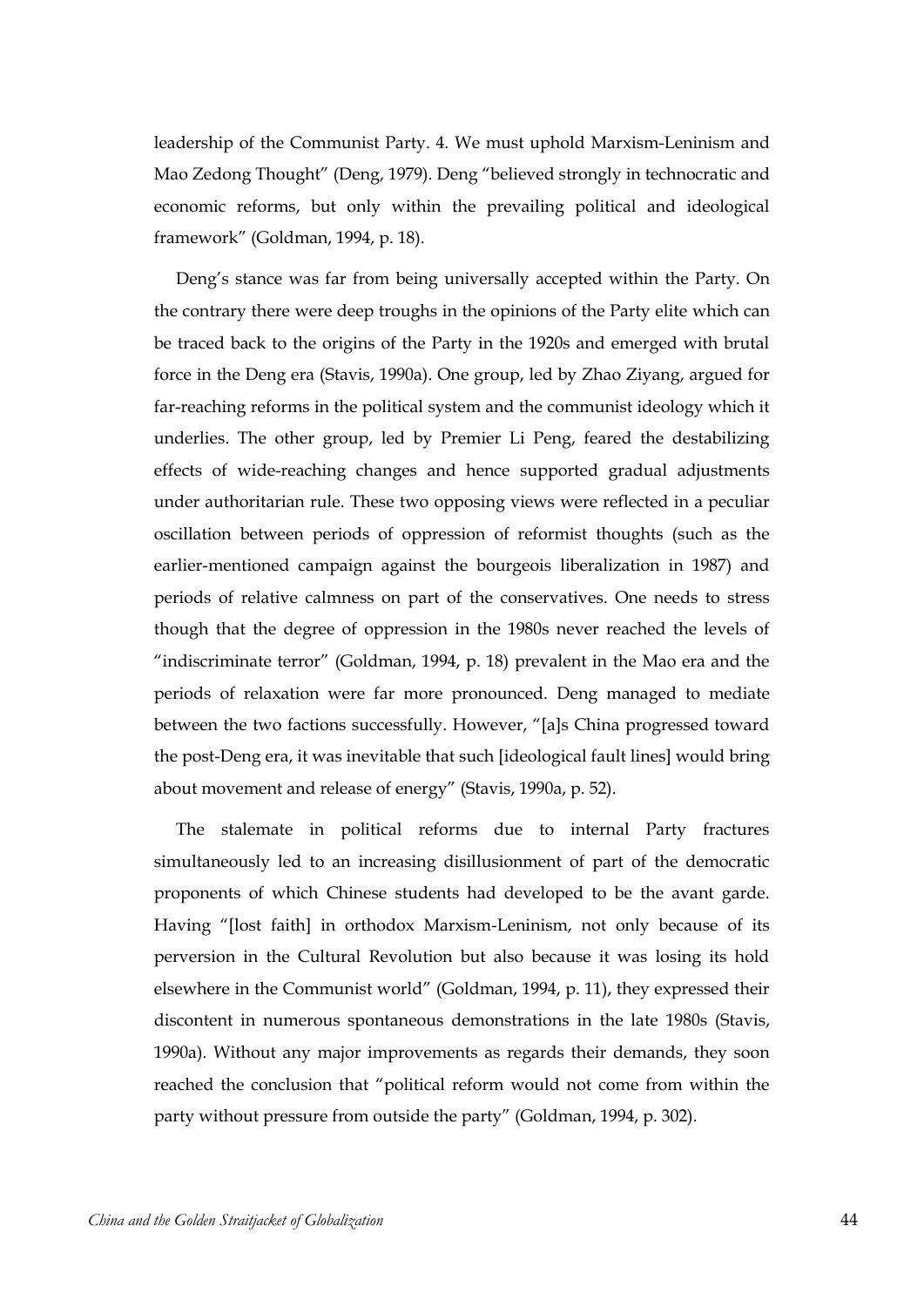## **ESCALATION**

Thus, the political situation in the end of the 1980s was far from relaxed. On 15 April 1989 the former liberally-oriented political leader Hu Yaobang deceased. The student movement took this as a cause to start yet another demonstration on Tiananmen square. The students who soon engaged in hunger strikes were joined by ordinary citizens, at some point even government officials and members of the police. Despite talks between student leaders and then Premier Li Peng, the demonstrations reached an unprecedented scale which is reflected sharply in Deng's worried words to Party President Yang Shangkun and Party General Secretary Zhao Ziyang who advocated for resuming a dialogue between the demonstrators and the Party on May 13:

> Dialogue is fine, but the point is to solve the problem. We can't be led around by the nose. This movement's dragged on too long, almost a month now. The senior comrades are getting worried. … We have to be decisive. I've said over and over that we need stability if we're going to develop. How can we progress if things are in an utter mess? (Zhang, Nathan, Link, Perry and Schell, 2002, as cited in Nathan, 2001, p. 13)

Martial law was imposed on May 20; yet it did not help to calm down the situation. The Party elite grew increasingly helpless and started to consider a violent solution. On June 2, the Party elders, among them Deng, met with the Standing Committee of the Politburo and agreed on using military force to clear Tiananmen square. Deng argued:

> No one can keep China's reform and opening from going forward. Why is that? It's simple: Without reform and opening our development stops and our economy slides downhill. Living standards decline if we turn back. The momentum of reform cannot be stopped. We must insist on this point at all times. – Some people say we allow only economic reform and not political reform, but that's not true. We do allow political reform but on one condition: that the Four Basic Principles are upheld. […] We have to insist on clearing the Square. […] – I agree with all of you and suggest the martial law troops begin tonight to carry out the clearing plan and finish it within two days. (Zhang et al., 2002, as cited in Nathan, 2001, p. 33-34)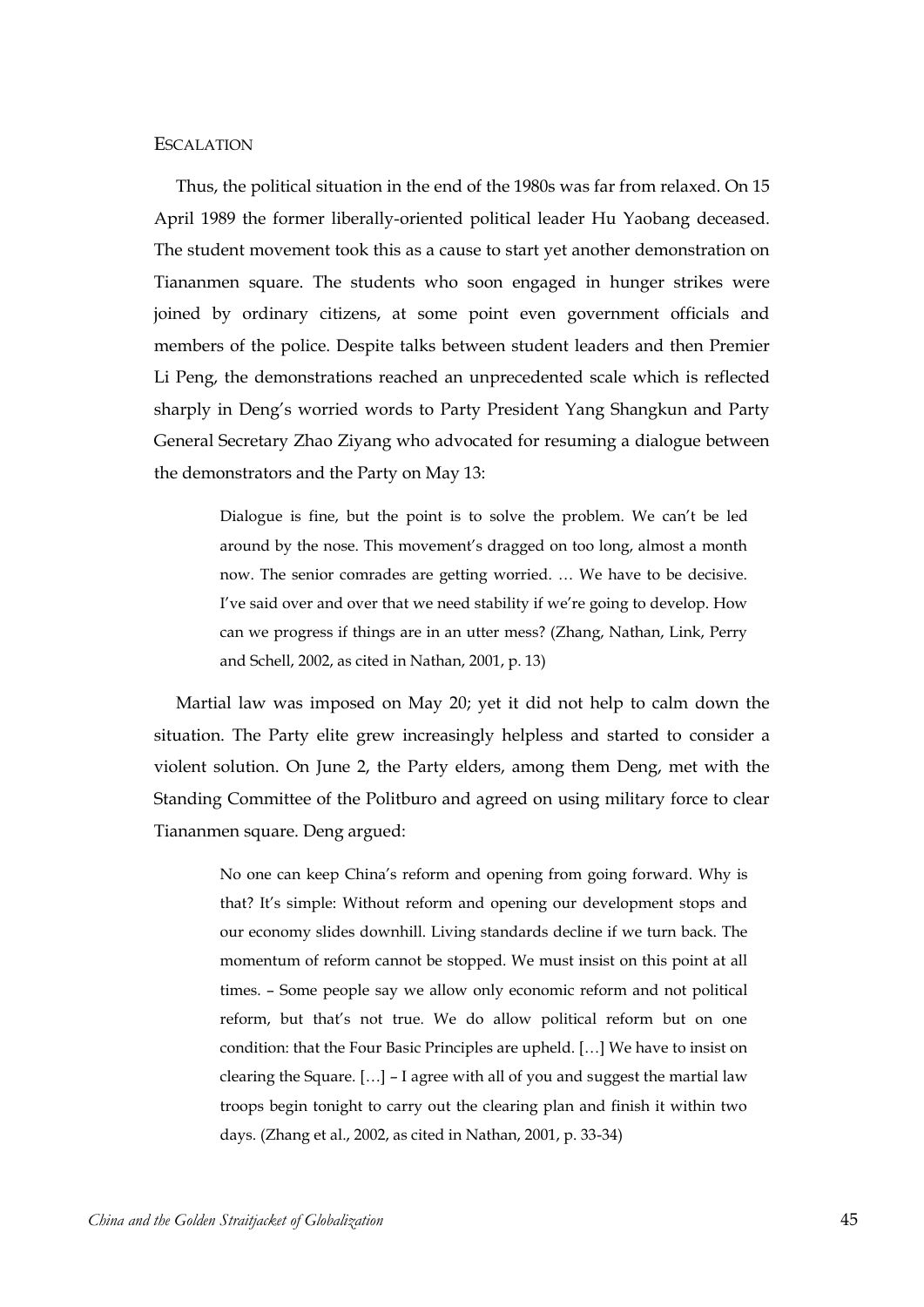The demonstrations that had started peacefully thus escalated on June 4 with the martial law troops clearing the Tiananmen square. The estimates of casualties diverge widely from 7,000 (BBC) to 400-800 (Beijing hospitals) (Stavis, 1990a, p. 56). The immediate consequences for political liberalization were devastating. The crackdown took the steam of the engine for anyone proposing wide-reading political reform. "The sensitive intellectual class, and especially the young students with their exuberant idealism, entered the 1990s with nothing like the admirable social engagement they had shown in the 1980s" (Nathan, 2001, p. 48); in other words, mass politics was ruled out.

The tensions that arose from both within the Party and the demands for more democracy that culminated in the crackdown on June 4 are a result of China's economic reforms and consequent global integration. China did not have to deal with the constraints of the Trilemma before it adopted the 'opening up' strategy. However, China lost its insulation from the Trilemma once it integrated into the world economy. The concept of mass politics has not been present in Mao's China, neither did Deng set up any institutions that arguably introduced mass politics into the Chinese society. Therefore, it would be misleading to argue that, through China's integration, the economy had to choose between keeping either a nationally-distinct jurisdiction or *existing* mass politics. Nevertheless, the existing political structures came under serious threat from a *rising* mass politics movement. With the crackdown on June 4 the political elite, after all, made a clear choice against any form of mass politics. To put it in Nathan's (2001) words: "Those favoring political reform lost out and their cause has been in the deep freeze ever since" (p. 4).

It is elucidative to recall the case of Argentina in the 1990s as one can draw revealing parallels to the Chinese case. In Argentina, liberal reforms and subsequent economic integration brought up tensions with the existing democratic establishment which resulted in riots and ultimately the resignation of President de la Rúa. In China, liberal reforms and subsequent economic integration brought up tensions with a rising democratic establishment which resulted in demonstrations and ultimately the crackdown on June 4. In other words, China did not give in to the demands of the people. The crucial point here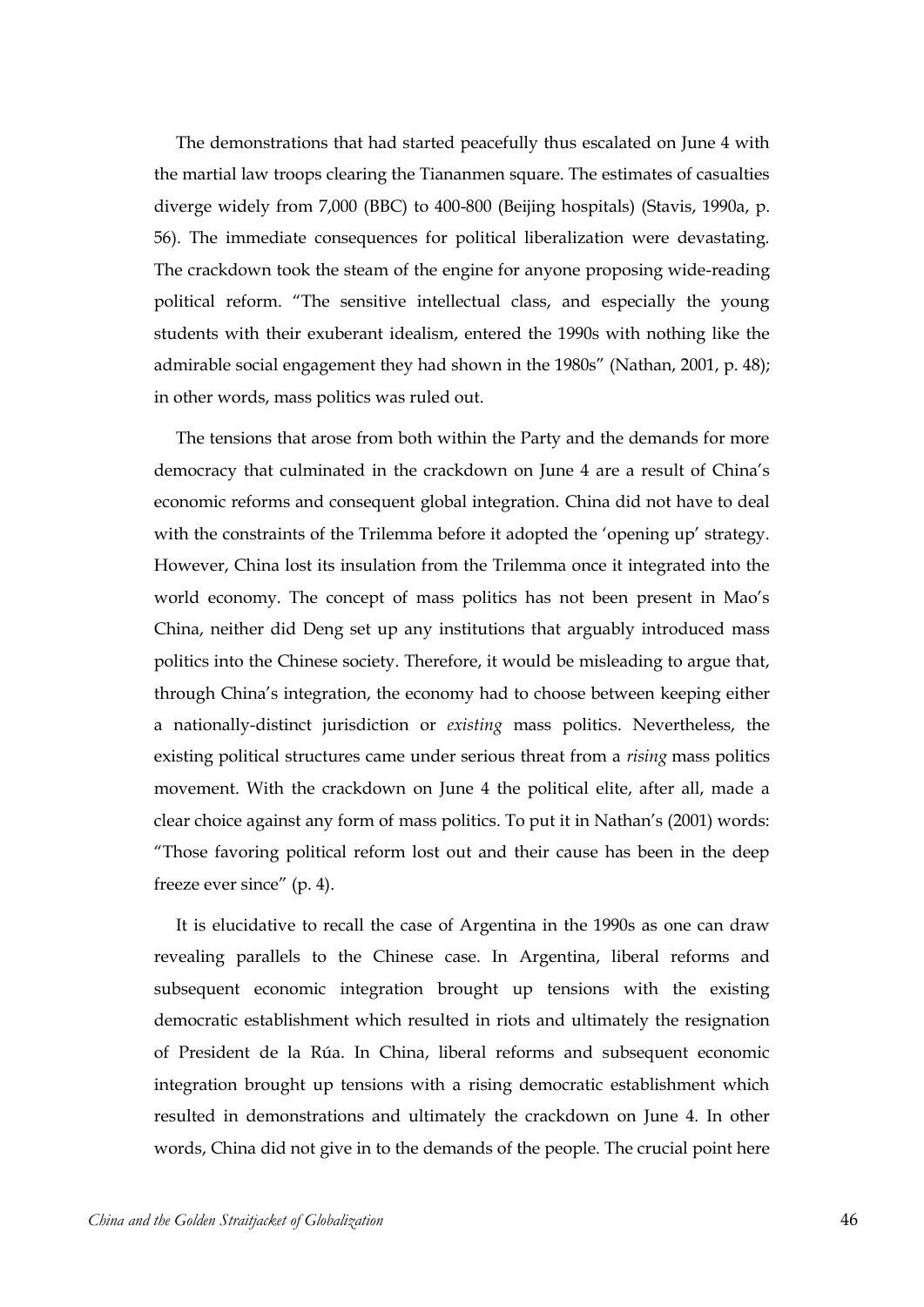is that both China and Argentina despite major differences in democratic history, economic development, cultural factors etc. did feel the constraints the Trilemma describes and needed to react – one way or another – to them.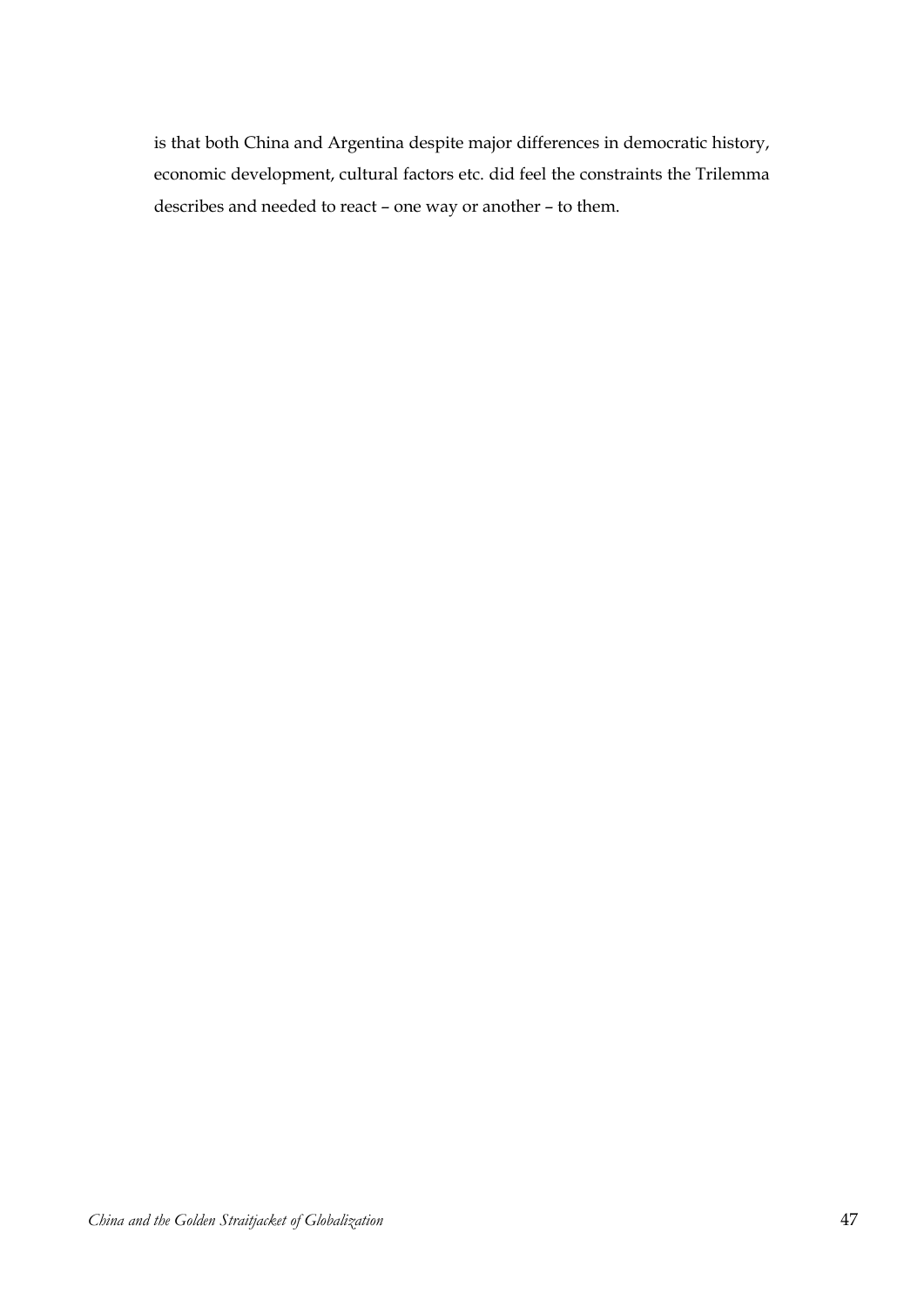# **PART IV – POST-TIANANMEN DECISIONS**

Through the necessity of the crackdown on June 4 China learned about the constraints which the Trilemma poses. The post-Tiananmen era is a critical period of reorientation for both the Chinese society and Party elite in which the direction for future Chinese development is laid. In other words, which choice as regards the Trilemma did China take? In this section the developments in the Party elite and intellectual circles is illuminated. They give rise to a new Chinese nationalism. In addition, a curious explanation for the feasibility of the crackdown is provided.

# PARTY ELITE

Whereas the intellectual debate about China's future course was silenced immediately after Tiananmen, the turmoil in the Party leadership was exceptional. Throughout the 1980s there had been a constant debate about whether Deng's reforms put China on the right track. Yet, as Deng enjoyed the unquestioned 'core' position in the Party, he could push his vision of reform through. Chen Yun who led the conservative faction proclaimed that the "planned economy is primary, the market economy supplementary" (Fewsmith, 2008, p. 38). The conservatives argued further that Deng's reforms would lead China away from socialism and would endanger the country's stability. Being propelled by the Tiananmen crackdown which seemingly underscored their arguments, the conservatives influenced – much to Deng's dismay – the Eighth Five Year Plan promoting as a basic principle "[t]he integration of central planning and market regulation" while stressing that "the two do not have equal status" (Fewsmith, 2008, p. 44). Deng's respect in the Party had suffered substantially through Tiananmen and he could no longer "dominate China's policy agenda" (Fewsmith, 2008, p. 36) as he was used to.

The entrenched policy debate of the Party elite is well captured by two men: Deng on the one hand and Chen on the other hand. Although the two collaborated closely to defeat the Maoists in the late 1970s, their ideological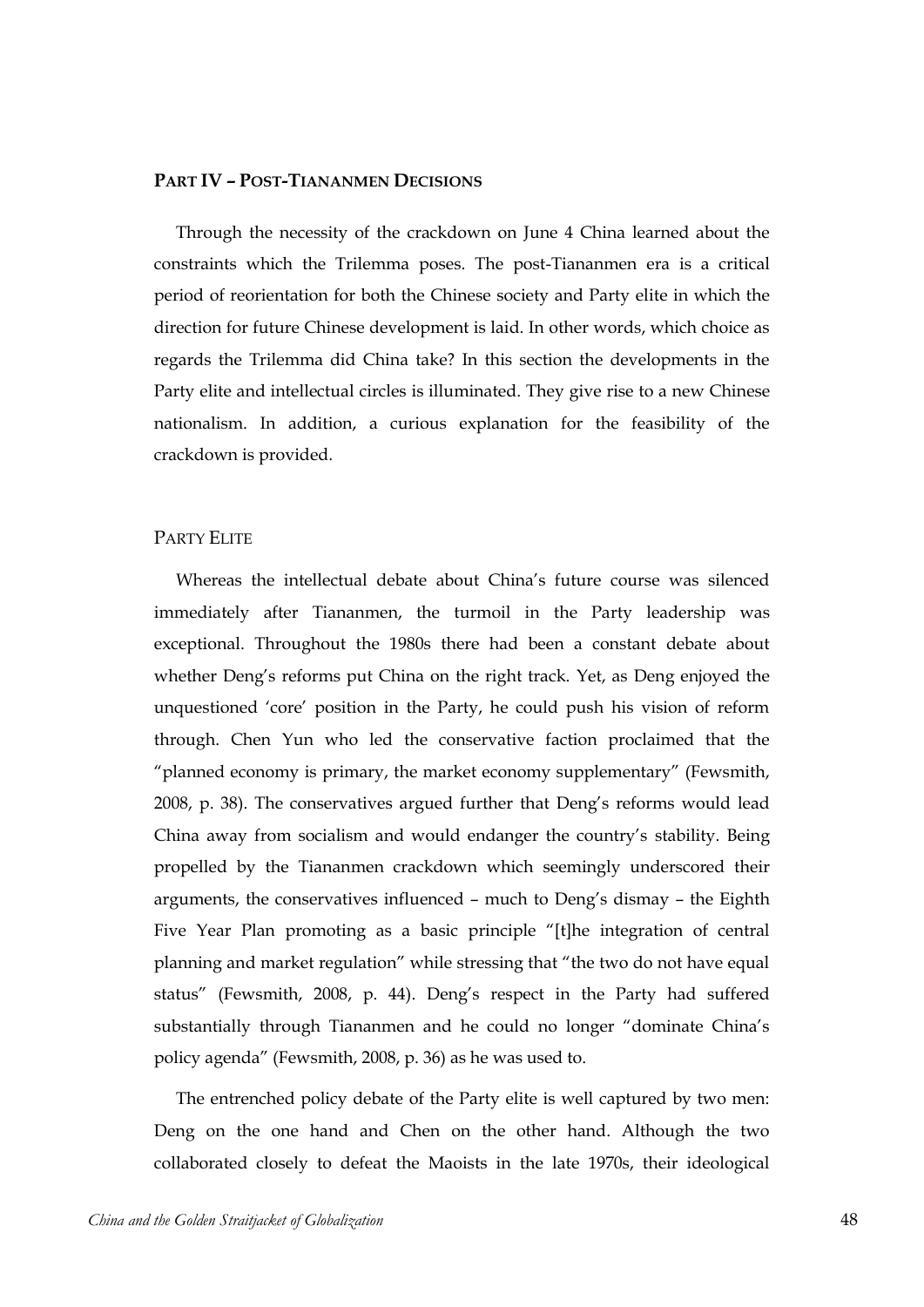differences erupted in the mid-1980s and found their climax in the post-Tiananmen period of political turmoil. They fundamentally disagreed in three central issues. First, Deng was deeply convinced of his reforms transforming China into a market economy and the corresponding opening of China. Chen supported a planned economy influenced by Marxist ideology. Second, Deng recognized the positive aspects of capitalism; in 1991 he declared that "[r]eform and opening up includes taking over the useful things of capitalism" (Cheng Ming, as cited in Suisheng, 1993, p. 742). Chen, to put it succinctly, despised capitalism. Third, the two men had conflicting views as regards SEZs. Chen mourned the raging corruption, while Deng praised their economic successes (Suisheng, 1993).

This ideological debate frustrated Deng (Shambaugh, 1993). He wanted to invest his energy in practical reforms which the Party bureaucracy was merely an obstacle to. He attempted to put an end to the ideological debate by directly turning to the people during his Southern Tour (*nan xun*) to a. o. Shenzhen and Zhuhai in the Pearl River Delta in the beginning of 1992 – which is described as "the most dramatic political incident to occur between the Tiananmen crackdown in June 1989 and the Fourteenth Party Congress in October 1992" by Suisheng (1993, p. 739). He argues vociferously that "refraining from arguing is one of my inventions. By refraining from arguing we can have more time for practical work. As soon as we start arguing, we will lose time and achieve nothing" (Suisheng, 1993, p. 746). By sharply attacking leftist and orthodox Marxist ideologies, he discredited the conservative faction of the Party led by Chen and managed to put his liberal economic reforms back on the agenda. Li Hao emphasized the importance of the Southern Tour in clarifying that it "no doubt put an end to the ideological dispute" (cited in Suisheng, 1993, p. 746).

Deng won the ideological battle. He could relish the fruits of his work in October 1992 "with the adoption by the Fourteenth Party Congress of the most liberal economic document in [the Party's] history" (Fewsmith, 2008, p. 72). Deng succeeded in finally burying the debate about whether Chinese development should be *socialist* or *capitalist* in favor of the latter. The report passed by the Party Congress, in fact, affirmed that the ultimate goal of reform is a "socialist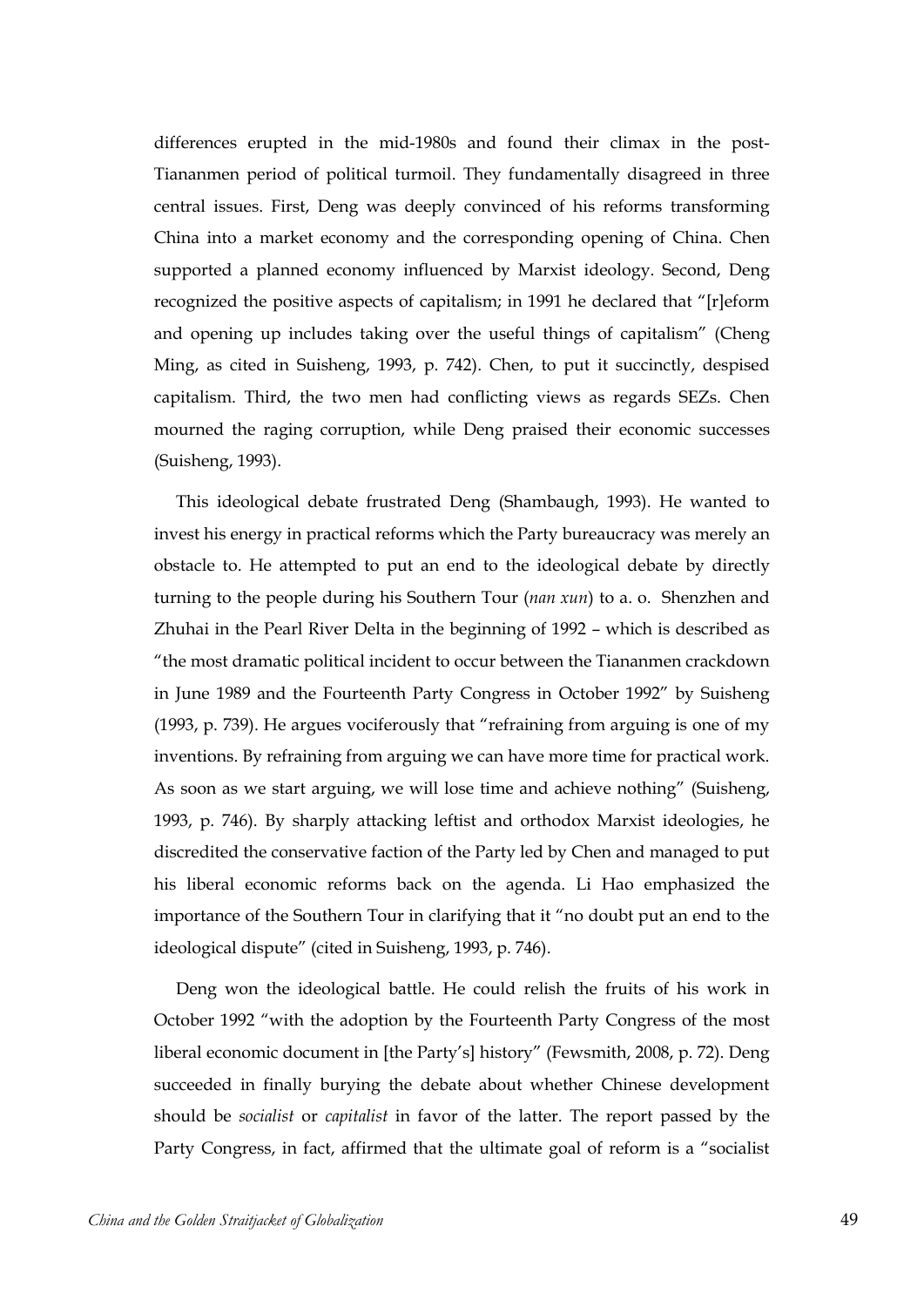*market* economic system" (p. 72) – the 1984 expression of a "socialist planned commodity economy" (p. 72) had vanished.

## INTELLECTUAL DEBATE: THE RISE OF NEOCONSERVATISM

The political debate about the future course of the country was thus settled. In addition, Deng's Southern Tour revived the intellectual debate which had been muted after Tiananmen. Deng's political stance that "stability overrides everything" (Fewsmith, 2008, p. 37) found an intellectual counterpart in neoconservatism<sup>3</sup> which became the paramount view in the intellectual debate. Succinctly, one can summarize neoconservatism as "a body of arguments calling for political stability, central authority, tight social control, role of ideology and nationalism" (Feng, 1997, p. 593). As such, neoconservatism rejects democratic liberalization because it would endanger stability. Undoubtedly, official censorship is largely responsible for the fact that liberal democratic ideas have not reappeared after their flourishing in the 1980s. However, one has to stress that the emergence of neoconservatism was not a forced intellectual turn, but rather reflected a "collective mentality in intellectual circles towards order and stability" (Feng, 1997, p. 596).

The strong emphasis on stability and rejection of democracy which characterize neoconservative thought lend themselves to the idea that the prevalent intellectual debate overlapped with official Party ideology in the early 1990s. This perception is flawed. The most crucial difference lies in the respective treatments of democracy. Whereas the official doctrine characterizes democracy as inherently evil and hypocritical, neoconservatists reject democracy as a viable concept for China for the instability it would bring, yet the "value of democracy *per se* is never openly challenged" (Feng, 1997, p. 611). In fact, "neoconservatism implies a democratic evolution of the current polity as the ultimate outcome" (p. 611). Moreover, although both cherish stability and strong state authority,

 $\overline{a}$ 

<sup>3</sup> One has to draw a sharp distinction between neoconservatism as understood in the US context and neoconservatism as understood in the Chinese context; the two concepts have hardly any relation.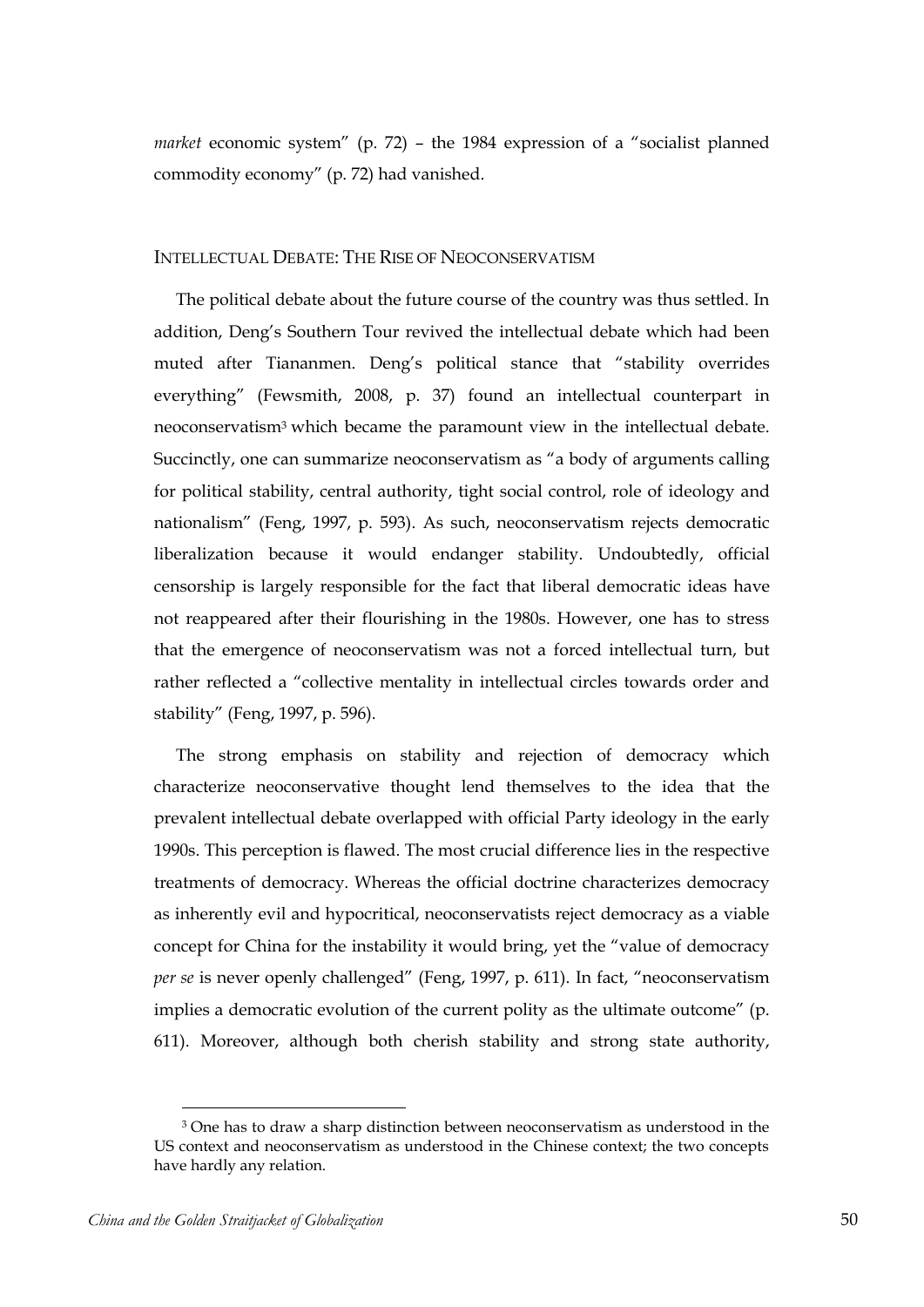neoconservatists perceive them to be a means to an end whereas for the official doctrine the Party's unchallenged rule is the end in itself.

> Nevertheless, despite its differences from the official line, there is no denying that neoconservatism is in favor of the current regime, regarding it as the only viable and effective force able to steer China's transition. […] [It] can be seen as a tacit consensus between the leadership and intellectual circles on how the reform should be carried out. (Feng, 1997, p. 612)

There are various both internal and external reasons for the rise of conservative intellectual thought after Tiananmen. First and foremost, the dissolution of the Soviet Union provided the Party elite with an example of the fragility of their reign would they start making political concessions to the masses. The fear that Chinese unity would not stand a democratic transition and would fall apart similarly to the Soviet Union which crumbled into its distinct republics was sufficiently high to discredit any liberal thought – not only within the Party. Internally, the rising inequality that accompanied further economic opening in the mid-1990s led to social instability in the country. The support for neoconservatism was fuelled by the argument that this instability can only be overcome by a strong authoritarian state.

The emergence of neoconservatism brought with it a relentless criticism of liberal democratic ideas. One of the leading critics, Wang Shan, asserted whenever the demand for political reform grew too large such as during the Cultural Revolution and Tiananmen, it had adverse effects for the development of China. From the fact that "national politics by mass democratic movements can only produce negative outcomes", he concluded in 1996 that "[w]hat [Chinese] people need at this stage is to be governed; they do not have the capability to govern" (Wang Shan as cited in Feng, 1997, p. 600). Wang is one of the harshest critics of liberal democratic thought. Nevertheless, even the relatively moderate neoconservatives agree that China lacks the "historical, social and cultural contexts" (p. 601) which made liberal democracy prosper in the Western world. The common conclusion is that "China currently lacks both 'objective' and 'subjective' conditions for liberal democracy" (Chao Jinquing as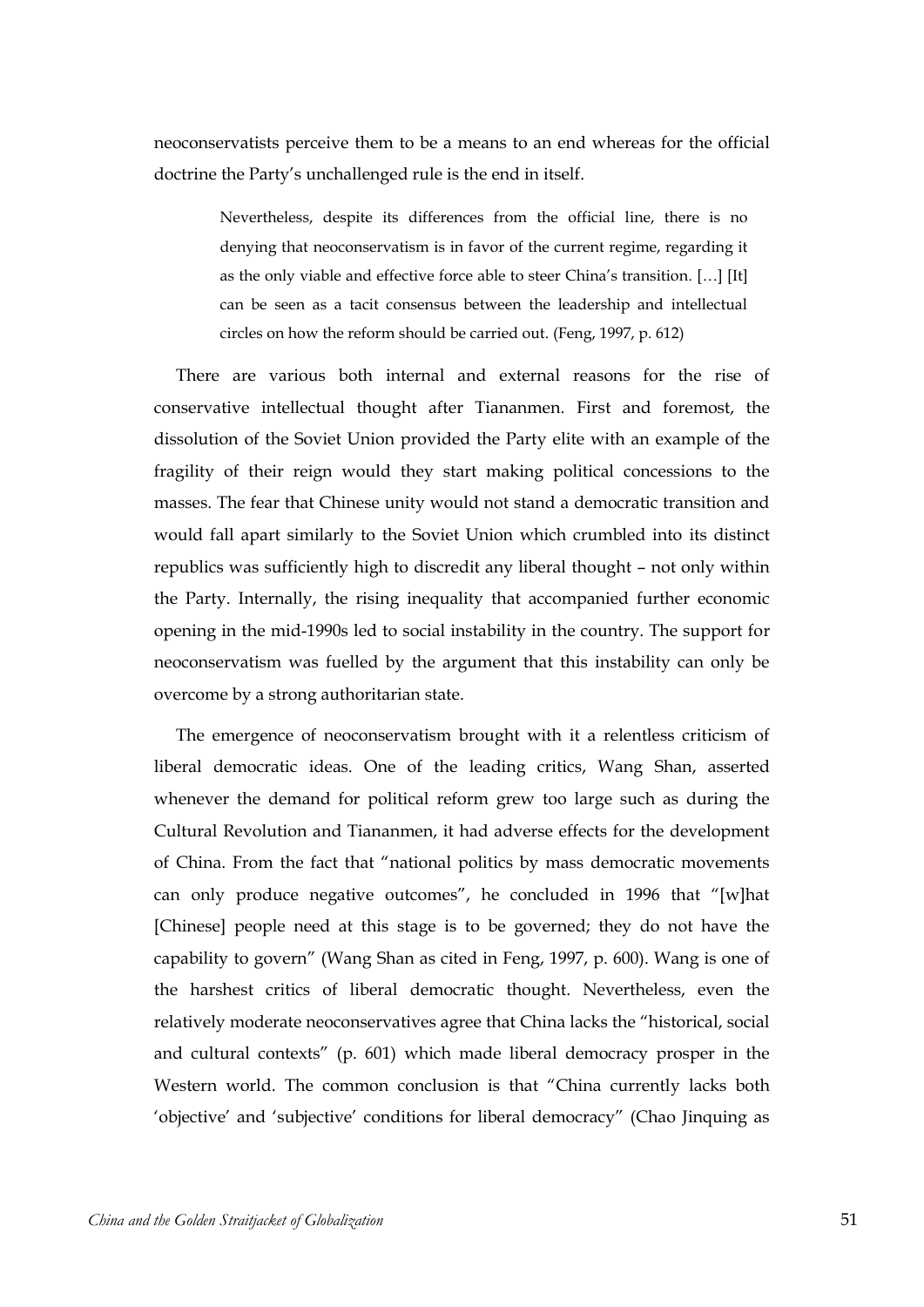cited in Feng, 1997, p. 601). The common agreement was that institutionalizing mass politics is not a viable option.

#### NEW CHINESE NATIONALISM

The phenomenon of neoconservatism can shed light on one of the Party's most pressing problems in the aftermath of Tiananmen. In the 1980s the vision of liberal democratic thinkers was to legitimize the Party rule with instituting democracy – to no avail. As Marxist ideology has also lost credibility to serve as a source of legitimacy, neoconservative thought provides an alternative source which is a revived Chinese nationalism. Christensen (1996) describes the Party's problem clearly: "Besides economic performance, the Chinese communists have little else to bolster their mandate for power than nationalism and the maintenance of national stability and integrity". Xiao Gongqing is the leading proponent of the idea to use nationalism as a legitimizing force. He argues that "nationalism must be derived from a nation's mainstream indigenous culture" (Feng, 1997, pp. 607-8) which would be Confucianism which emphasizes the importance of these same values of stability and national unity.

Chinese nationalism went through a number of stages during which it increased in strength significantly. In the Mao era, there was some sense of nationalism which was based on external imperial threats. In the 1980s, nationalism was motivated by economic development and the conviction that traditional socialism should be overcome (Fewsmith, 2008). The nationalism on which the Party built their legitimacy in the post-Tiananmen era was built on Chinese particularity and sovereignty. It conveyed the feeling that no other nation can interfere with China's internal affairs.

In order to understand this new type of nationalism, one has to keep in mind that the collective memory of humiliation by the West with the Opium Wars, colonization, and the long list of so-called 'Unequal Treaties' – which Jacques (2012) aptly calls "China's Ignominy" (p. 82) – is still prevalent in Chinese society. A particular facet of the new nationalism that is derived from this sense of humiliation is its anti-Western or anti-American quality which is further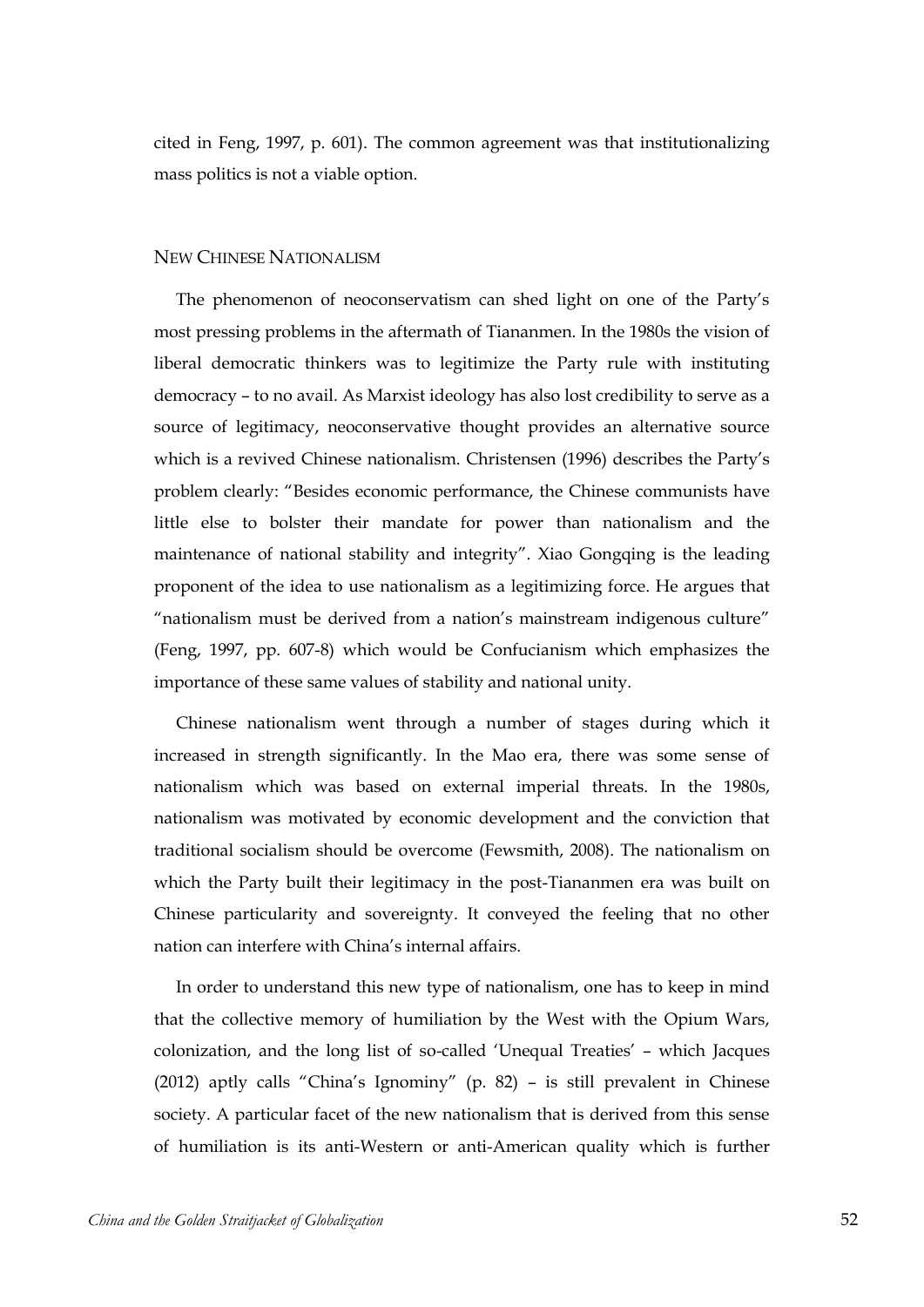fuelled by a 'China threat' rhetoric from the West of which one of the more current examples is Kaplan's piece 'How We Would Fight China':

> The Middle East is just a blip. The American military contest with China in the Pacific will define the twenty-first century. And China will be a more formidable adversary than Russia ever was […]: if not a big war with China, then a series of Cold War-style standoffs that stretch out over years and decades. (2005, pp. 49, 51)

Kristof explains in the New York Times (April 2001) that "where Americans see individual incidents, the Chinese see one more in a 200-year string of 'guochi' – a term familiar to all Chinese, meaning national humiliation". In other words, incidents to which Westerners do not attach major importance such as the fact that Beijing lost the 2000 Olympics to Sydney can represent "another insidious attempt by foreign powers to weaken China and hold it back" (Kristof, 2001) for Chinese. This xenophobic quality can also be discerned in a comment of Deng on June 2, 1989 on the causes of the political turmoil in which, in addition, the importance of sovereignty is addressed:

> The causes of [the Tiananmen protest] have to do with the global context. The Western world, especially the United States, has thrown its entire propaganda machine into agitation work and has given a lot of encouragement and assistance to the so-called democrats or opposition in China – people who in fact are the scum of the Chinese nation. This is the root of the chaotic situation we face today. … Some western countries use things like 'human rights,' or like saying that the socialist system is irrational or illegal, to criticize, but what they're really after is our sovereignty. (Zhang et al., 2002, as cited in Nathan, 2001, p. 32)

With its growing economic success and confidence in the global arena came also a growing sense of nationalism. To put it in Zheng's (2004a) words, "It is no exaggeration to say that a rapid development has led many people to feel proud, for the first time since the twentieth century, of being a Chinese" (p. 55).

Nationalism is far from being only a reality in the intellectual discourse. On the contrary, it is stirred up intentionally by the Party elite to re-gain political legitimacy. Wu Jiaxiang, former senior official, clarified: "Chinese nationalism is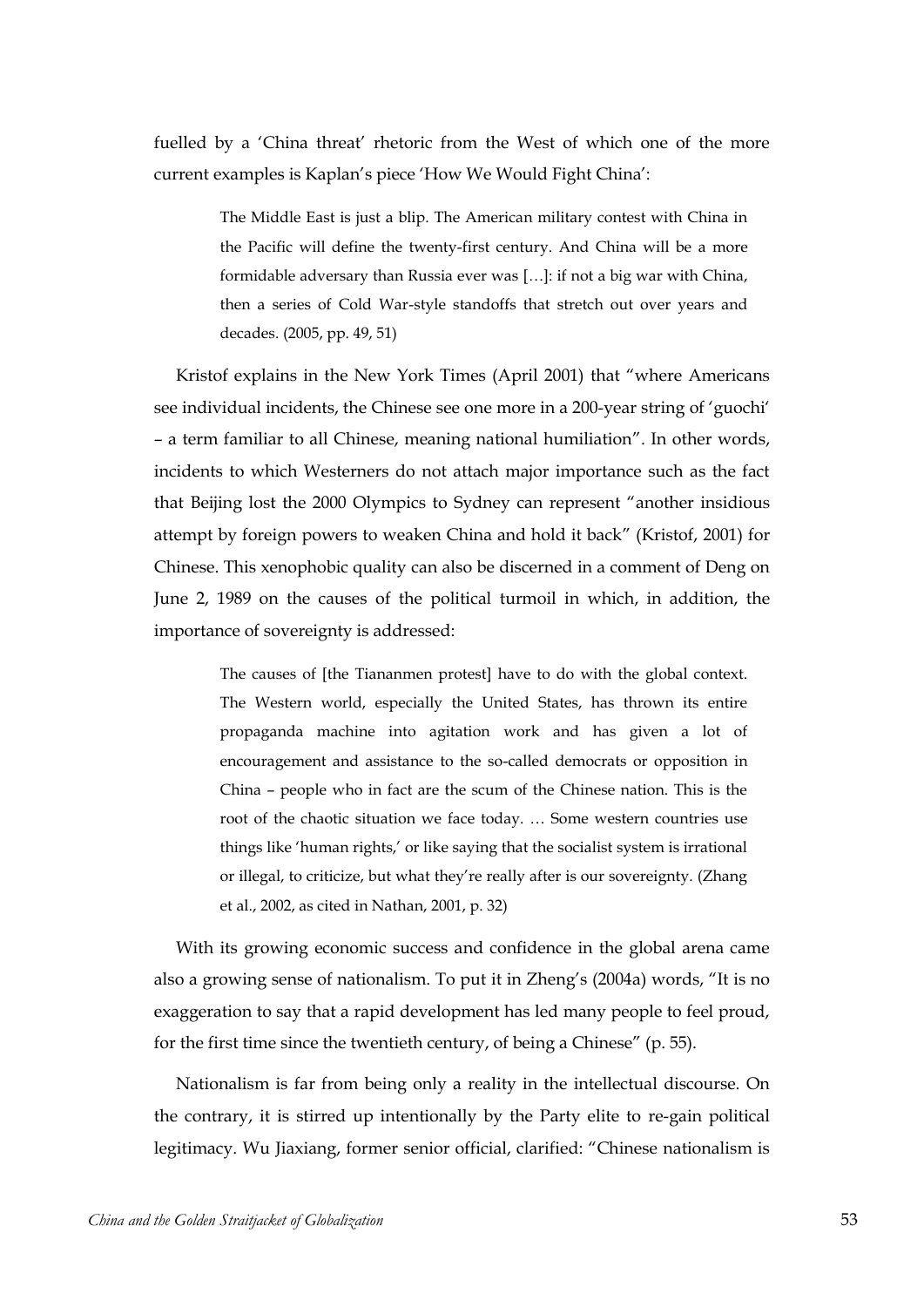something that the Communist Party started after Tiananmen. They use nationalism to replace communism. They invented it" (Wu Jiaxiang as cited in Kristof, 2001).

To recall the constraints of the Trilemma, an economy that integrates deeply into the world economy has to choose between either mass politics or succumbing to the rules of the international economy while retaining its sovereignty. Clearly, the Party discarded mass politics with the crackdown on June 4. With the orchestrated rise of the new nationalism, the Party did effectively not have another choice but to ostentatiously defend juridical sovereignty in the face of globalization. In the post-Tiananmen era, China chose to don the Golden Straitjacket.

#### AN ECONOMIC EXPLANATION FOR THE FEASIBILITY OF JUNE 4

The standard Western dogma predicts that political liberalization comes with economic liberalization. The Chinese example – so far – defies this idea with the crackdown on June 4 being the most violent manifestation. Indeed, economic liberalization has even strengthened authoritarian rule in China. Why is that? The rise in FDI – as an embodiment of China's opening up – can explain why China could develop without succumbing to political liberalization. It is instructive to know the reasons thereof in order to better understand the dynamics of China's Trilemma choices. This section constitutes a smooth transition from the political to the economic dimension of the Trilemma choice by merging the former with the latter and ultimately handing over to the economic climax in Part V.

For that matter, a look at FDI statistics is necessary. In order to highlight the distinct development in China as compared to its East Asian peers. Graph 4 shows FDI inflow as a percentage of GDP in China, Korea, Taiwan and Japan over their respective fastest growing period. One can observe that China has *by far* the largest FDI inflows – even before Tiananmen. After Deng's Southern Tour, i.e. fourteen years after economic reforms had been initiated, FDI skyrockets.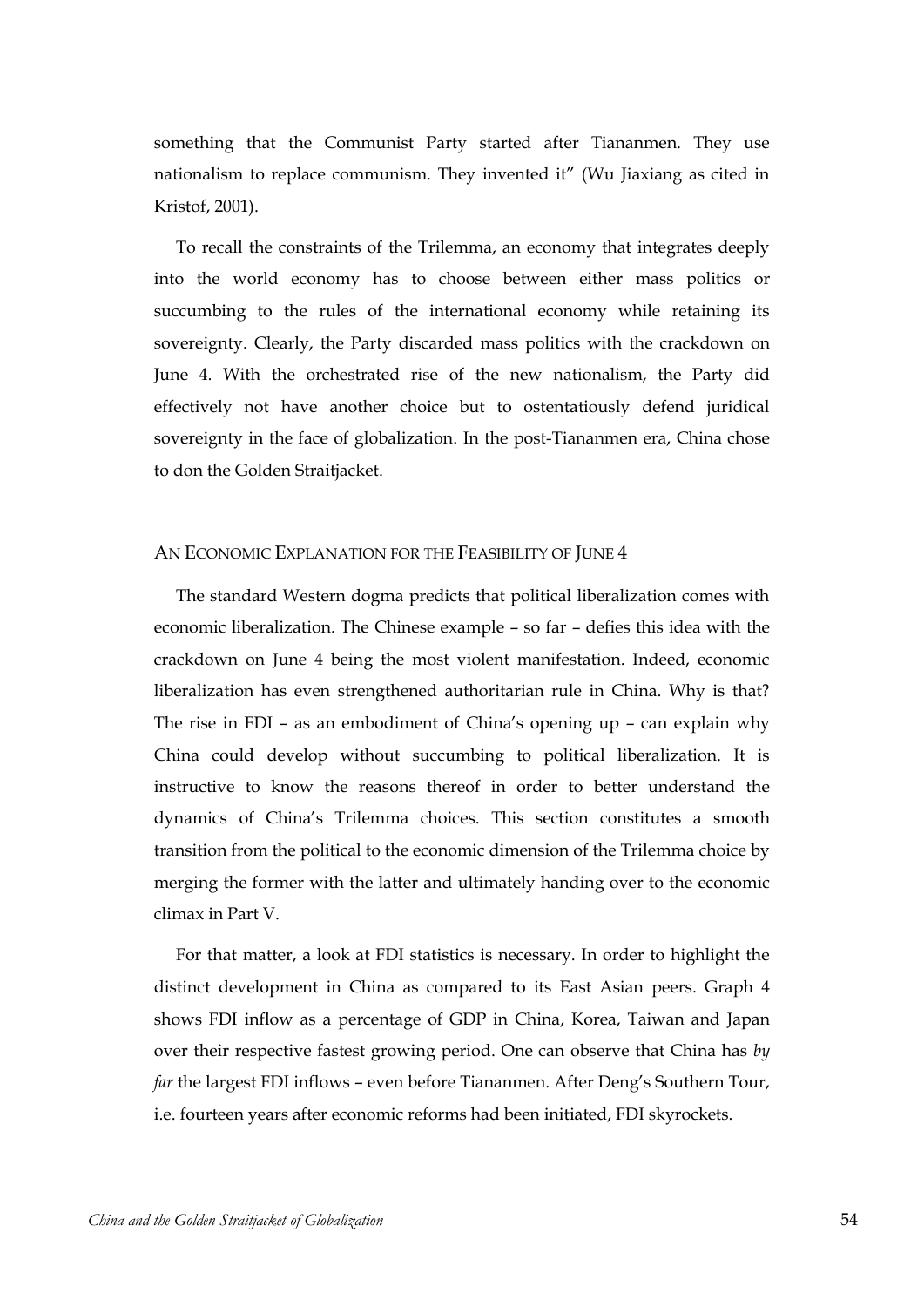According to Kornai (1992), the most dramatic reform for a communist system is the move from a public ownership system to a private ownership system. There are basically three options how an economy can pursue this transformation of ownership: first, through the privatization of state-owned enterprises; second,



**Graph 5.** FDI as a percentage of GDP in selected Asian countries over their fastest growing period (China: 1978-04, Korea: 1971-97, Taiwan: 1963-89, Japan: 1955-81) adopted from Jacques, 2012, p. 181

through the development of a distinct business class; and third, through foreign investors, i.e. FDI. Gallagher (2002) argues that the latter is the route which is least politically destabilizing for a number of reasons: i) it creates a testing ground for a new economic order, ii) it enables the development of competition, and iii) it changes the nature of the economic debate.

First, FDI has created a "*laboratory* of capitalism" (Gallagher, 2002, p. 344). The early SEZs which attracted the first FDI flows were, at first, isolated from the rest of the country. If FDI had not brought the desired results, the Party could have just decided to abolish the plan and try something else – without inflicting any harm. The SEZs, however, turned out to be hugely successful and thus legitimized further economic reforms.

Second, it has often been argued that the decentralization of the Chinese political system was a major building block for the success of the reforms. This is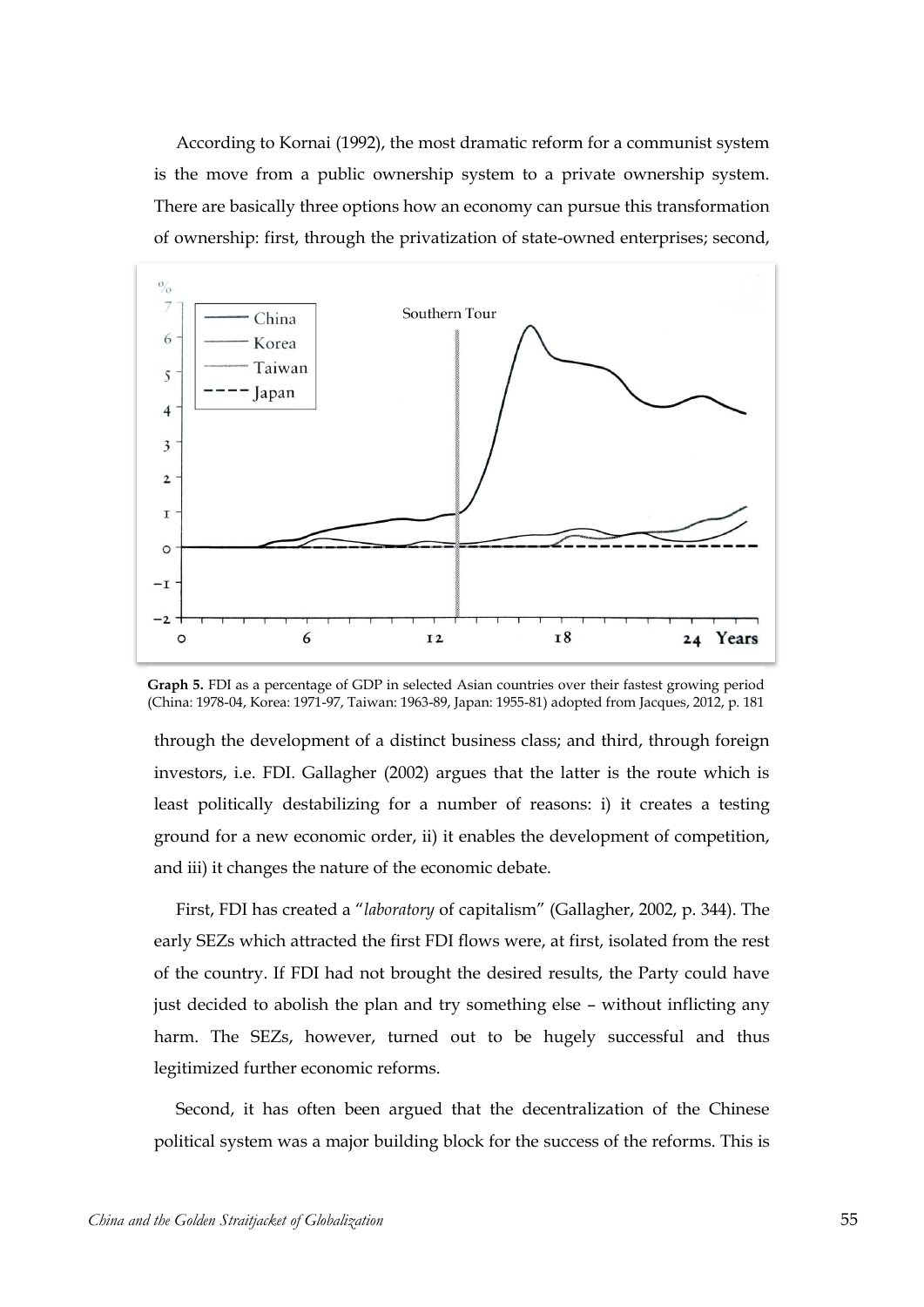absolutely true; however, one has to stress that the decentralization only had its positive impacts because it was complemented with FDI liberalization as it was one of the local official's key authorities to compete with other regions for FDI. Creating such a competitive atmosphere proves to be valuable to instill capitalist practices in local firms. As Gallagher (2002) writes, "[e]conomic reform is pushed ahead dynamically by such competition. At the same time, resistance is reduced" (p. 357).

Third, one of the fiercest debates within the Party and between Party and society in transition economies is the one about privatization vs public ownership. The introduction of FDI has made this debate obsolete and has shifted the economic debate to a clash between domestic and foreign ownership. The Party can thus mobilize nationalist sentiments to justify a move towards capitalism. Private ownership is legitimized in order to safeguard national unity in the face of a ravaging globalization. Gallagher (2002) summarizes succinctly: "[a] nationalist perspective has replaced a socialist perspective" (p. 361).

To recap, the democratic movement leading to the Tiananmen turmoil unearthed a serious choice for the Party elite. With the crackdown on June 4 the Party clearly decided to reject any type of mass political opening. The rise of neoconservatism underscored the importance of a sense of national sovereignty in the Chinese society. That is to say, the Party elite traded away mass politics in favor of national sovereignty in order to achieve deeper economic integration. The crackdown on mass politics and the rise of a Chinese nationalism are analyzed in the current and preceding sections. The following section illustrates the extent of deeper economic integration.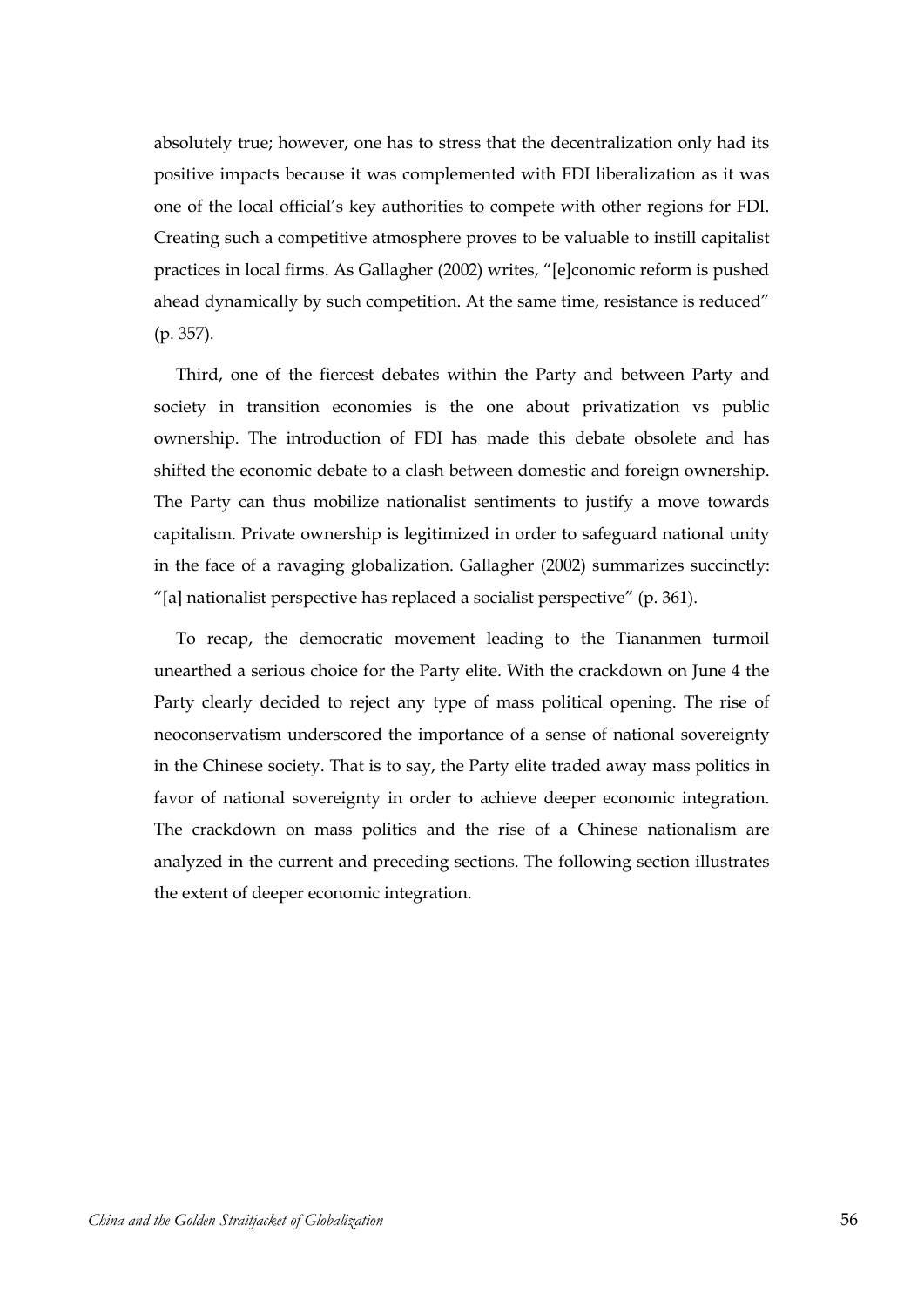# **PART V – ECONOMIC IMPLICATIONS**

After Deng's Southern Tour, China embarked on a journey towards ever deeper economic integration. Despite the wide-reaching reforms in the pre-Tiananmen era, one can still discern a remarkable acceleration of integration after

|                                                   | 1978-91  | 1991-96 |
|---------------------------------------------------|----------|---------|
| GDP Growth (%)                                    |          | 12      |
| Total FDI (USD bn)                                | 23.3*    | 156     |
| FDI growth $(\%)$                                 | $28.2**$ | 57      |
| Total exports (USD bn)                            | 466      | 669     |
| * starting year is 1979, ** starting year is 1983 |          |         |

the Southern Tour. Zheng compares the period from 1978 to 1991, i.e. the pre-Southern Tour period, with the one from 1991- 1996 (Table 2, adopted from

**Table 2.** Major economic indicators in comparison

Zheng, 2004a, p. 4). All major indicators are higher in the period

after Deng's tour. For instance, the amount of total FDI is larger by a factor of more than six.

**China and the Golden Strait of Golden Straiter (Strait Follow)**  $\frac{1978.91}{180}$  **[1991-122 <b>1191-91 China Broath China and Strait properties** (China Broath China and Straiter of Globalization 1991-126 **1991-91 1991-1** This section analyzes the accelerated integration into the global economic system. The focus lies on how international institutions shape China's integration into the world economy. Although this issue has been addressed earlier throughout the work, a re-examination is pertinent with the backdrop of vastly increased economic integration after Deng's Southern Tour and the Party's open commitment to capitalist reforms at the subsequent Party Congress. The accession to the WTO lends itself as an illustrative manifestation thereof.

## INTERNATIONALIZATION AND DOMESTIC POLITICS

The causal arrow between international institutions<sup>4</sup> and domestic politics goes from the latter to the former (often referred to as 'the second image' in International Relations literature) in a large share on the literature dealing with the link between the two. Recently, the reverse causality, i.e. how do

 $\overline{a}$ 

<sup>4</sup> International institutions are defined by Keohane (1989, p. 3) as "persistent and connected sets of rules (formal and informal) that prescribe behavioral roles, constrain activity, and shape expectations".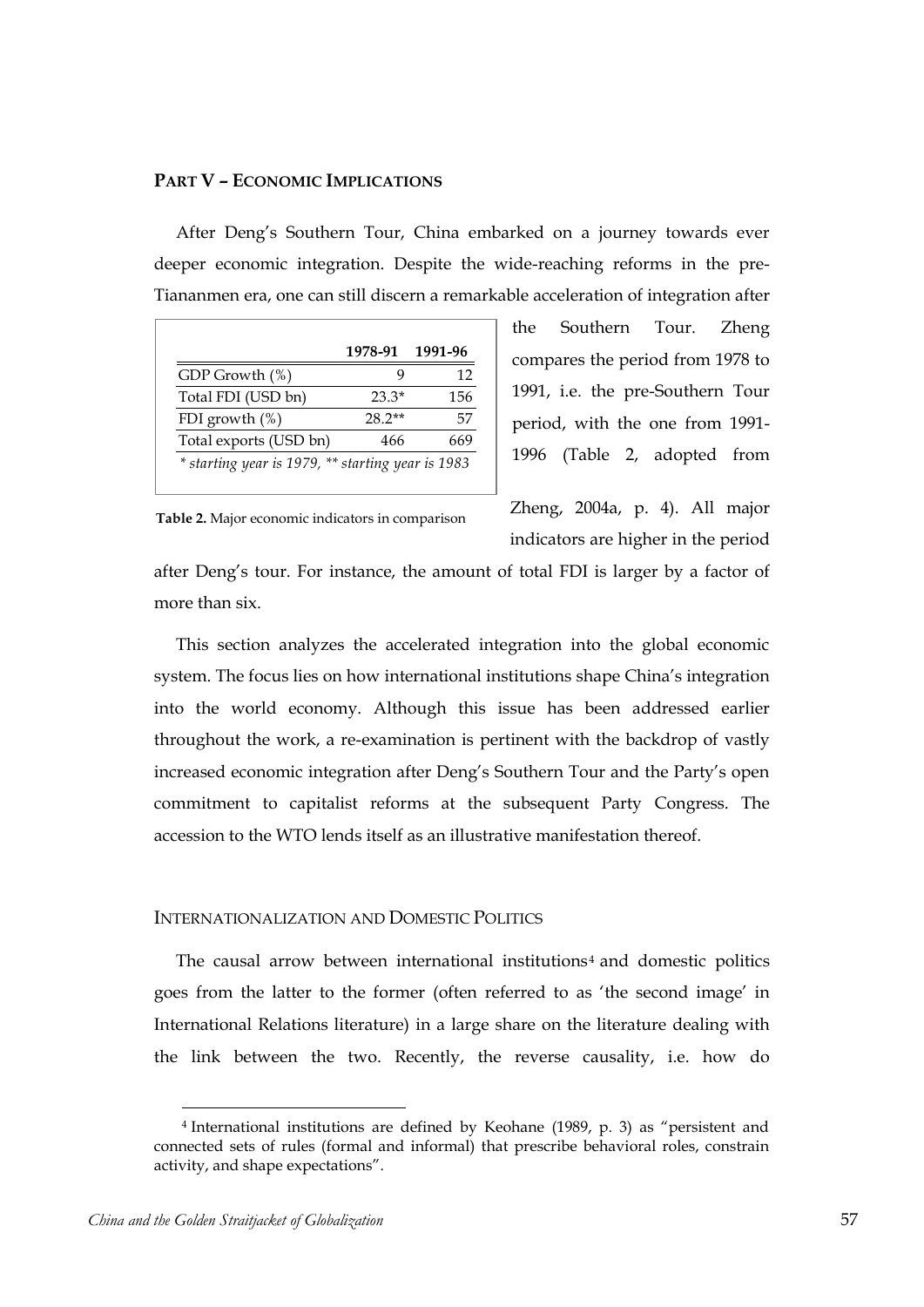international institutions shape domestic politics, has been given some attention as well. The new direction is embodied in Philip Gourevitch who wrote "The second image reversed" in 1978. This body of research has unveiled that domestic structures do have a mediating effect on the impact of international institutions; but "domestic structures are not the agents of this process" (Su, 2007, p. 67). The domestic structure is the political system in a certain country, e.g. democratic or authoritarian. Following this line of thought, the fact that China remains an authoritarian regime does not preclude the international system to have any impact. On the contrary,

> in a state-dominated system with a weak domestic structure, it will be very difficult for international institutions to gain access to it, but, once they do, they can easily affect policy since the centralized authority can implement the norms from top to bottom. (Su, 2007, p. 66)

China has become a member of more and more international institutions in the past decades, more increasingly after 1989. There are several explanations for this type of opening up: first, after the crackdown on July 4, China wanted to improve its standing in the global arena. Second, China suffered from economic sanctions after Tiananmen. Chinese leaders assumed that engaging in international institutions is an effective way to avoid these type of economic losses in the future. Third, China wanted to contain the spread of the 'China threat' narrative (Su, 2007).

These institutions have influenced Chinese policies. As the institutional landscape is heavily biased towards the Western world because all of the important international institutions have been established in times of unquestioned Western hegemony, China necessarily takes up Western values and standards by entering these institutions. "China's large-scale revision of domestic laws to correspond with international economic law" in the process of its WTO accession "is one prime example of this" (Su, 2007, p. 70).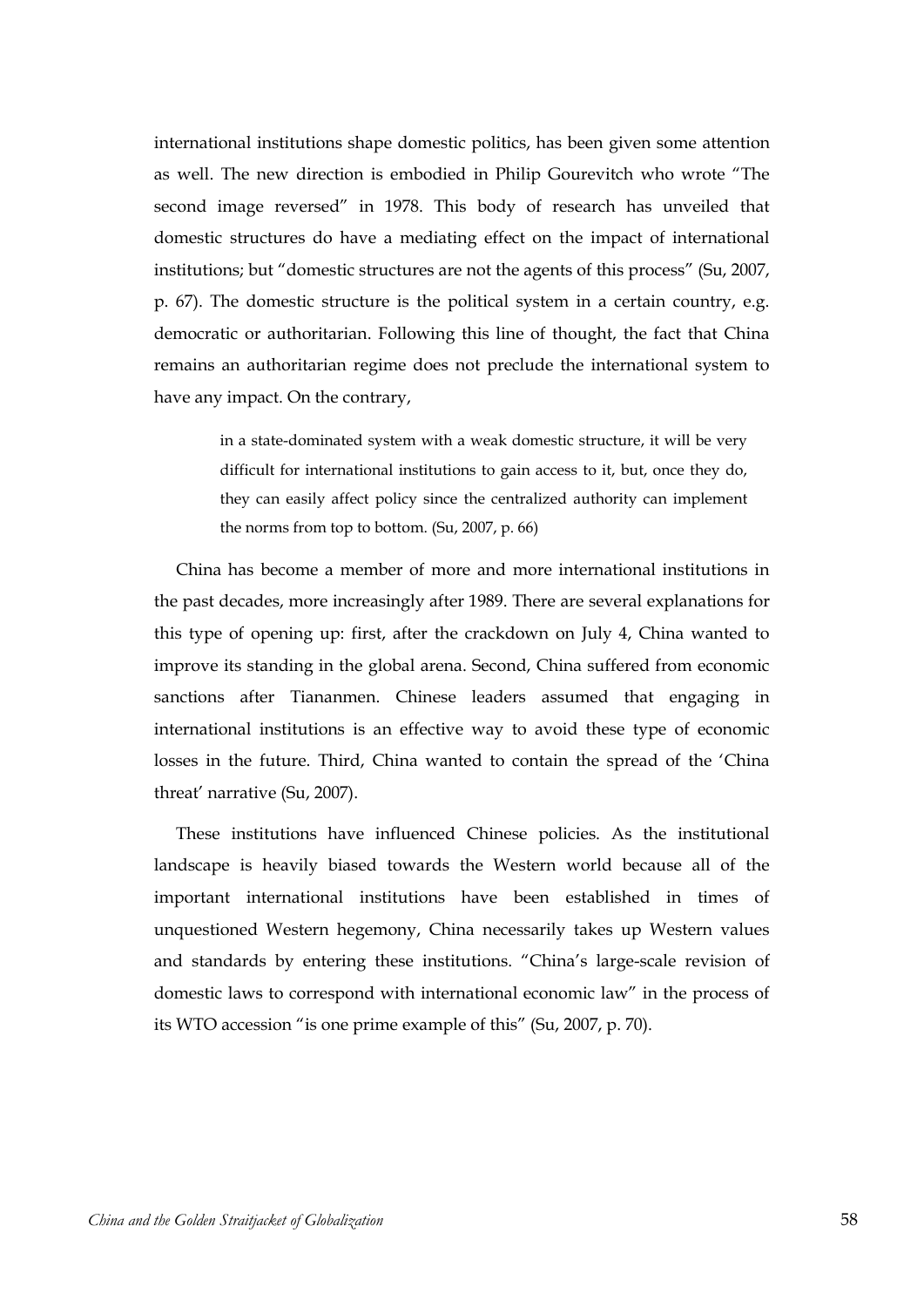## WTO ACCESSION AND ITS IMPACT ON DOMESTIC LEGISLATION

China's WTO accession on 11 December 2001 "marked the biggest extension of the world trading system since the beginning of the contemporary phase of globalization" (Jacques, 2012, p. 237). It constitutes an apt case study to analyze both the impact of international institutions and the deepening of economic integration because the WTO explicitly alters the regulatory regimes in candidate countries in order for them to be eligible for accession (Pearson, 2007). One can discern a relatively direct impact of the international community on China's policies. In other words, one can observe constraints which donning the Golden Straitjacket imposes on an economy.

China's 15-year negotiation process can be divided into three phases, according to Fan (2007): i) a period of indecisiveness from July 1986 to October 1992 transformed into ii) a period of commitment from November 1992 to November 1999 and the process ended with iii) a period of mostly bureaucratic adjustment from November 1999 to November 2001 which is of limited importance for the purpose of this work and is therefore disregarded. First, in the period before the Fourteenth Party Congress in October 1992 none of the negotiators knew whether China will move towards a Western-style market economy. The incompletely-understood ambition to reform since 1978 added to the confusion on part of especially the Western negotiators. Tiananmen froze the negotiations entirely for three years. Second, after the Fourteenth Party Congress in October 1992 in which the Party elite vindicated capitalism as a means to achieve economic prosperity, there was a clear commitment to a market economy which soothed all negotiators. It was in this phase that the actual "direction, speed, scope and essential terms for China to open its markets" (Fan, 2007, p. 99) were negotiated.

The scope of China's WTO accession is, indeed, remarkable. China, still being a developing country, for example agreed to set "all tariffs at low statutory rates" (Ya Qin, 2007, p. 722) – which is a commitment few countries have shown before. More specifically, China has agreed to obligations which lie outside the regular scope of the WTO: the 'WTO-plus' (more regulations than usual) and 'WTOminus' (less rights than usual) provisions. 'WTO-plus' refers mainly to market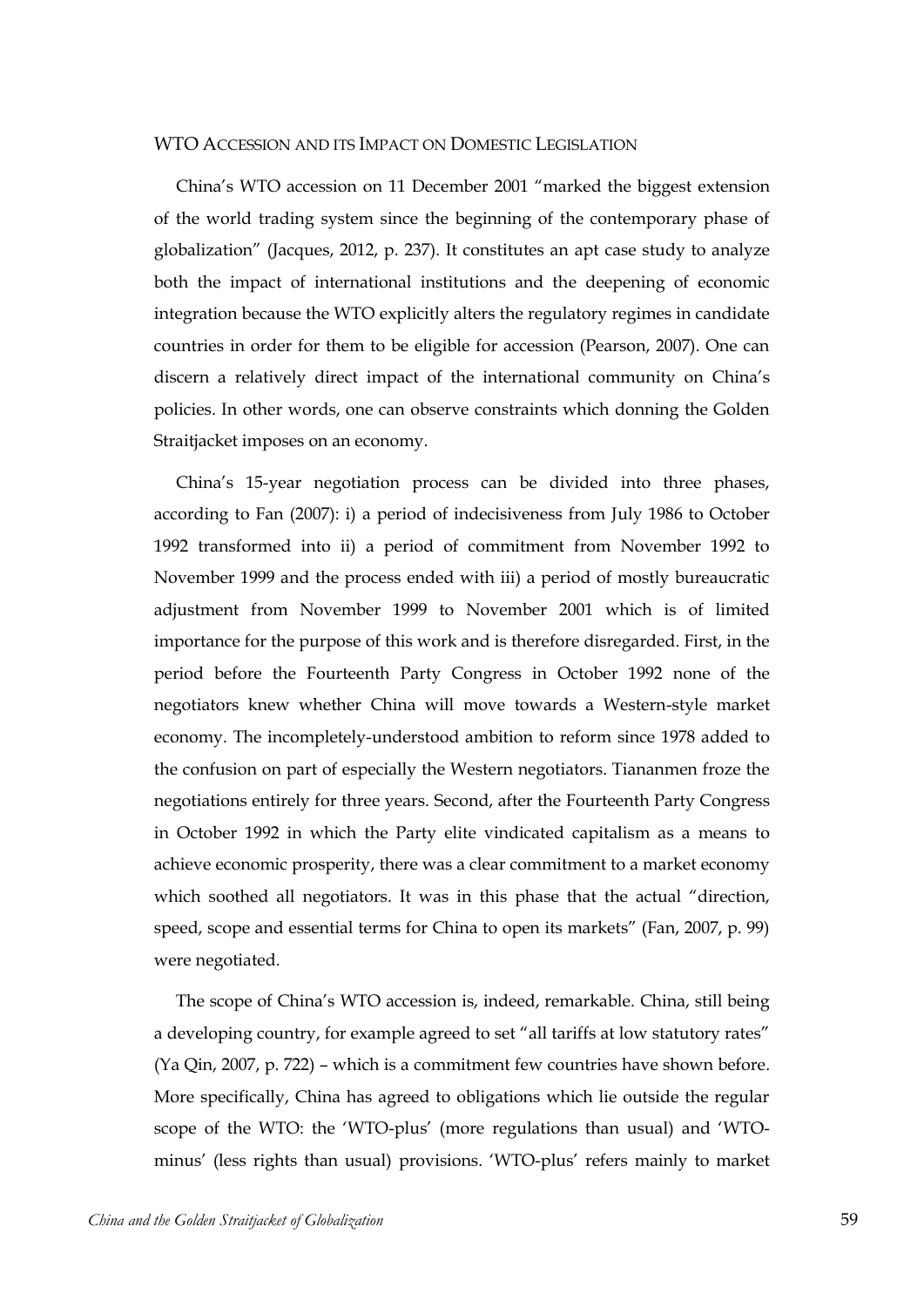economy and foreign investment regulations. Under 'WTO-minus' China allows trading partners to apply trade-distorting antidumping and safeguard measures to its imports. The wide-ranging nature of Chinese accession is illustrated by Ya Qin's (2007) argument that "[i]t was the WTO commitment that has finally rid China of this legacy of a centrally-planned economy" (p. 725) – an objective that had been formalized in the Party Congress in October 1992.

This drastic adoption of regulations is in line with Su's (2007) argument that once international institutions have accessed an authoritarian state it becomes relatively easy to affect policies. It has been shown several times in this work that once China 'opened the door' only slightly, it was pushed open far more fervently by either the Party itself or other forces than had been expected before – China's WTO accession is another manifestation of this.

The impact of the WTO on China's domestic legislation can be subdivided into three parts: i) the impact on foreign trade law, ii) the impact on foreign investment law, and iii) transparency provisions (Ya Qin, 2007).

First, one of the most important achievements in the foreign trade law regime is China's concession of the right to import and export for each foreign and domestic firm. A mere registration at the Ministry of Commerce suffices to attain



from direct control over foreign trade operations to functioning as a regulator in the marketplace" (Ya Qin, 2007, p. 726). In addition, tariffs and quotas have been drastically decreased: the average tariff rate decreased from 39.5 per cent in 1994 (already after the Southern Tour-commitment to

this right. This development is

a "primary example that the

government has shifted its role

**Graph 6.** Chinese total exports and trade balance (adopted from Guthrie, 2012, p. 100)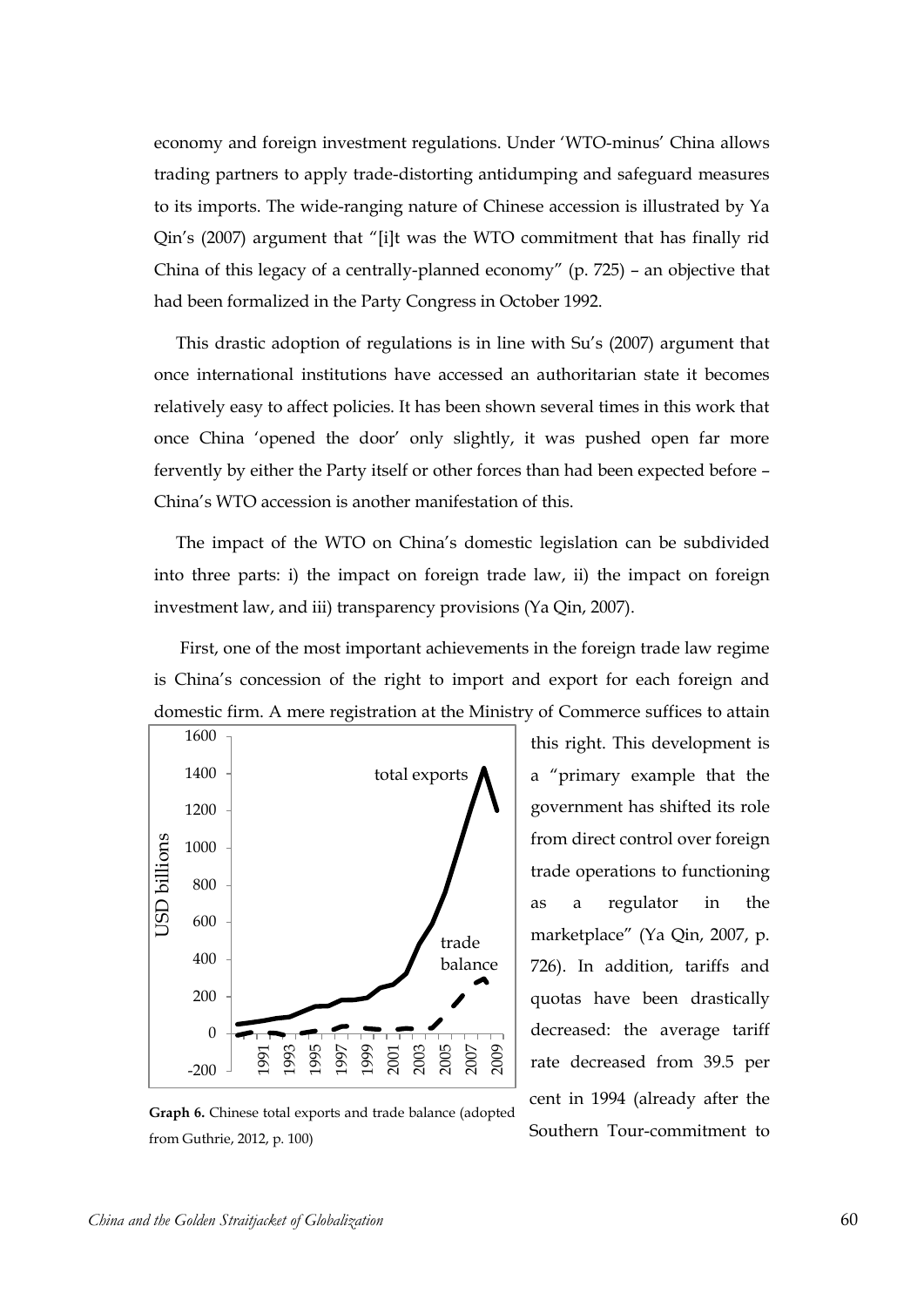capitalism) to 9.7 per cent, roughly one fourth of that value, eleven years later (p. 726).

The most visible impact of the WTO accession is the stark increase in trade. Graph 6 shows the evolution of total exports and the trade balance from 1989 to 2009. Over that twenty year period, exports have increased by a factor of nearly 23 exhibiting a compound annual growth rate of 16.9 per cent. This is in itself impressive. In order to disentangle the WTO effect, the compound annual growth rate between 1989 and 2000, i.e. pre-WTO accession, is 15.2 per cent whereas the post-WTO compound annual growth rate is 20.7 per cent. This shows the liberalizing effect on trade of the WTO.

Second, China's WTO accession provided an impetus for foreign investment. It was common practice to attract FDI at enormous levels already in the 1980s, the increase in the level of FDI that flowed into China after its WTO accession even surpassed the surge after Deng's Southern Tour. Lardy (1995) lists a number of reasons for this drastic increase in FDI of which the most important ones are the following. First, the political and economic environment had become more stable after the turmoil surrounding Tiananmen. This convinced many that it would be safe again to invest in China. In particular, the advantages that investors could only enjoy in the SEZs earlier were widely enlarged to other regions. Second, Chinese firms have been guilty of moving capital out of the country only to declare it as FDI and enjoy the favorable investments conditions when they moved it back in. According to Harrold and Lall of the World Bank (1993, p. 24), these artificial flows amounted to 25 per cent in the early 1990s. This is a substantial amount; given the massive increases in FDI, however, it can still be considered marginal. Third, the regulatory regime that curtailed FDI in the 1980s has been liberalized substantially with the accession negotiations to the WTO.

In particular, the WTO prescribes that performance requirements attached to investment activities such as regulations that demand some form of local content in the investments or that the investment complies with foreign exchange balancing are unlawful. China abolished not only all performance requirements prohibited by the WTO under the Agreement on Trade-Related Investment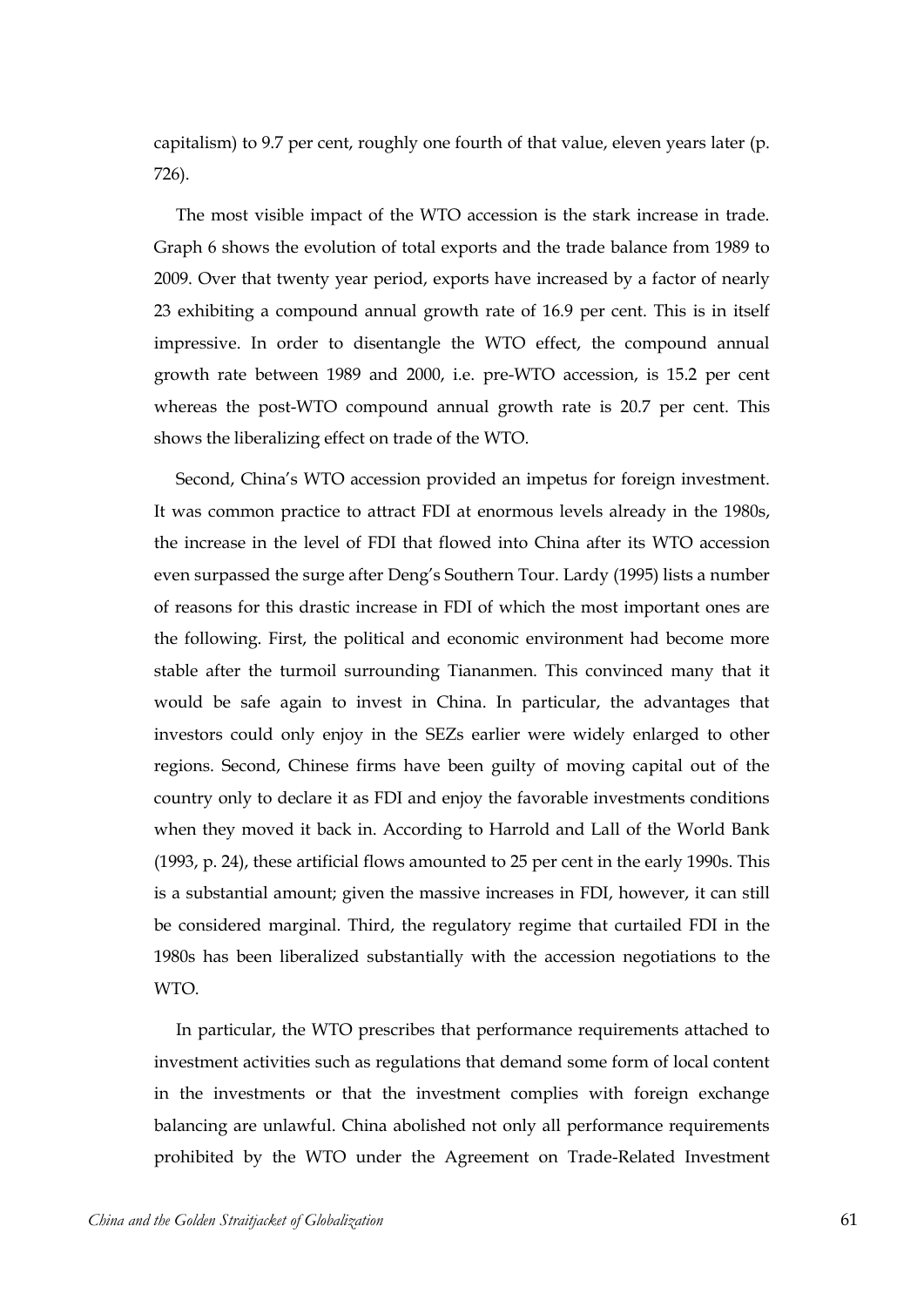Measures (TRIMs). In fact, China committed itself to abolishing *all* performance requirements which constitutes an example of the 'WTO-plus' provisions China voluntarily subscribed to. Another manifestation of the 'WTO-plus' is the fact that China guarantees national treatment to foreign investors. That is to say that foreign investors are treated equally as domestic firms with respect to e.g. the right to engage in trade and provision of factors of production.

Despite these improvements, the Chinese National Development and Reform Commission has indicated that it wants to shift from focusing on quantity to quality of FDI which alludes to a re-introduction of performance-based criteria. WTO commitment would provide an obstacle to that type of interfering with market forces.

Third, regulatory transparency is one of the fundamentals on which free markets are built. With the accession to the WTO, China has been forced to change its chronically opaque legislative system and open it to external scrutiny. All trade-related legislation has to be published in an official journal and translated into one of the WTO working languages. Before the implementation of a law China has to concede a considerable amount of time (more than other WTO member states) for debate. Despite the fact that reform in this era is markedly problematic because of the judicial entanglements with "historical and cultural traditions" (Ostry, 2002, p. 131) China's legislative transparency has increased markedly throughout the accession process – a fact which also has domestic benefits as local investors' access to the existing rules and regulations has improved as well.

All in all, one can conclude that China has substantially pushed its integration into the world economy forward with the accession to the WTO. Accession naturally involves taking over the regulations the WTO protects and also the values it promotes. These are mostly prescribed by the requirements of the global economy or still reflect Western hegemony in the post-World War II era. In the course of the accession negotiations China thus donned the Golden Straitjacket ever closer. Thereby it also strengthened its choice of juridical sovereignty to the detriment of mass politics.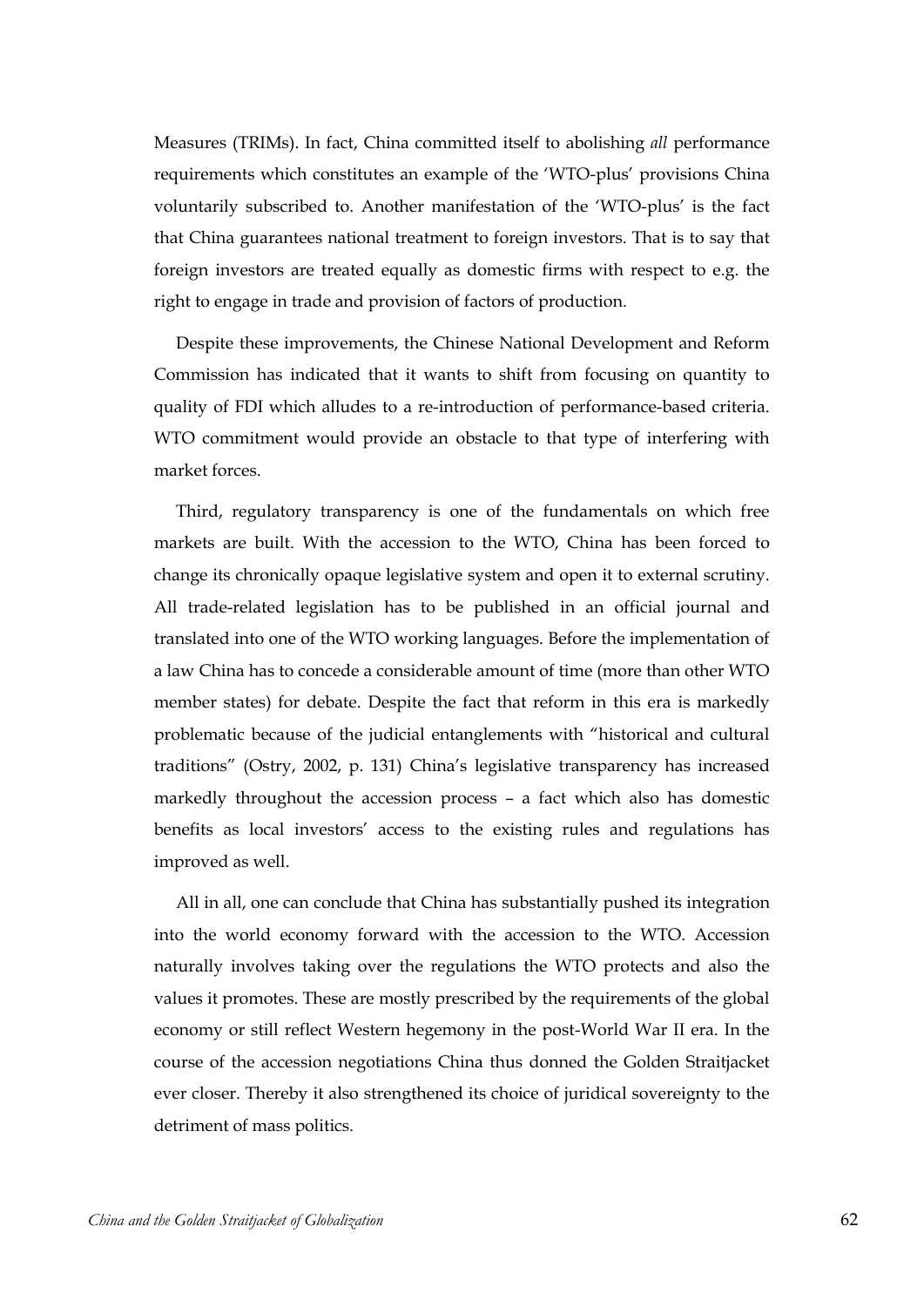## CHINA IN THE GLOBAL ECONOMY

Despite all progress towards economic prosperity, China remains a developing country. Nevertheless, its impact on the global economy is profound. The astounding growth rates have increased its economic weight substantially, though each citizens still only has an income of roughly 17 per cent of the US (GDP per capita, PPP, in current international USD: World Bank, 2013). A look at the evolution of GDP in Graph 7 shows China's dramatic ascent to the world economic stage. Although it was still lagging behind the major industrial nations in 2001, it is now the second largest economy worldwide.

The global economy has become increasingly accustomed to a growing China. Between 2002 and 2005, China contributed one third to the growth in real output. China's economic engine has been one of the major factors why the Financial



**Graph 7.** Gross Domestic Product (current USD) (World Bank, 2013)

Crisis did not hit Western economies even harder (Jacques, 2012). In fact, it is only through the help of China that the US can sustain its deficit spending through which it amassed foreign currency reserves worth more than USD 3,200 billion – an amount which has already been center of attention of the EU when it asked for Chinese financial assistance to solve the Eurocrisis in October 2011.

The economic growth that China exhibited in the past 35 years is stunning. At the same time, it created a burden for Chinese further development. A high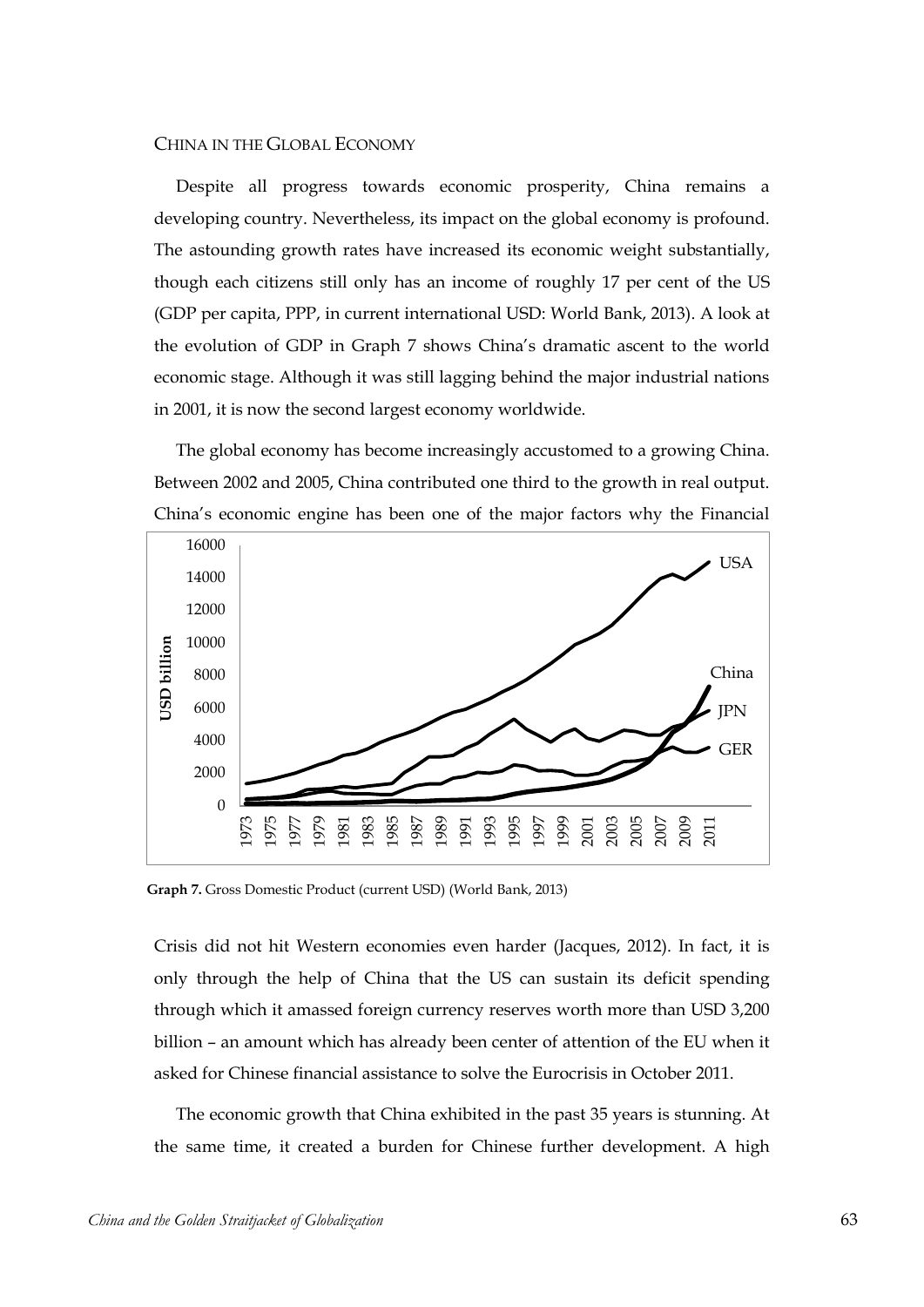growth rate turned into an imperative for China as it represents a major source of legitimacy for the Party. Shirk (1996) clarifies: "Economic success translates into political support for reforms by generating resources to reduce the costs of transition and by vindicating the policy choices of reformist leaders" (p. 201).

There are a number of longer term issues that China has to address in the longer term future if economic growth is to be sustained. These are "currency policy, the efficiency of investment, consumption, welfare and growing inequality, and the environment" (Jacques, 2012, p. 192). As a brief outlook and a conclusion to this section, China's currency policy, environmental pressures and the growing inequality will be addressed quickly.

First, China has benefited enormously from a 'competitively' valued Renminbi (RMB). It was a major building block of China's export-led growth strategy and provided incentives to invest Chinese massive savings at home rather than exporting it to other countries. The times of a fixed currency regime are approaching its end though. The Renminbi is already appreciating slowly and will continue doing so in the future. This may be partly due to external (especially US) pressure; however, it also serves domestic interests. In particular, a slowly appreciating Renminbi helps to shift from export- to consumption-based growth – which also one of the issues China must tackle.

Second, China has developed largely ignoring any environmental concerns of industrialization while being scarcely endowed with natural resources. This course – if maintained – can turn out to be disastrous. The hope would be that China as it grows richer will start to value environmental protection more (the superior good-argument). Most likely, however, China cannot wait until it reaches a per capita income level of that of the US before it starts addressing its environmental problems. One of the possible solutions would be a shift towards more resource-efficient technologies. In fact, China has committed itself to becoming a world leader in renewable energy technology. The worldwide export of Chinese-origin photovoltaic technology testifies to Chinese determination.

Third, China's economic rise has brought a surge in inequality which can slowly undermine the broad support of the reform unless it is approached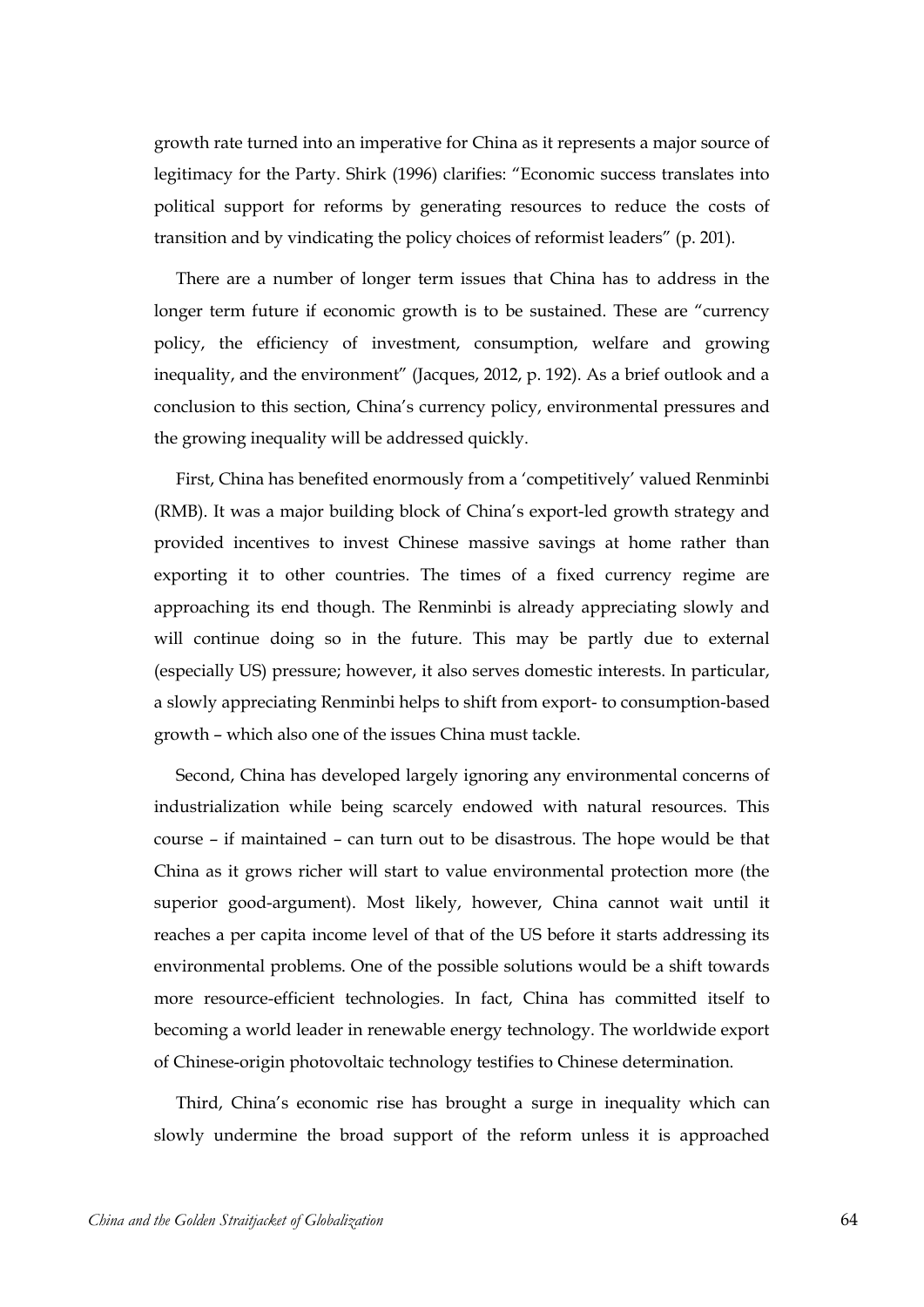vehemently. The Gini coefficient<sup>5</sup> has risen from 0.29 in 1981 to 0.42 in 2005. Chinese economist Yu Yongding comment on the seriousness of the issue in December 2010: "With the contrast between the opulent lifestyles of the rich and the slow improvement of basic living conditions for the poor fomenting social tension, a serious backlash is brewing" (China Daily, 2010). The problem of inequality is worsened by the fact that social security is no longer provided by state-owned enterprises for ever more Chinese workers. Paradoxically, the insecurity a lot of Chinese face as a consequence has incentivized higher private savings rates which are ultimately beneficial for China's growth. In any case, easing growing inequality must be high on the agenda for the Party if it wants to sustain its power.

 $\overline{a}$ 

<sup>&</sup>lt;sup>5</sup> The Gini coefficient is a measure of inequality ranging from 0 (most equal) to 1 (most unequal). For comparison, Sweden, one of the most equal countries worldwide, has a Gini coefficient of 0.23 (2005).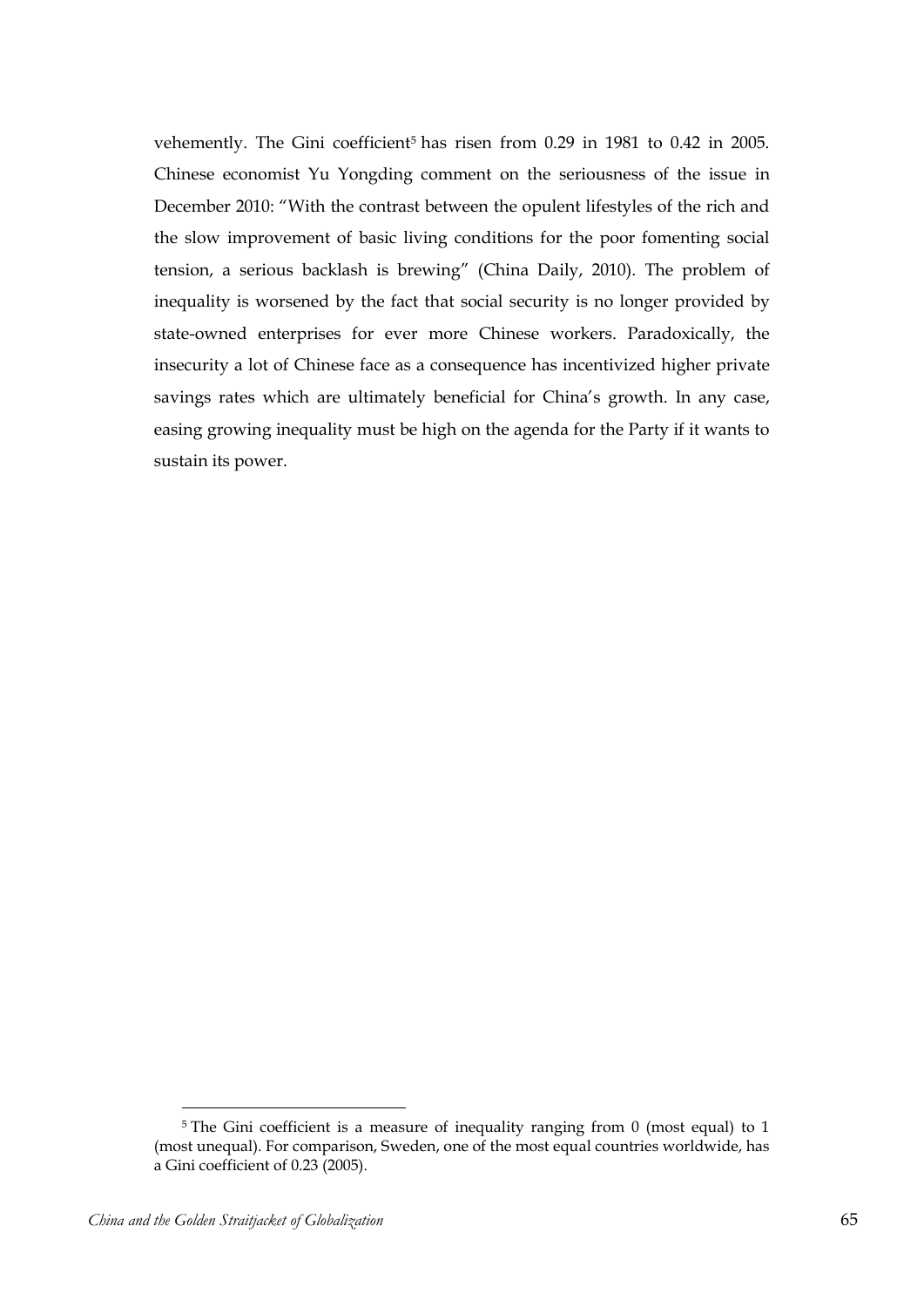# **CONCLUSIONS**

The case of China's economic development is revealing in numerous aspects. Never before has the world seen an economy of more than one billion people grow at an average rate of roughly ten per cent for a sustained period of more than three decades. If Western pundits were honest, none of them would have believed that this extent of economic prosperity could go along *without* Party power collapsing. China proves the existence of a different, non-Western path.

#### **SYNOPSIS**

In this study, China's solution to the political trilemma of the world economy has been illuminated. China has initiated its 'open door policy' under Deng Xiaoping in 1978. The following long decade brought unforeseen economic growth to China which thus overcame the atrocious Cultural Revolution – the cruel culmination of Mao's ruining reign. While the economy gathered momentum, Chinese political leaders steered it into the middle of the Trilemma. The economic opening in the 1980s brought with it also a political relaxation and growing demands for democracy. Political reforms were implemented but their limited scope gave rise to maturing disillusionment. Over time, the tensions between democratic uprising, deeper integration into the world economy and the need to guarantee national sovereignty grew untenable and discharged in the tragedy of Tiananmen.

The importance of economic progress was a paramount value Deng always pushed forward. For him, economic integration was a prerequisite to make China a great nation again after long centuries of Western humiliation. After Tiananmen, he argued that China "certainly must not stop eating for fear of choking" (Fewsmith, 2008, p. 37). It was obvious that economic integration cannot be curtailed. Leading China towards modernity, Deng knew – whether aware of the constraints globalization poses or not – that China's "modernization needs two prerequisites. One is international peace, and the other is domestic political stability" (Deng as cited in Zheng, 2004b, p. 33). The Party elite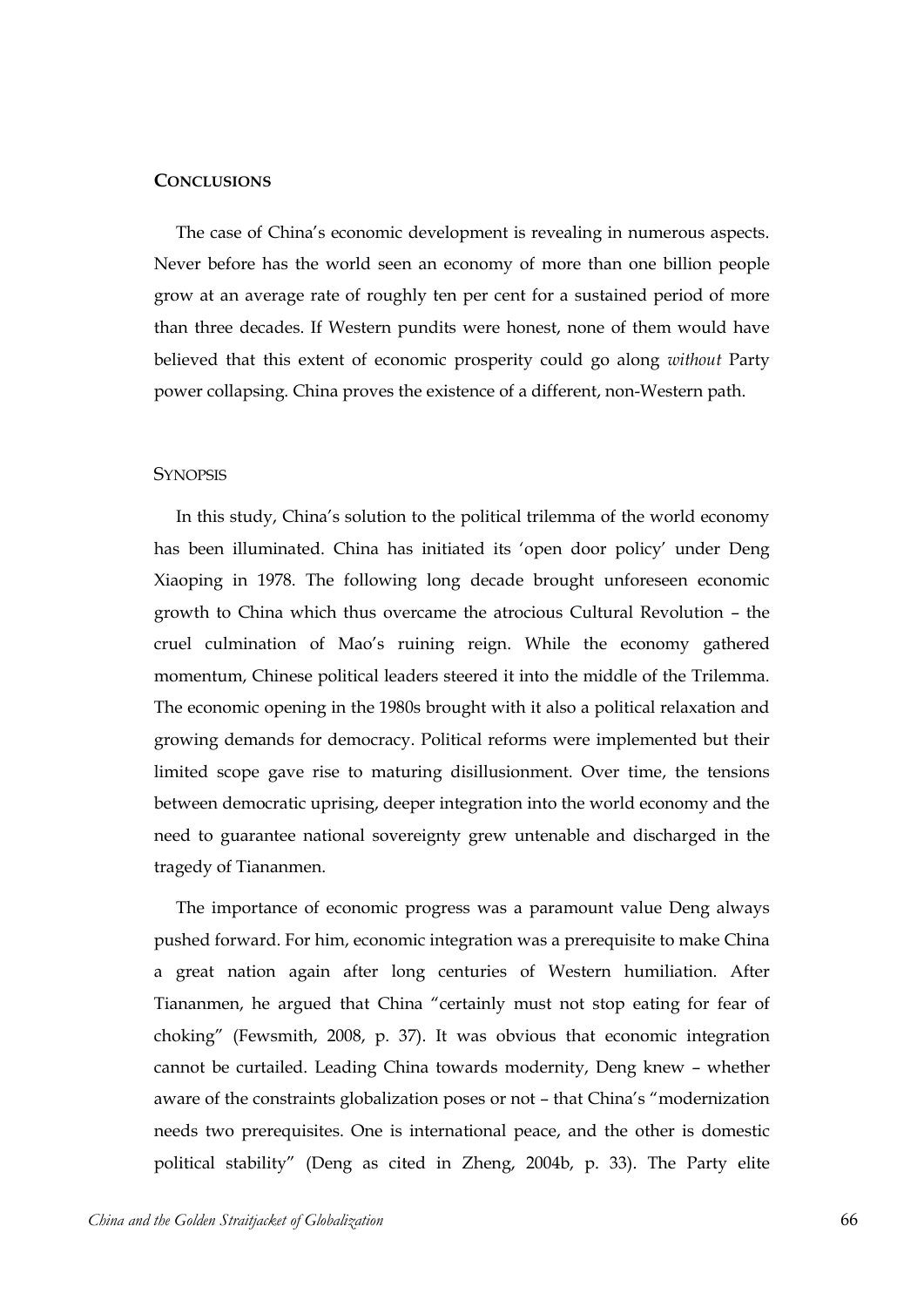guaranteed domestic stability by harshly suppressing the democratic movement which culminated in the crackdown on the Tiananmen protestors on June 4, 1989. After Tiananmen, the political liberalization movement was silenced. The ensuing intellectual debate discarded the idea of democracy and stressed national unity, stability and the inviolability of Chinese sovereignty as central desiderata. This strand of thought is called neoconservatism. It resulted in the rise of a peculiar type of new Chinese nationalism characterized by anti-Western attitudes and the recognition that China will not allow any breach to its sovereignty.

The Trilemma asserts that an economy can only have two out of three. Either it does not participate in deep economic globalization and settles with a Bretton Woods compromise in which national distinctions are backed by popular support or it integrates economically which leads to two additional options. First, an economy can abandon its national sovereignty so that its jurisdiction merges into a global polity supported by mass politics on a global level – the global federalism solution. Second, abandoning mass politics in favor of maintaining juridical sovereignty leads to the economy donning the Golden Straitjacket.

The pendulum which is attached to economic globalization thus swings between mass politics and juridical national sovereignty. It has, however, only limited energy and at some point a nation has to decide between the two options. The Tiananmen turmoil was the time when the pendulum movement came to an end coercing China to make a choice. Deng's focus on political stability complemented with a neoconservative longing for a strong state pushed China away from mass politics and towards the juridical national sovereignty node of the Trilemma where an emerging new Chinese nationalism was emitting a magnetic force attracting China ever closer to the Golden Straitjacket.

A period of deepening economic integration ensued which strengthened China's choice. China became increasingly locked in and globalization showed its transformative dynamics which are difficult to escape. A marginal opening to the world economy often led to a process which was uncontrollable for the Party elite and during which local officials vociferously demanded ever wider opening.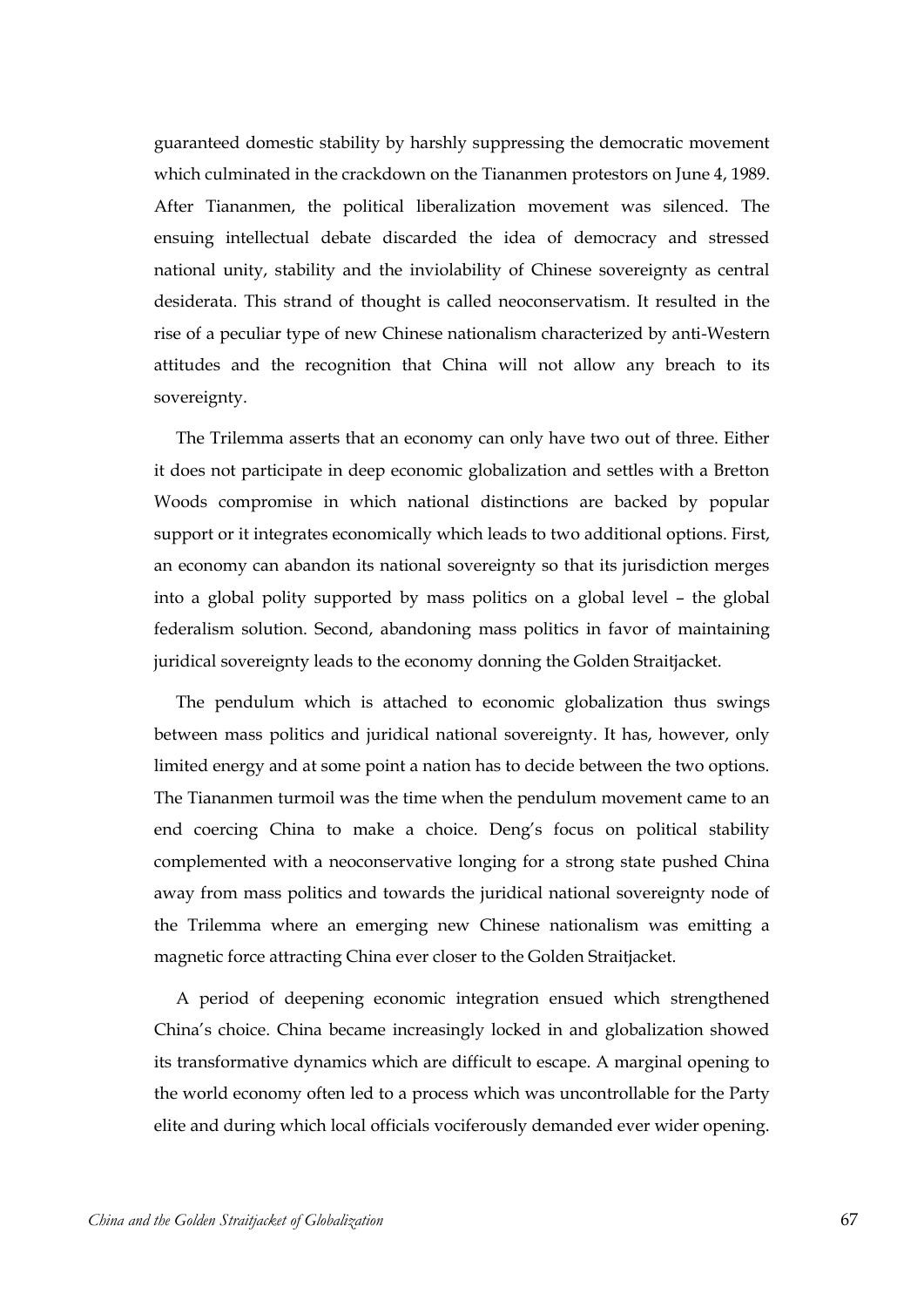The transient climax of this development has been reached with China's accession to the WTO in 2001.

The accession to the WTO illustrates how China has been shaped by Western rules and values in its move towards integration. The WTO, after all, is an institution which is heavily influenced by the post-World War II world powers, most crucially the US and the UK. The impact on China's trade and investment law regimes was massive; uncountable laws have been amended or straightforwardly taken over from the WTO. More generally, the way China relates with the outside world has become more transparent.

Succinctly, the nascent democratic aspirations remain suffocated below the thick fabric of the Golden Straitjacket. At the same time, China takes advantage of being ever more deeply integrated with the world economy. One should not forget, however, that the situation is inherently dynamic. The emergence of a Chinese democracy might radically change the equation of the Trilemma – debating to what extent belongs to the realm of speculation.

# **PROSPECTS**

China has thus taken a decision. The Western world, on the contrary, did not; it is lingering somewhere in between the nodes of deep economic integration, national sovereignty and mass politics lacking a clear vision which path to take. It has been easier for China to choose because it is not curbed by a 'democratic straitjacket'. The West, for that matter, finds itself in an intricate situation.

In this section, the way China challenges the supremacy of Western modernity is addressed in combination with a brief assessment of the democratic prospects in China. Furthermore, the distinctiveness of China's modernity might lead to irritation in the construction of a new global governance order.

#### *China's distinct modernity and prospects for democracy*

The nineteenth and twentieth century were dominated by the West. This period has been characterized by a pervasive "Western hubris" (Jacques, 2012, p. 167): everything that originated from the West was perceived as being of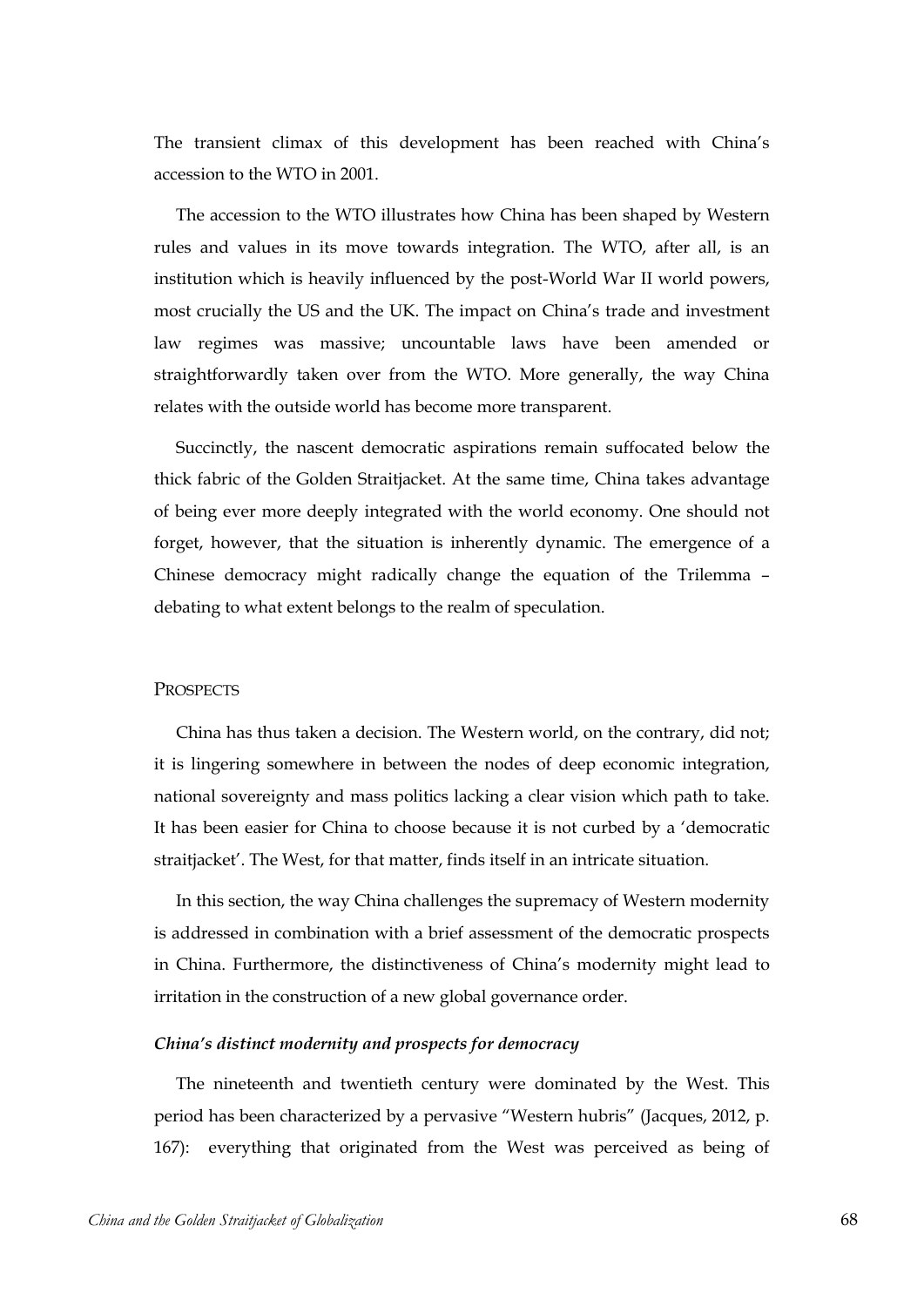exceptionally high quality or of a considerably prestigious character. This included everything ranging from culture, clothes, and skin color to political and economic ideas. The belief in the superiority of the Western approach culminated in the economic ideology of the Washington Consensus. More generally, it is also reflected in a deeply-rooted conviction that the Western societal model with liberal democracy underpinning a healthy market economy is to be pursued as the Holy Grail.

China, however, did it without the Washington Consensus. China did it even without liberal democracy. This period of unquestioned supremacy of Western modernity is coming to an end. As "ideas such as 'advanced', 'developed' and 'civilized' will no longer be synonymous with the West", increasingly, China will be seen as a blueprint for states to manage their own path towards economic prosperity – a development that can be witnessed already in sub-Saharan Africa.

The idea that China's authoritarian regime will ultimately succumb to democratic pressures is worth illuminating because it could be interpreted as a late comeback of Western modernity's superiority.<sup>6</sup> There are scholars that argue that democratization in China is inevitable and argue that China will be classified as 'free' by 2025 (Rowen, 2007). Others argue that Chinese culture is incompatible with democracy and quote Duke University's Tianjian Shi who contends that "92 per cent of Chinese trust the national government" (Yu, 2012, p. 47) or state that more than 60 per cent of Chinese think their country is already 'very democratic' or 'somewhat democratic' (Tianjian, 2008, p. 219) which makes liberal prospects appear forlorn. Despite these doubts, it is unlikely that China can resist existing democratic pressures in the long run.

The crucial point, however, is that a Chinese democracy will be far from similar to the liberal democratic model which the West hails. Traditional political values are starkly different in China and the West: where Western politics rests on "accountability, representation, and participation", Chinese politics is governed by "sincerity, loyalty, reliability and steadfastness" (Jacques, 2012, p.

 $\overline{a}$ 

<sup>6</sup> It is practically impossible to do justice to the broad literature on the relation between China and democracy in the context of this work. Work on the topic includes but is not limited to Zheng (2004a) and Goldman (1994).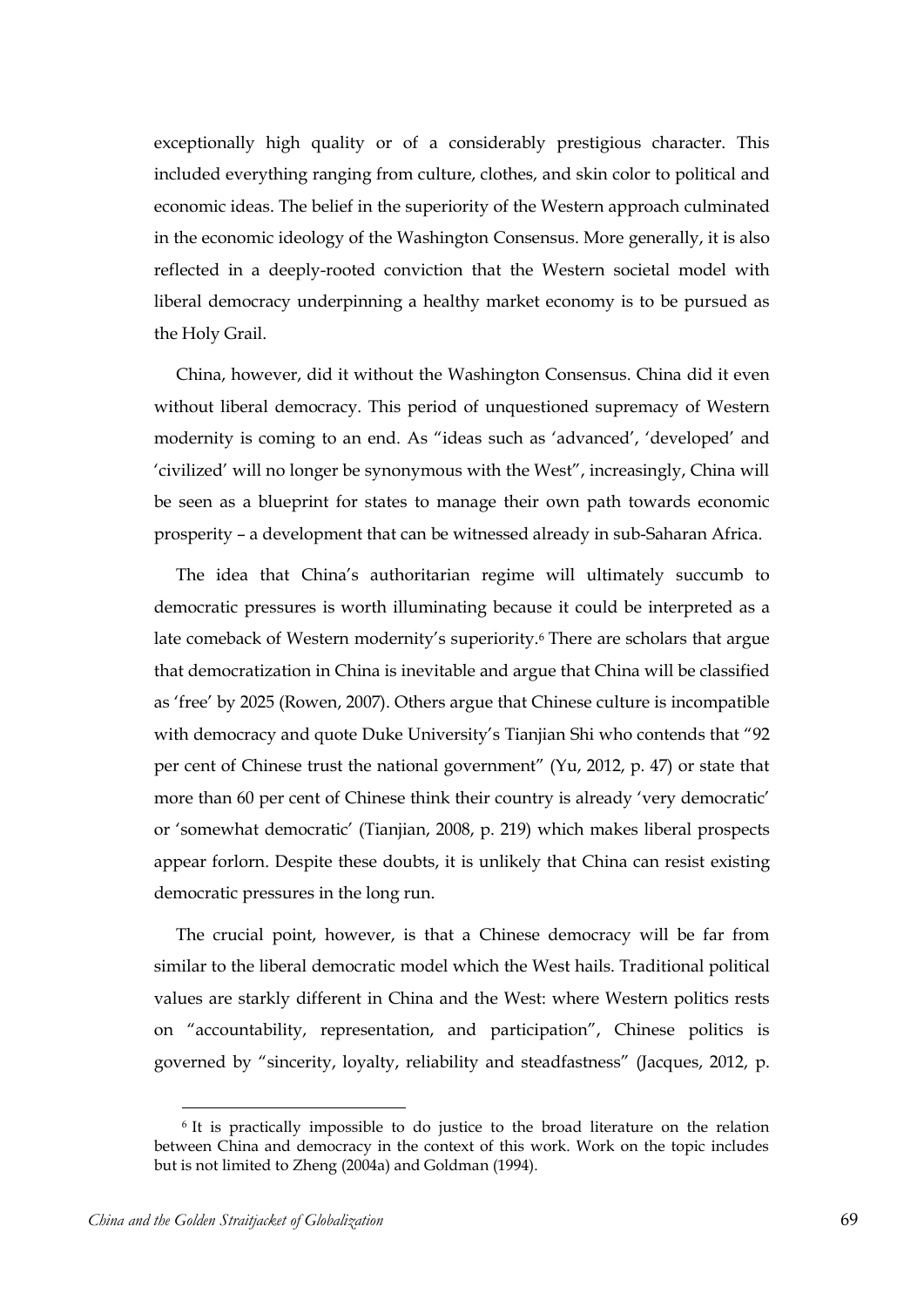270). A possible future Chinese democracy will have heavy imprints of Confucian traditional legacy such as a strong role of the state and the family, centrality of value and morality, and a predilection to solve conflicts through mediation rather than litigation. In sum, even though there might be a democratic China in the long run, its democracy will be sharply distinct from what lies in Western imagination – similar to the singularity of China's economic system.

## *Prospects for global governance*

To shift the discussion on a broader level, this section will briefly address the challenges to global governance and China's involvement. Bremmer and Roubini argue that we are living in a "G-Zero world" in which "no single country or bloc of countries has the political and economic leverage – or the will – to drive a truly international agenda" (2011) – which is, to say the least, problematic considering the pressing challenges that lie ahead. Mahbubani explains the state of global affairs vividly:

> In the past, when the billions of citizens of planet earth lived in separated countries, it was like having an ocean of separate boats. Hence, the postwar order created rules to ensure that the boats did not collide; it created rules for cooperation.

> Up until now, this arrangement has worked well. World War III did not follow World Wars I and II. But today the world's seven billion citizens no longer live in separate boats. They live in more than 190 cabins on the same boat. Each cabin has a government to manage its affairs. And the boat as a whole moves along without a captain or a crew. (New York Times, 2011)

The world has to re-invent global governance. This involves re-assessing the implications of globalization. It involves moving from an understanding of sovereignty as "'sovereignty from' external coercion by foreign powers to embodying it as 'sovereignty to' the interests of one's citizens" (Goldin, 2013, p. 112). Crucially, it also involves overcoming the psychologically entrenched sense of Western hegemony.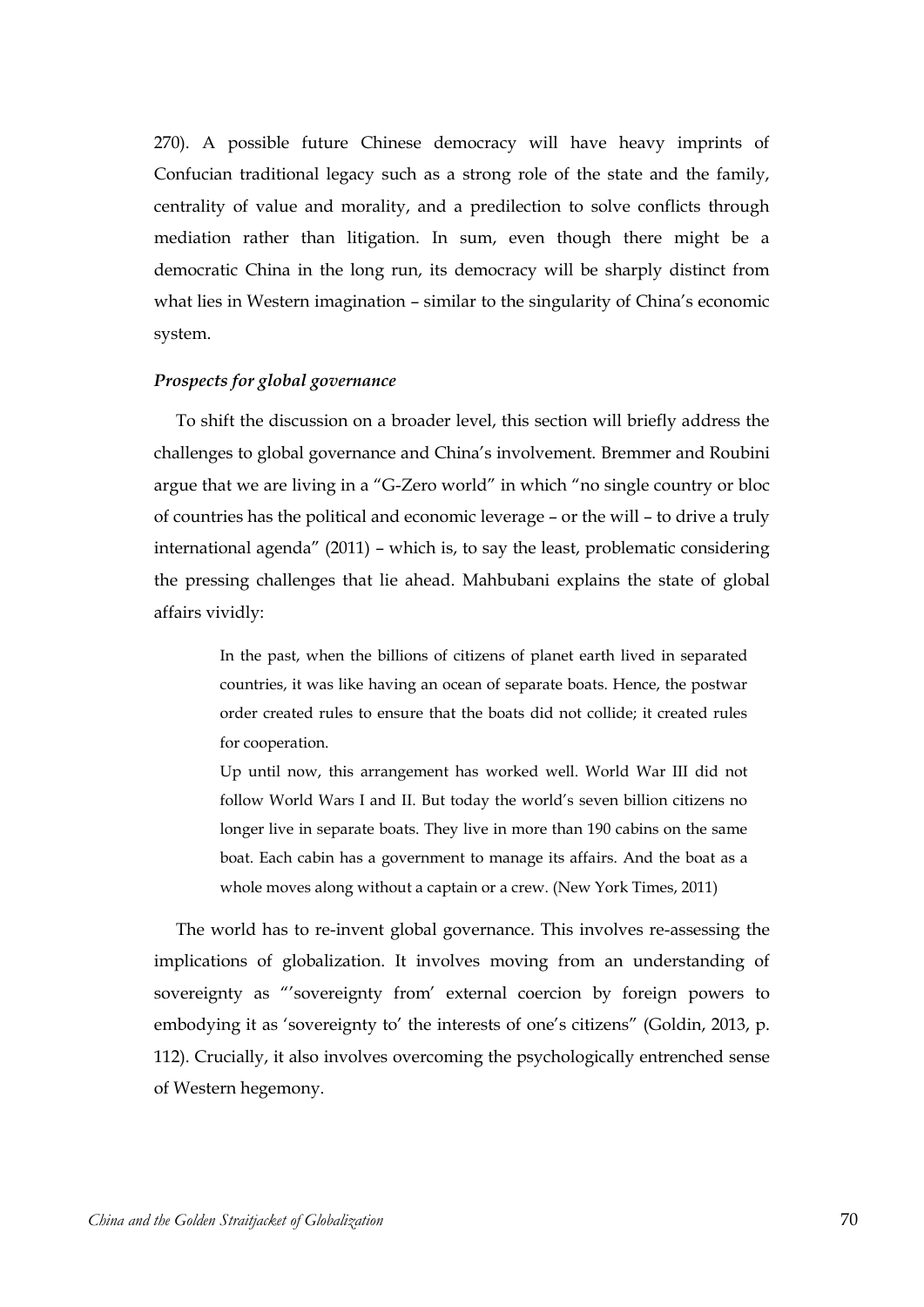The rise of China and how it behaves in the international arena is a decisive factor in shaping future global governance. Recognizing and understanding distinct versions of modernity such as the Chinese one is a crucial prerequisite for fruitful global collaboration. The possibility of creating a future which is worth living in lies in moving beyond self-centredness.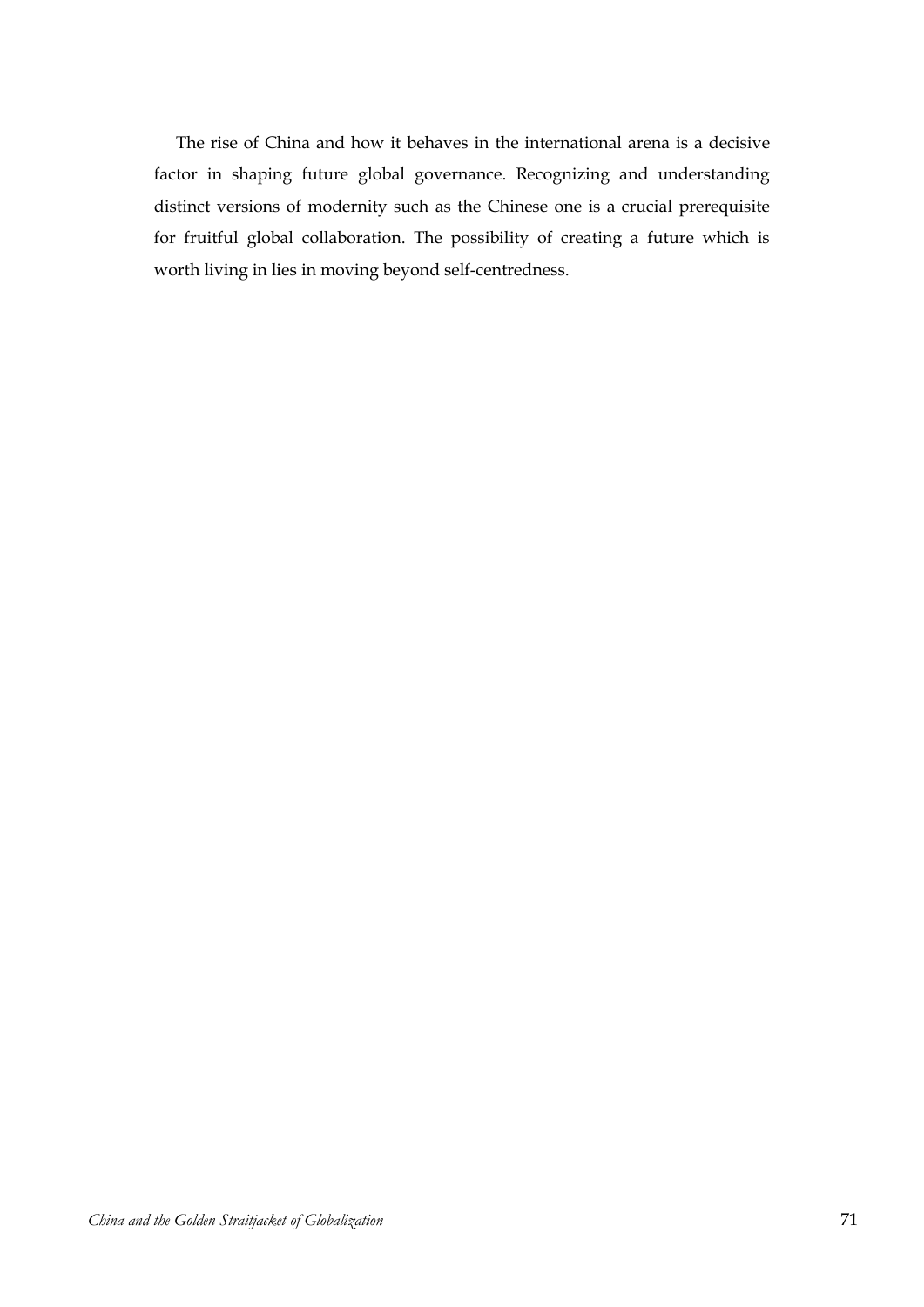#### **BIBLIOGRAPHY**

- Archibugi, D. (2000). Cosmopolitical Democracy. *New Left Review*. Vol. 4, pp. 137-150.
- Archibuig, D. (1998). Principles of Cosmopolitan Democracy. In Daniele Archibugi, David Held and Martin Köhler (Eds.). *Re-imagining Political Community* (pp. 198- 228). Cambridge: Polity Press.
- Baker, Dean, Epstein, Gerald, and Pollin, Robert. (1998). *Introduction*. In Baker, Dean, Epstein, Gerald, and Pollin, Robert (Eds.). *Globalization and Progressive Economic Policy*. Cambridge: Cambridge University Press.
- Bello, W., Bullard, N. & Malhotra, K. (Eds.). (2000). *Global Finance. New Thinking on Regulating Speculative Capital Markets*. Londan and New York: Zed Books.
- Betcherman, Gordon. (1993). *Labour in a More Global Economy*. Ottawa: Office of International Affairs, Human Resources and Labour Canada.
- Boughton, James M. (1997). From Suez to Tequila: the IMF as crisis manager. *IMF Working Paper*.
- Bremmer, Ian and Roubini, Nouriel. (2011). *A G-zero world: The new economic club will produce conflict, not cooperation*. Foreign Affairs, 90(2), 2-7.
- Cerny, Philip G. (2010). *Rethinking World Politics – A Theory of Transnational Neopluralism*. New York: Oxford University Press.
- China Daily. (2010). A different road forward. As retrieved on June 24, 2013 from http://www.chinadaily.com.cn/opinion/2010-12/23/content\_11742757.htm
- Christensen, Thomas J. (1996). Chinese realpolitik. *Foreign Affairs*, Vol. 75, No. 5, pp. 37- 52.
- Chyes, Abram & Chayes Antonia H. (1995). *The New Sovereignty: Compliance with International Regulatory Agreements.* Cambridge, Massachusetts: Harvard University Press.
- Cohen, Paul A. (1984). *Discovering History in China: American Historical Writing on the Recent Chinese Past*. New York: Columbia University Press.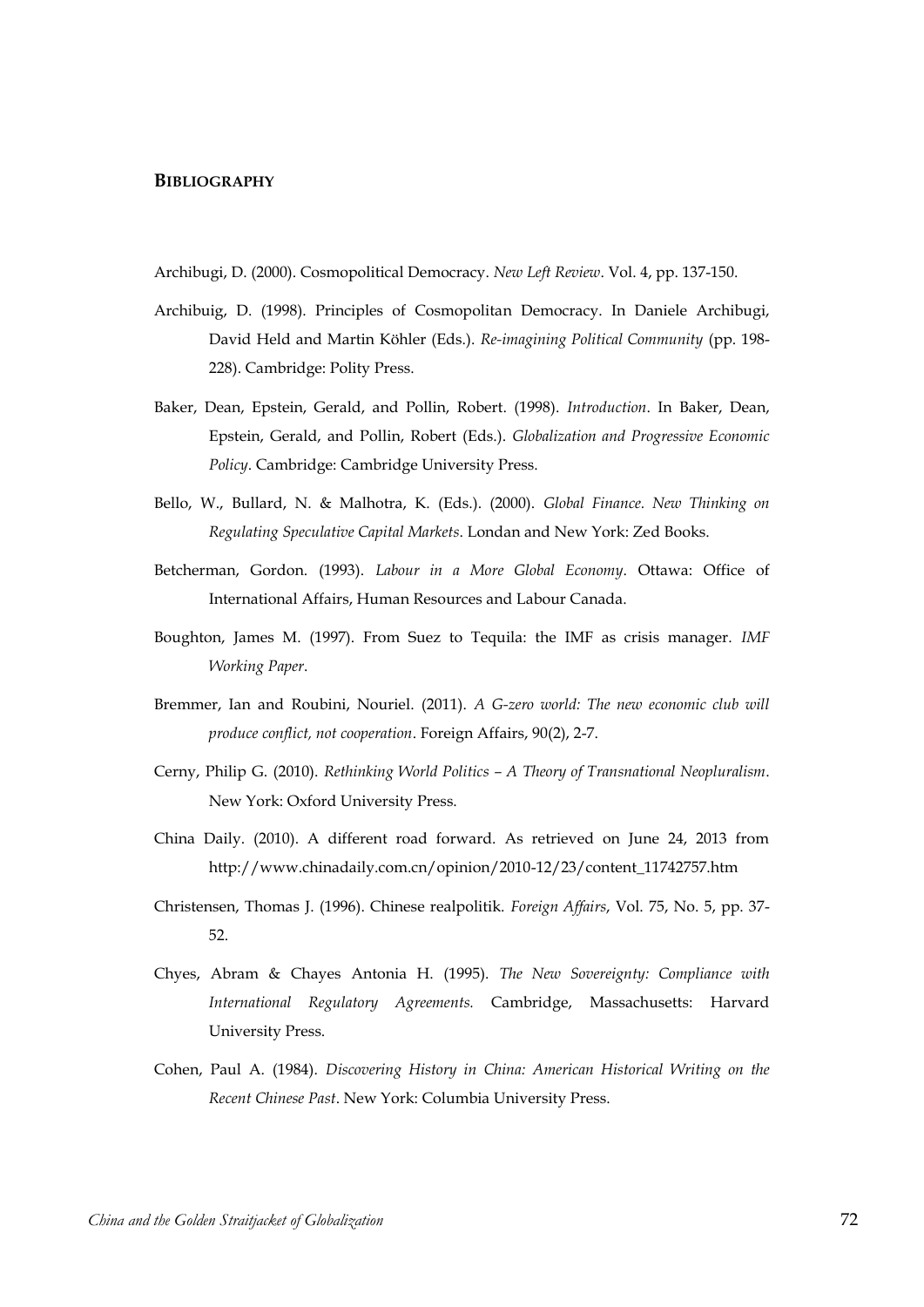- Crane, George T. (1990). *The political economy of China's special economic zones*. Armonk, N.Y: M.E. Sharpe.
- Deng Xiaoping. (1979). Uphold the Four Cardinal Principles. As retrieved on June 17, 2013 from http://english.peopledaily.com.cn/dengxp/vol2/text/b1290.html.
- Deudney, D. and Ikenberry, G. J. (2009). The Myth of the Autocratic Revival: Why Liberal Democracy Will Prevail. *Foreign Affairs*, Vol. 88, No. 1 (January/February 2009), pp. 77-93.
- Economy, Elizabeth and Oksenberg, Michel (Eds.). (1999). *China Joins the World: Progress and Prospects*. New York: Council on Foreign Relations Press.
- Eichengreen, Barry and Temin, Peter. (2000). The Gold Standard and the Great Depression. *Contemporary European History*, Vol. 9, No. 2, pp. 183-207.
- Eichengreen, Barry. (1994). *International Monetary Arrangements for the 21st Century*. Washington: The Brookings Institution.
- Eichengreen, Barry. (1996). *Globalizing Capital: A History of the International Monetary System.* Princeton, NJ: Princeton University Press.
- Evangelista, Matthew. (1996). Stalin's Revenge: Institutional Barriers to Internationalization in the Soviet Union. In Keohane, Robert O. & Milner, Helen V. (Eds.). *Internationalization and Domestic Politics* (pp. 159-185). Cambridge: Cambrige University Press.
- Evans, Mitchell B., McBride, Stephen & Shields, John. (1998). National Governance versus Globalizations: Canadian Democracy in Question. *Socialist Studies Bulletin*. 54, pp. 5-26.
- Fan Yongming. (2007). How Reform Drove China's Integration into the International Community. In In Zweig, David and Chen Zhimin. *China's reforms and international political economy* (pp. 97-111). London, New York: Routledge.
- Feng Chen. (1997). Order and stability in social transition: Neoconservative political thought in post-1989 China. *The China Quarterly*, (151), 593-613.
- Fewsmith, Joseph. (2008). *China since Tiananmen: From Deng Xiaoping to Hu Jintao*. New York: Cambridge University Press.
- Fourastié, Jean. (1979). *Les Trente Glorieuses – Ou la révolution invisible de 1946 à 1975*. Paris: Fayard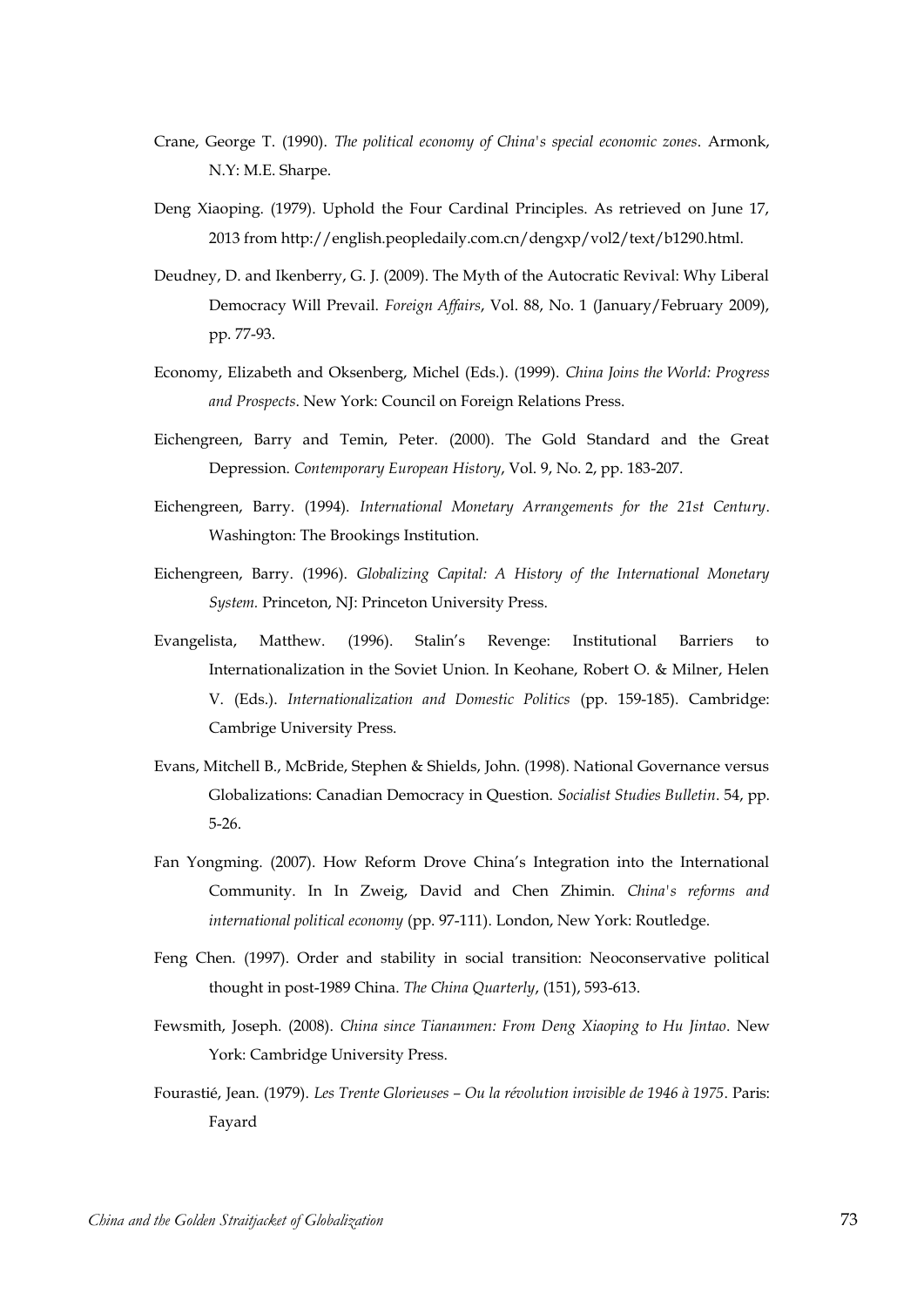- Frieden, Jeffry A., and Rogowski, Ronald. (1996). The Impact of the International Economy on National Policies: An Analytical Overview. In Keohane, Robert O. & Milner, Helen V. (Eds.). *Internationalization and Domestic Politics* (pp. 25-47). Cambridge: Cambrige University Press.
- Friedman, Thomas L. (1999). *The Lexus and the Olive Tree: Understanding Globalization*. New York: Farrar, Straus and Giroux
- Fuh-Wen Tzeng. (1991). The Political Economy of China's Coastal Development Strategy: A Preliminary Analysis. *Asian Survey*, Vol. 31, No. 3, pp. 270-284.
- Gallagher, Mary E. (2002). 'Reform and Openness': Why China's Economic Reforms Have Delayed Democracy. *World Politics*, Vol. 54, No. 3, pp. 338-372.
- Gittings, John. (2005). *The Changing Face of China*. Oxford: Oxford University Press.
- Goldin, Ian. (2013). *Divided Nations: Why Global Governance is Failing, and What We Can Do About It*. Oxford: Oxford University Press.
- Goldman, Merle. (1994). *Sowing the seeds of democracy in China: Political reform in the Deng Xiaoping era*. Cambridge, Mass: Harvard University Press.
- Goodman, David S. and Hooper, Beverley. (1994). *China's Quiet Revolution: New Interactions between State and Society*. Melbourne: Longman Cheshire.
- Gourevitch, Philip. (1978). The second image reversed: the international sources of domestic politics. *International Organization*, 32(4), 881-912.
- Grub, P. D. and Lin, J. H. (1991). *Foreign Direct Investment in China*. New York: Quorum Books.
- Gu, Edward X. (1999). Cultural intellectuals and the politics of the cultural public space in Communist China (1979-1989): a case study of three intellectual groups. *Journal of Asian Studies*, 58(2), pp. 389-431.
- Guthrie, Doug. (2006). *China and globalization: the social, economic and political transformation of Chinese society*. New York, NY: Routledge.
- Guthrie, Doug. (2012). *China and globalization: The social, economic, and political transformation of Chinese society* (3rd ed.). New York: Routledge.
- Harrod, R. (1951). *The Life of John Maynard Keynes*. MacMillian, W.W. Norton & Company.
- Harrold, Peter and Lall, Rajiv. (1993). *China: Reform and Development in 1992-93* (World Bank Discussion Paper No. 215). Washington D.C.: World Bank.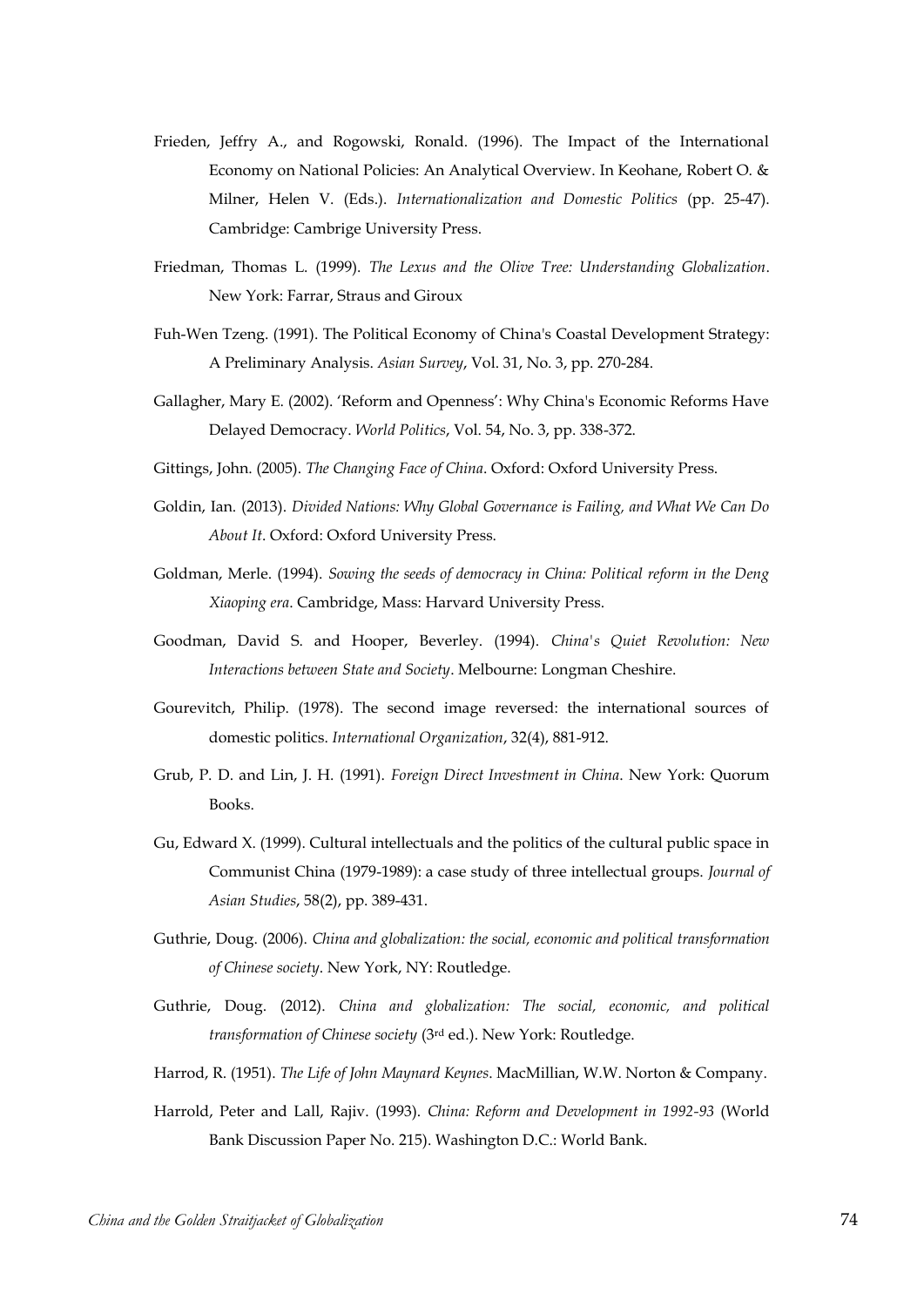- Hirst, Paul & Thompson, Grahame. (1996). *Globalization in Question: The International Economy and the Possibilities of Governance*. Cambridge: Polity Press.
- Holton, Robert J. (2011). *Globalization and the nation state* (2nd ed.). Houndmills, Basingstoke, Hampshire, New York: Palgrave Macmillan.
- International Monetary Fund. (1997). *World Economic Outlook*. Washington, DC: International Monetary Fund.
- Jacques, Martin. (2012). *When China Rules the World* (2nd edition). London: Penguin Books.
- Kaplan, Robert. (2005). How We Would Fight China. *The Atlantic Monthly*, 295(5), pp. 49- 64.
- Keohane, Robert O. & Milner, Helen V. (Eds.). (1996). *Internationalization and Domestic Politics*. Cambridge: Cambrige University Press.
- Keohane, Robert. (1989). *International Institutions and State Power*. Boulder: Westview Press.
- Keynes, John Maynard. (1919). *The Economic Consequences of the Peace*. London: Macmillan.
- Keynes, John Maynard. (1933). National self-sufficiency. *Yale Review*. As retrieved on June 3, 2013 from http://www.panarchy.org/keynes/national.1933.html.
- Kornai, János. (1992). *The Socialist System: The Political Economy of Communism*. Oxford: Oxford University Press.
- Lardy, Nicholas R. (1995). The role of foreign trade and investment in China's economic transformation. *The China Quarterly*, 144(1), pp. 1065-1082.
- Lau, Lawrence, Yingyi Qian, and Roland, Gérard. (2000). Reform without Losers: An Interpretation of China's Dual-Track Approach to Transition. *Journal of Political Economy*, 108(1), pp. 120-143.
- Lawrence, Robert Z. (1996). *Regionalism, Multilateralism, and Deeper Integration*. Washington: The Brookings Institution.
- Li Xinzhi and Wang Yuezong. (1990). *Weida de shijian, guanghui de sixiang: Deng Xiaoping geming huodongd ashiji* (Great Practice and Glorious Thought: A Chronology of Deng Xiaoping's Revolutionary Activity). Beijing: Hualing chubanshe

Li Zhisui. (1994). *The Private Life of Chairman Mao*. New York: Random House.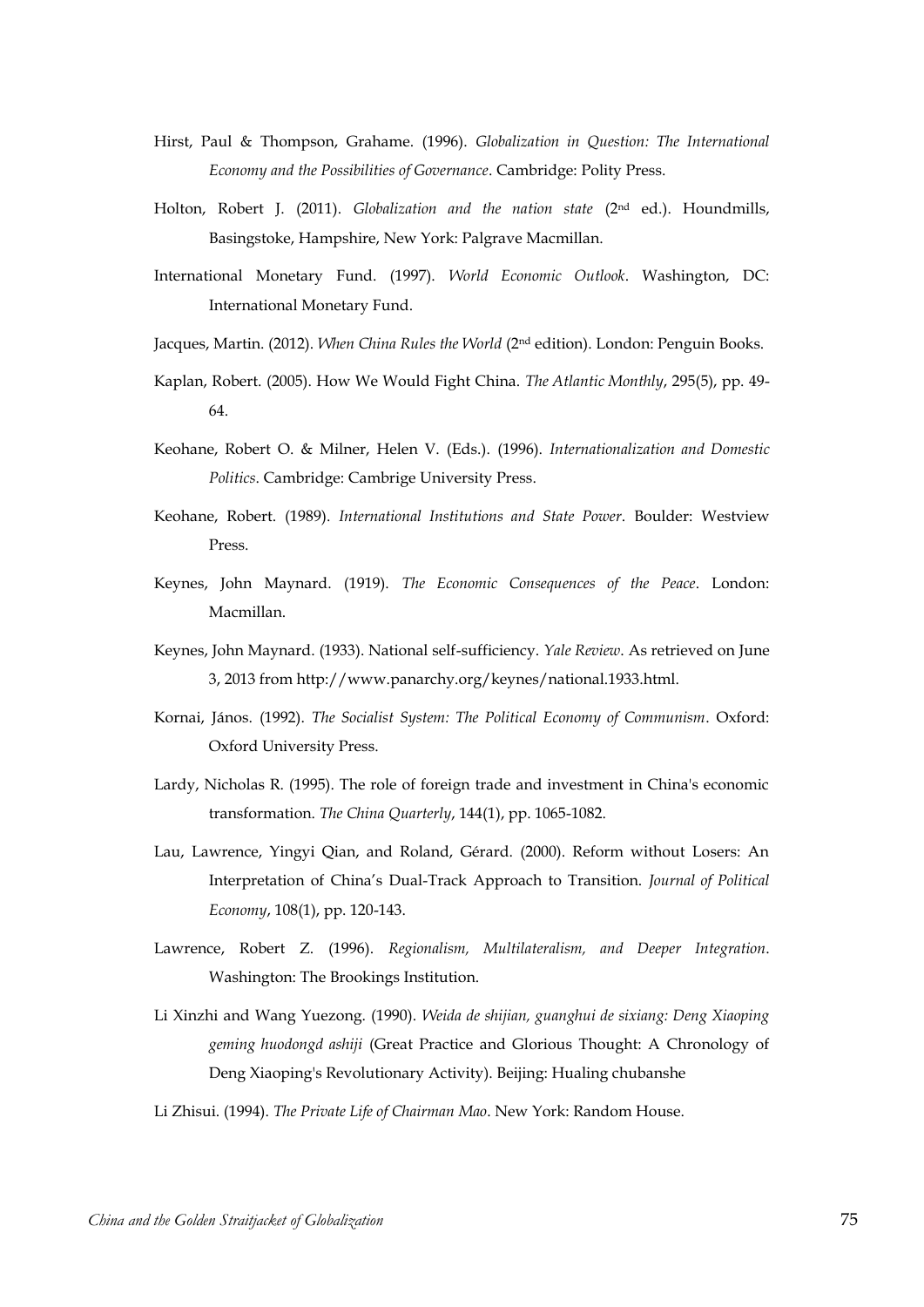- Ludlow, Nicholas. H. (1982). China's New Foreign Trade Structure. *China Business Review*. 9(3).
- Marglin, Stephen A. (Ed.). (1990). *The golden age of capitalism: reinterpreting the postwar experience*. Oxford : Clarendon Press
- McGrew, Anthony. (1992). Conceptualising global politics. In McGrew, Anthony & Lewis, Paul (Eds.). *Global Politics* (pp. 1-28). Oxford: Polity Press.
- McKeown, Timothy J. (1991). A Liberal Trade Order? The Long-Run Pattern of Imports to the Advanced Capitalist States. *International Studies Quarterly*. Vol. 35, No. 2, pp. 151-171.
- McNally, David. (1990). *Political Economy and the Rise of Capitalism: A Reinterpretation*. Berkeley: University of California Press.
- Meier, Gerald M. (1971). The Bretton Woods Agreement Twenty-Five Years After. *Stanford Law Review*, Vol. 23, No. 2, pp. 235-275.
- Nathan, Andrew J. (2001). The Tiananmen Papers. *Foreign Affairs*, Vol. 80, No. 1, pp. 2-48.
- Naughton, Barry. (1993). Deng Xiaoping: The Economist. *The China Quarterly*, No. 135, Special Issue: Deng Xiaoping: An Assessment, pp. 491-514
- Naughton, Barry. (1995). *Growing Out of the Plan: Chinese Economic Reform 1978-1993*. New York: Cambridge University Press.
- New York Times. (April 22, 2001). Argentine leader, his nation frayed, abruptly resigns. As retrieved on June 16, 2013 http://www.nytimes.com/ 2001/04/22/weekinreview/the-world-fruits-of-democracy-guess-who-s-achinese-nationalist-now.html
- New York Times. (August 18, 2011). *A Rudderless World*. As retrieved on June 24, 2013 from http://www.nytimes.com/2011/08/19/opinion/19ihtedmahbubani19.html? r=0
- New York Times. (December 21, 2001). Argentine leader, his nation frayed, abruptly resigns. As retrieved on June 10, 2013 from http://www.nytimes.com/2001/12/21/world/argentine-leader-his-nationfrayed-abruptly-resigns.html
- New York Times. (September 26, 2008). The First Presidential Debate. As retrieved on June 6, 2013 from http://elections.nytimes.com/2008/president/debates/ transcripts/first-presidential-debate.html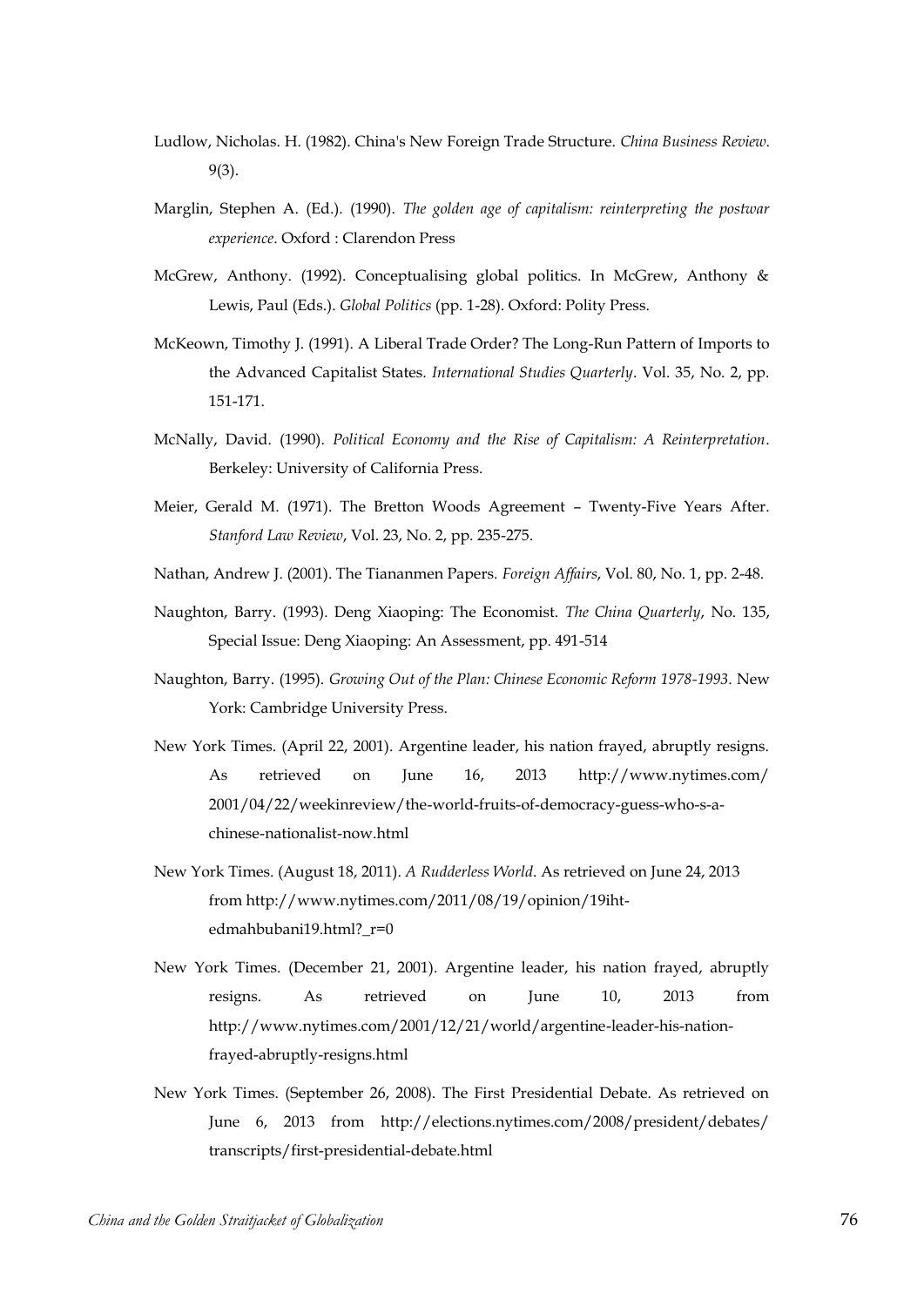- Nielsen, Kai. (2004). Are Nation-states Obsolete? The Challenge of Globalization. In Seymour, Michel (Ed.). *The Fate of the Nation-State* (pp. 153-172). London: McGill-Queen's University Press
- Obstfeld, Maurice and Taylor, Alan M. (2004). *Global capital markets: integration, crisis, and growth*. Cambridge University Press.
- Ostry, Sylvia. (2002). Article X and the concept of transparency in the GATT/WTO. In Alexandroff, Alan S; Gomez, Rafael and Ostry, Sylvia. *China and the long march to global trade: The accession of China to the World Trade Organization* (pp. 123-135). New York: Routledge.
- Pearson, Margaret M. (1999). China's integration into the international trade and investment regime. In Economy, Elizabeth and Oksenberg, Michel (Eds.). *China Joins the World: Progress and Prospects* (pp. 161-205). New York: Council on Foreign Relations Press.
- Pearson, Margaret M. (2007). Trade policy and regulatory politics: China's WTO implementation in comparative perspective. In Zweig, David and Chen Zhimin. *China's reforms and international political economy* (pp. 112-30). London, New York: Routledge.
- Persson, Karl Gunnar. (2010). *An economic history of Europe: knowledge, institutions and growth, 600 to the present*. Cambridge University Press.
- Rodrik, Dani. (1999). *The new global economy and developing countries: Making openness work*. Washington, DC, Baltimore, MD: Overseas Development Council. Distributed by Johns Hopkins University Press.
- Rodrik, Dani. (2002). Feasible Globalizations. *National Bureau of Economic Research*, Working Paper 9129
- Rodrik, Dani. (2006). Goodbye Washington Consensus, Hello Washington Confusion? A Review of the World Bank's "Economic Growth in the 1990s: Learning from a Decade of Reform". *Journal of Economic Literature*. Vol. 44, No. 4, pp. 973-987.
- Rodrik, Dani. (2007). *One economics, many recipes: globalization, institutions, and economic growth*. Princeton, NJ: Princeton University Press.
- Rodrik, Dani. (2010). *Greek Lessons for the World Economy*. Project Syndicate. As retrieved on June 10, 2013 from http://www.project-syndicate.org/commentary/greeklessons-for-the-world-economy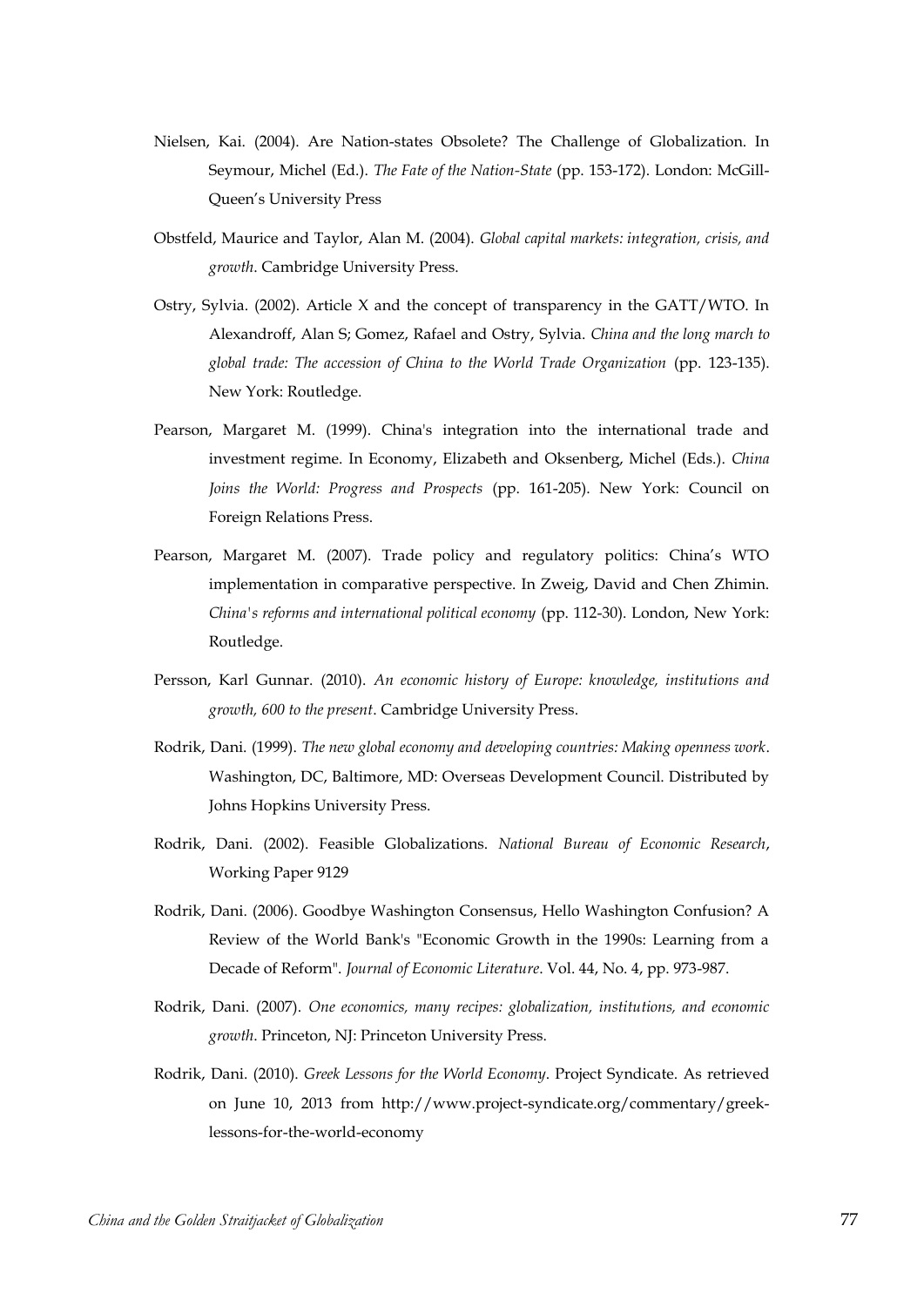- Rodrik, Dani. (2011). *The Globalization Paradox: why global markets, states, and democracy can't coexist*. Oxford: Oxford University Press.
- Rosenau, J.N. (1980). *The Study of Global Interdependence*. London: Francis Pinter.
- Rowen, Henry S. (2007). When Will the Chinese People Be Free? *Journal of Democracy*, 18(3), pp. 38-52.
- Ruggie, John G. (1982). International regimes, transactions, and change: embedded liberalism in the postwar economic order. *International Organization*, Vol. 36, No. 2, International Regimes (Spring, 1982), pp.379-415
- Schwarcz, Vera. (1986). *The Chinese Enlightenment*. Berkeley: University of California Press.
- Seymour, Michel. (2004). *The fate of the nation state*. Montréal, Que, Chesham: McGill-Queen's University Press.
- Shambaugh, David. (1993). Deng Xiaoping: The Politician. *The China Quarterly*, 135, 457- 490.
- Shirk, Susan L. (1996). Internationalization and China's Economic Reforms. In Keohane, Robert O. & Milner, Helen V. (Eds.). *Internationalization and Domestic Politics* (pp. 186-206). Cambridge: Cambrige University Press.
- Singh, Anoop. (2005). *Stabilization and reform in Latin America: A macroeconomic perspective on the experience since the early 1990s*. Washington, D.C: International Monetary Fund (Occasional paper, 238).
- Stavis, Benedict. (1990a). China Explodes at Tiananmen. *Asian Affairs*, Vol. 17, No. 2, pp. 51-61.
- Stavis, Benedict. (1990b). Contradictions in Communist Reform: China before 4 June 1989. *Political Science Quarterly*, 105(1), pp. 31-52.
- Su Changhe. (2007). China in the world and the world in China: The domestic impact of international institutions on China's politics, 1978-2000. In Zweig, David and Chen Zhimin. *China's reforms and international political economy* (pp. 62-76). London, New York: Routledge.
- Suisheng Zhao. (1993). Deng Xiaoping's southern tour: elite politics in post-Tiananmen China. *Asian Survey*, 33(8), pp. 739-756.
- The Independent. (May 16, 2013). François Hollande calls for 'European political union' within two years. As retrieved on June 10, 2013 from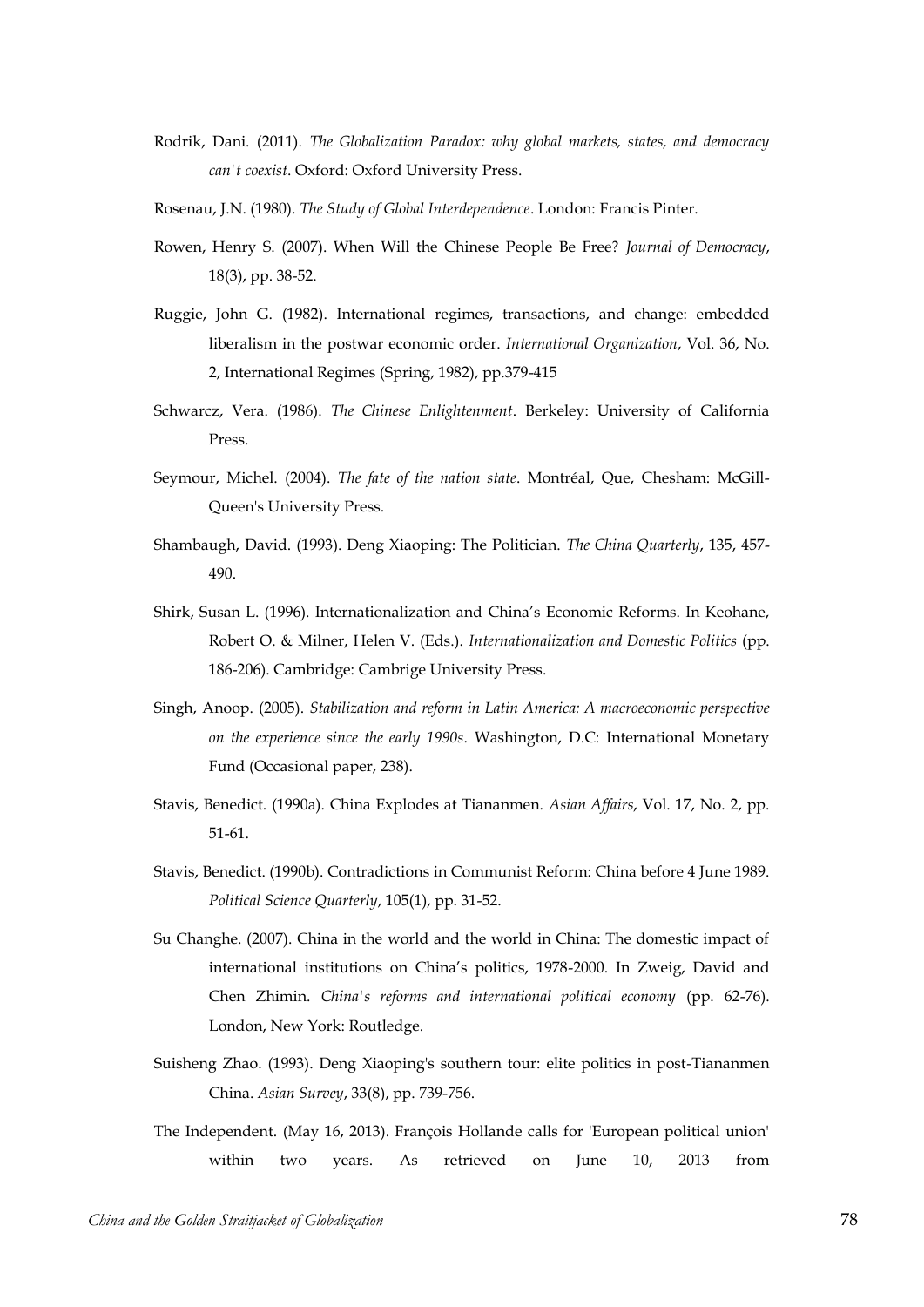http://www.independent.co.uk/news/world/europe/franois-hollande-callsfor-european-political-union-within-two-years-8619824.html

- Tianjian Shi. (2008). China: Democratic Values Supporting an Authoritarian System. In Yunhan Zhu (Ed.). *How East Asians View Democracy* (pp. 209). New York: Columbia University Press.
- Time. (December 20, 2001). Argentina's Crisis Explained. As retrieved on June 10, 2013 from http://www.time.com/time/world/article/0,8599,189393,00.html
- Villalón, Roberta. (2007). Neoliberalism, Corruption, and Legacies of Contention: Argentina's Social Movements, 1993-2006. *Latin American Perspectives*. Vol. 34, No. 2, pp. 139-156
- Wade, Robert and Veneroso, Frank. (1998). The gathering world slump and the battle over capital controls. *New Left Review* 231, pp. 13–42.
- Walder, Andrew. (1995). Local Governments as Industrial Firms: An Organizational Analysis of china's Transitional Economy. *American Journal of Sociology*, 101, pp. 263-301.
- Walker, Martin. (2007). Globalization 3.0. *The Wilson Quarterly (1976-)*, Vol. 31, No. 4 (Autumn, 2007), pp. 16-24
- Wei Ge. (1999). Special Economic Zones and the Opening of the Chinese Economy: Some Lessons for Economic Liberalization. *World Development*, Vol. 27, No. 7, pp. 1267- 1285.
- Went, Robert. (2002). *The enigma of globalisation: A journey to a new stage of capitalism*. London, New York: Routledge.
- Went, Robert. (2004). Economic Globalization Plus Cosmopolitanism? *Review of International Political Economy*, Vol. 11, No. 2 (May, 2004), pp. 337-355
- Williamson, John. (1985). On the System in Bretton Woods. *The American Economic Review*. Vol. 75, No. 2, Papers and Proceedings of the Ninety-Seventh Annual Meeting of the American Economic Association, pp. 74-79.
- World Bank. (2013). GDP ranking. World Development Indicators, The World Bank. As retrieved on June 10, 2013 from http://databank.worldbank.org/ data/download/GDP.pdf.
- World Bank. (2013). Open Data Services. As accessed on June 20, 2013 on http://data.worldbank.org/